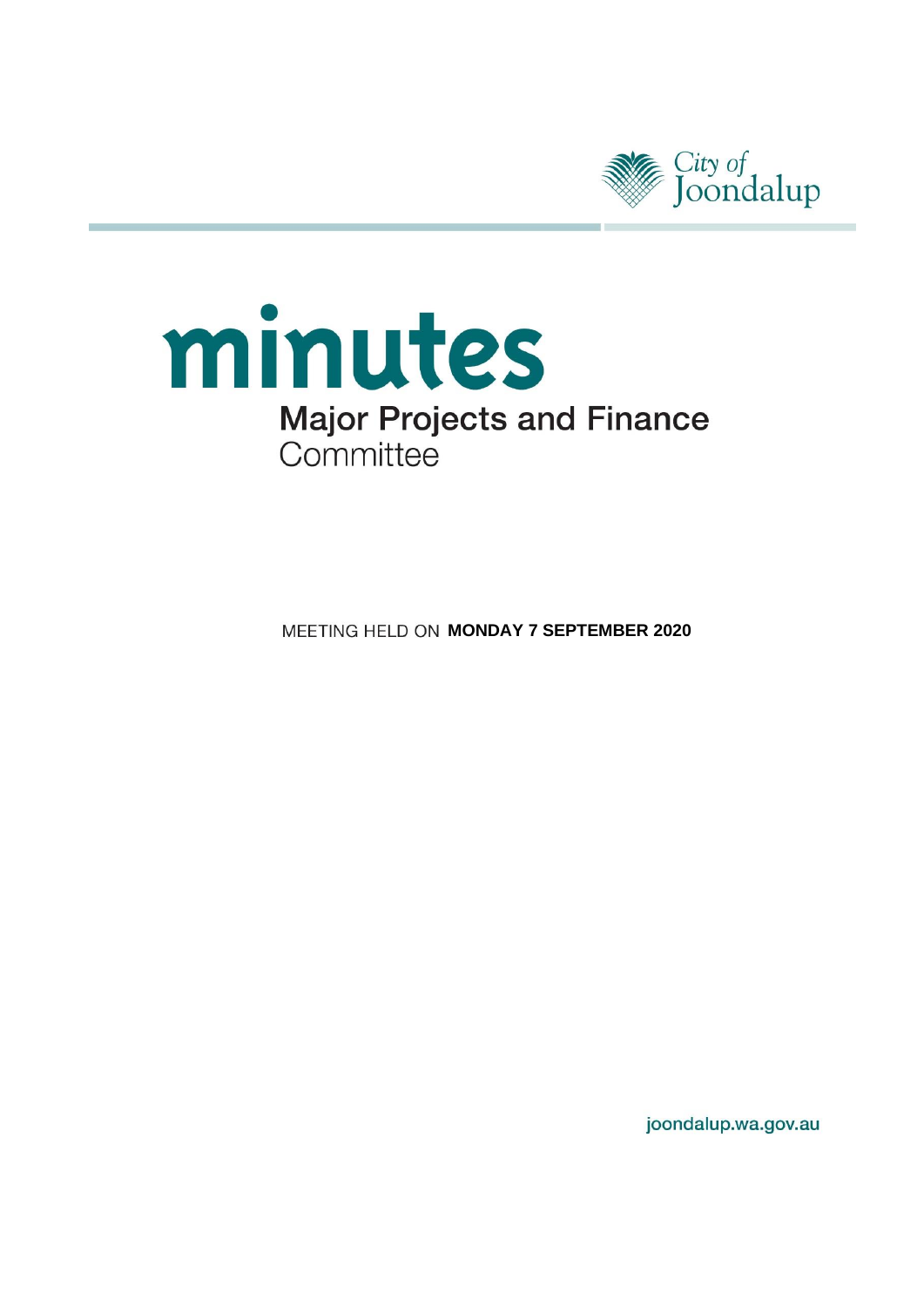# **TABLE OF CONTENTS**

| ltem No.       | <b>Title</b>                                                                                                    | Page<br>No. |
|----------------|-----------------------------------------------------------------------------------------------------------------|-------------|
|                | <b>Declaration of Opening</b>                                                                                   | 3           |
|                | <b>Declarations of Interest</b>                                                                                 | 4           |
|                | Apologies / Leave of absence                                                                                    | 4           |
|                | <b>Confirmation of Minutes</b>                                                                                  | 4           |
|                | Announcements by the Presiding Member without discussion                                                        | 4           |
|                | Identification of matters for which the meeting may be closed to<br>the public                                  | 4           |
|                | <b>Petitions and deputations</b>                                                                                | 4           |
|                | <b>Consideration to Change the Order of Business</b>                                                            | 5           |
|                | <b>Reports</b>                                                                                                  | 6           |
| 1              | 2020-21 Capital Works Program Update                                                                            | 6           |
| $\overline{2}$ | Status Report on City Freehold Properties Proposed for Disposal and<br><b>Potential Crown Land Acquisitions</b> | 10          |
| 3              | Burns Beach Café / Restaurant - Project Status                                                                  | 21          |
| 4              | Heathridge Park Masterplan - Needs and Feasibility Study                                                        | 29          |
| 5              | Opportunity for Redevelopment of the Woodvale Community Hub -<br>Philosophy and Parameters                      | 39          |
| 8              | Confidential – Status Report on the Interest in City freehold Land – Lot<br>67 (5) Trappers Drive, Woodvale     | 51/54       |
| 6              | Confidential - Ocean Reef Marina - Project Status                                                               | 52          |
| $\overline{7}$ | Confidential - Status Report on Warwick Community Facilities -<br><b>Warwick Activity Centre</b>                | 53          |
| 8              | Confidential – Status Report on the Interest in City freehold Land – Lot<br>67 (5) Trappers Drive, Woodvale     | 54/51       |
|                | <b>Resumption of Order of Business</b>                                                                          | 55          |
|                | <b>Urgent Business</b>                                                                                          | 55          |
|                | Motions of which previous notice has been given                                                                 | 55          |
|                | <b>Requests for Reports for future consideration</b>                                                            | 55          |
|                | <b>Closure</b>                                                                                                  | 55          |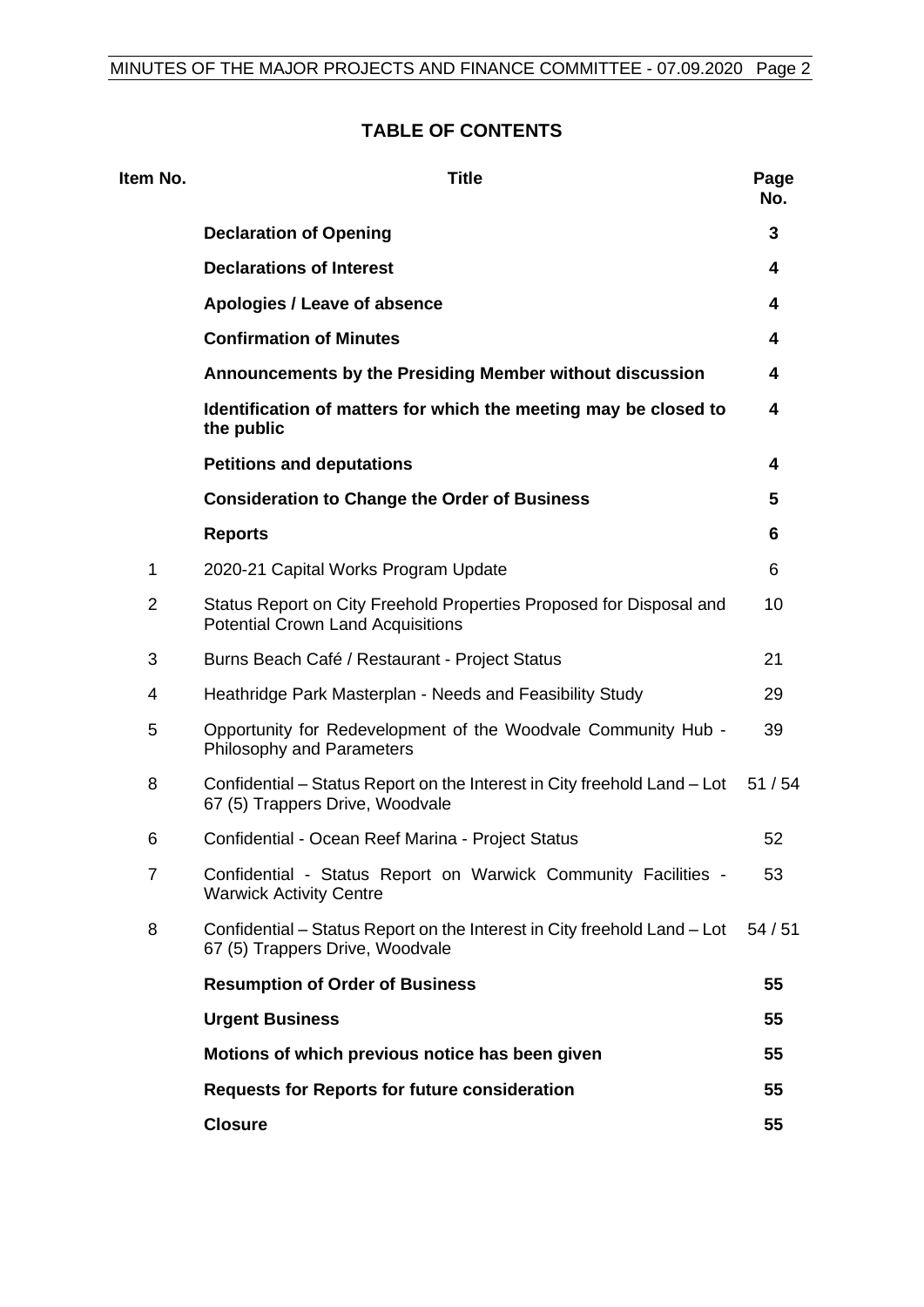# **CITY OF JOONDALUP**

#### **MINUTES OF THE MAJOR PROJECTS AND FINANCE COMMITTEE MEETING HELD IN COUNCIL CHAMBER, JOONDALUP CIVIC CENTRE, BOAS AVENUE, JOONDALUP ON MONDAY 7 SEPTEMBER 2020.**

#### **ATTENDANCE**

#### **Committee Members**

| Cr John Logan               | <b>Presiding Member</b>        |                              |
|-----------------------------|--------------------------------|------------------------------|
| Mayor Hon. Albert Jacob, JP |                                | from $5.48 \text{pm}$ ;      |
|                             |                                | absent from 7.18pm to 7.23pm |
| Cr John Raftis              | <b>Deputy Presiding Member</b> | absent from 7.05pm to 7.06pm |
| Cr Tom McLean, JP           |                                |                              |
| Cr Nige Jones               |                                | absent from 7.24pm to 7.27pm |
| Cr Suzanne Thompson         |                                | absent from 7.53pm to 7.54pm |
|                             |                                |                              |
|                             |                                |                              |
| $\bigcap_{i=1}^n$           |                                |                              |

#### **Observers**

Cr John Chester Cr Philippa Taylor *from 5.49pm*

#### **Officers**

Mr Nico Claassen Director Infrastructure Services<br>
Mr Mat Humfrey Director Corporate Services Mr Mat Humfrey Director Corporate Services<br>
Mr Blignault Olivier Manager City Projects Mr Blignault Olivier Manager City Projects<br>
Mr Scott Collins
Mr Scott Collins
Mr Scott Collins
Mr Scott Collins
Mr Scott Collins
Mr Scott Collins
Mr Scott Collins
Mr Scott Collins
Mr Scott Collins
Mr Scott Collins
Mr Scott Mr Scott Collins Senior Projects Officer<br>
Manager Governance<br>
Manager Governance

Mr Garry Hunt **Chief Executive Officer** *absent from 7.17pm to 7.19pm*<br>Mr Nico Claassen **Director Infrastructure Services** Manager Governance

#### <span id="page-2-0"></span>**DECLARATION OF OPENING**

The Presiding Member declared the meeting open at 5.46pm.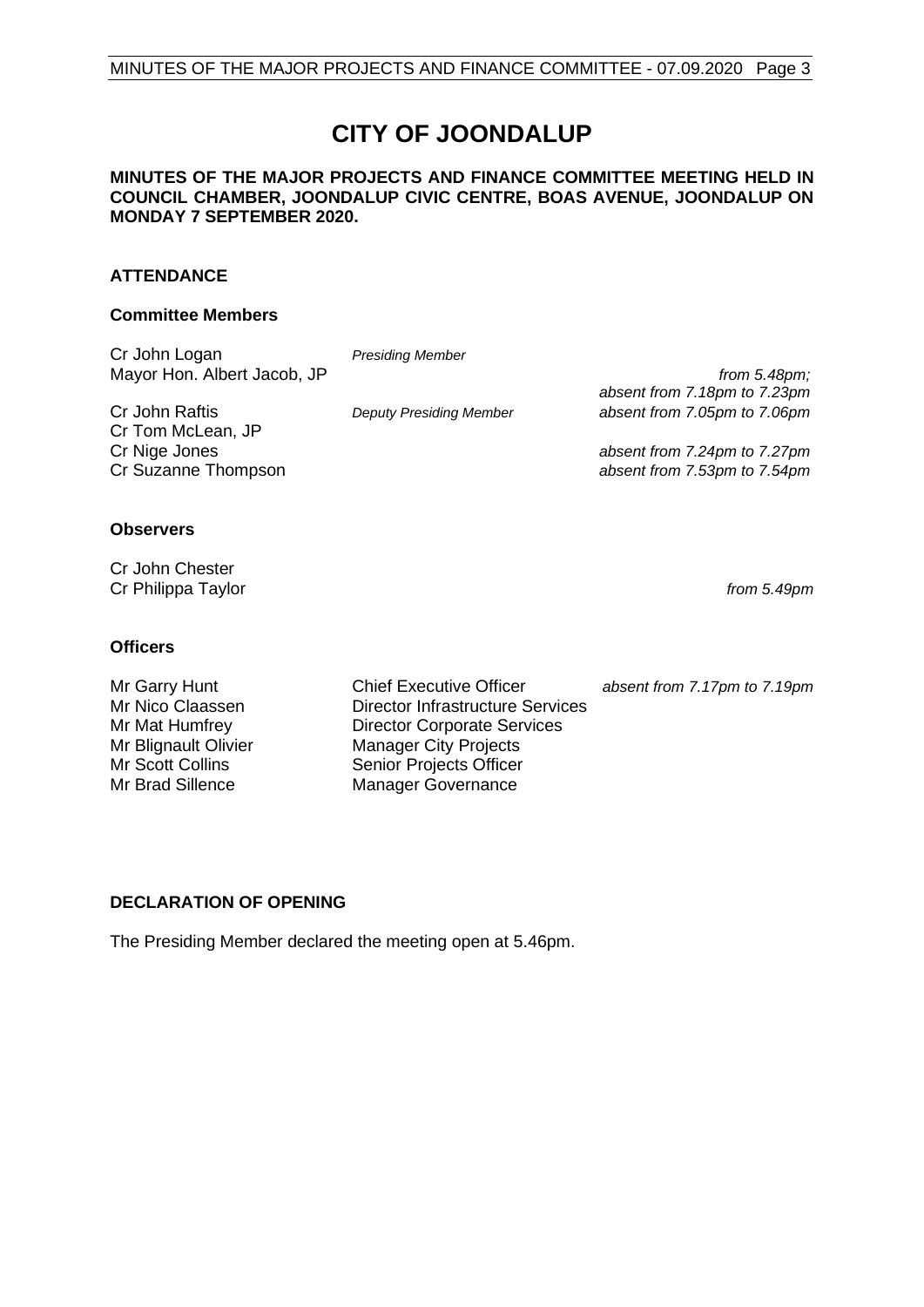#### <span id="page-3-0"></span>**DECLARATIONS OF INTEREST**

Nil.

#### <span id="page-3-1"></span>**APOLOGIES / LEAVE OF ABSENCE**

#### **Leave of Absence previously approved**

| Cr Russ Fishwick, JP | 27 August to 10 September 2020 inclusive; |
|----------------------|-------------------------------------------|
| Cr Russell Poliwka   | 2 to 12 September 2020 inclusive.         |

#### <span id="page-3-2"></span>**CONFIRMATION OF MINUTES**

MINUTES OF THE MAJOR PROJECTS AND FINANCE COMMITTEE HELD ON 13 JULY 2020

**MOVED Cr McLean, SECONDED Cr Raftis that the minutes of the meeting of the Major Projects and Finance Committee held on 13 July 2020 be confirmed as a true and correct record.**

#### The Motion was Put and **CARRIED** (5/0)

**In favour of the Motion:** Crs Logan, Jones, McLean, Raftis and Thompson.

#### <span id="page-3-3"></span>**ANNOUNCEMENTS BY THE PRESIDING MEMBER WITHOUT DISCUSSION**

Nil.

#### <span id="page-3-4"></span>**IDENTIFICATION OF MATTERS FOR WHICH THE MEETING MAY BE CLOSED TO THE PUBLIC**

In accordance with Clause 5.2 of the City's *Meeting Procedures Local Law 2013*, this meeting was not open to the public.

#### <span id="page-3-5"></span>**PETITIONS AND DEPUTATIONS**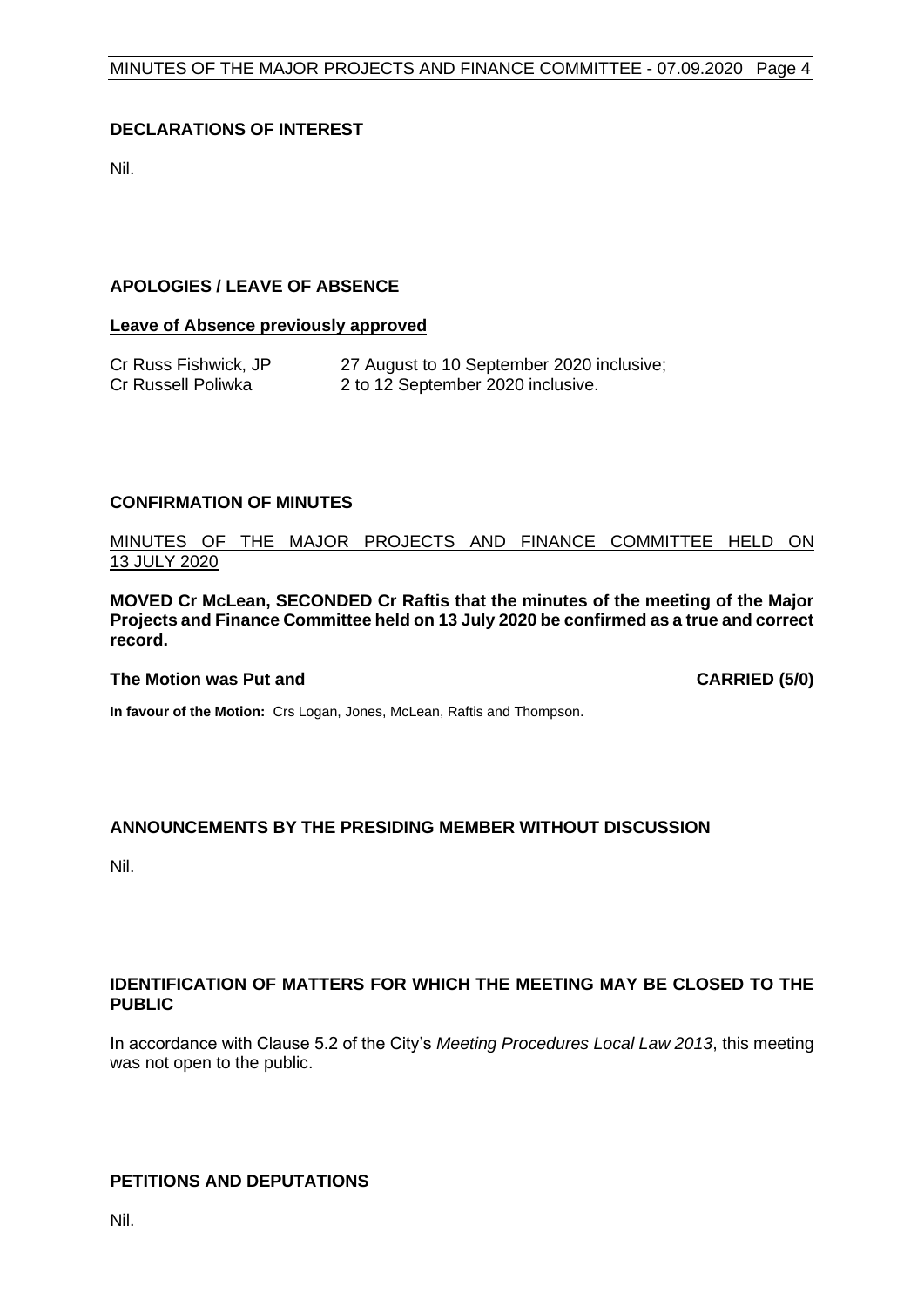#### <span id="page-4-0"></span>**CONSIDERATION TO CHANGE THE ORDER OF BUSINESS**

**MOVED Cr Logan, SECONDED Cr McLean that the Major Projects and Finance Committee, in accordance with clause 14.1 of the** *City of Joondalup Meeting Procedures Local Law 2013***, suspends the operation of clause 4.3 – Order of Business of the**  *City of Joondalup Meeting Procedures Local Law 2013***, to enable the consideration of:**

**1.1 "Item 8 - Confidential – Status Report on the Interest in City Freehold Land – Lot 67 (5) Trappers Drive, Woodvale",**

**to be discussed after "Item 5 - Opportunity for Redevelopment of the Woodvale Community Hub - Philosophy and Parameters".**

**The Procedural Motion was Put and CARRIED (5/0)**

**In favour of the Procedural Motion:** Crs Logan Jones, McLean, Raftis and Thompson.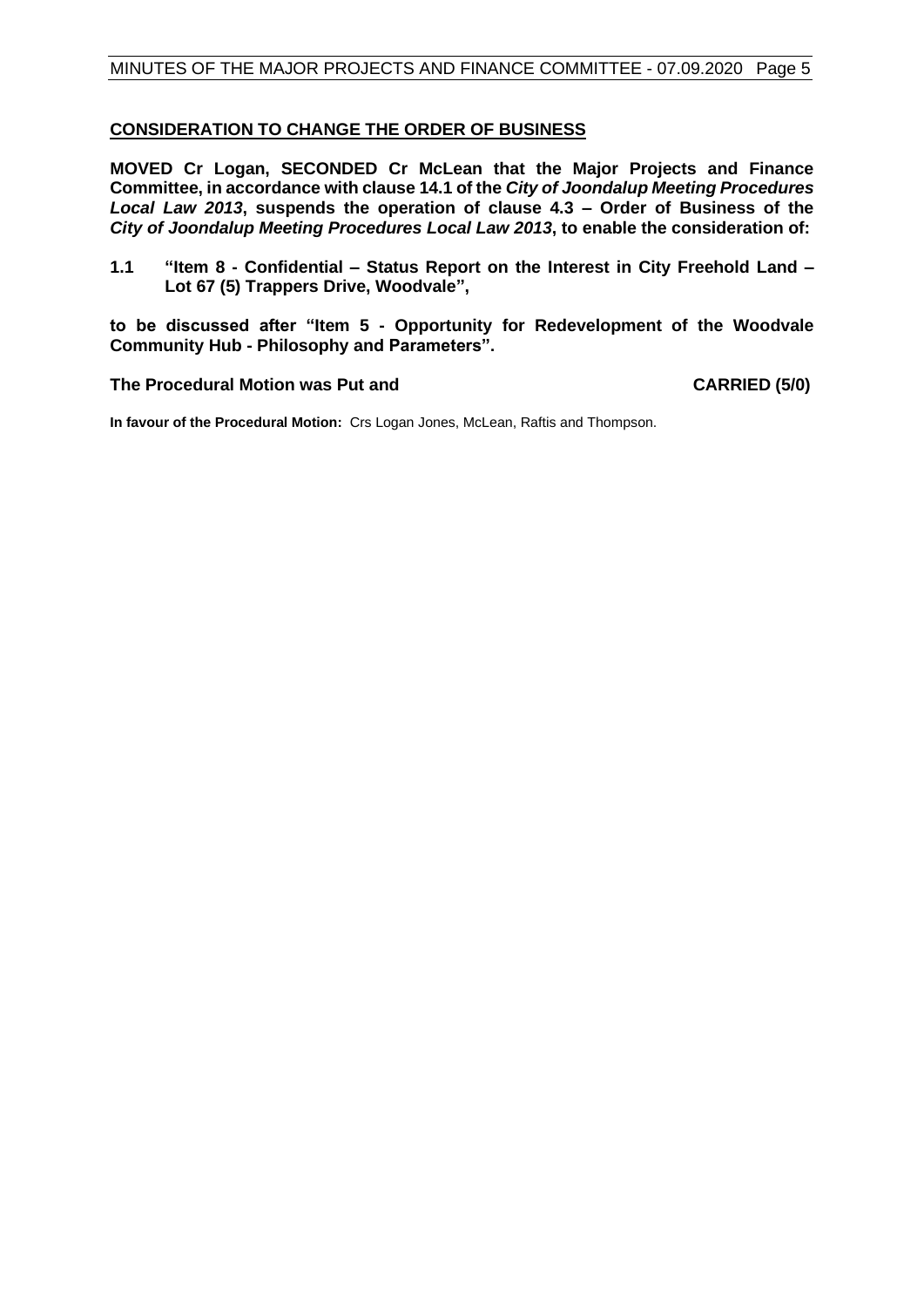#### <span id="page-5-0"></span>**REPORTS**

# <span id="page-5-1"></span>**ITEM 1 2020-21 CAPITAL WORKS PROGRAM UPDATE**

| <b>WARD</b>                           | All                                                                                                                                                                                             |                                                                                                                                                                                                                                                                                                                                                                                                                                                                                                              |
|---------------------------------------|-------------------------------------------------------------------------------------------------------------------------------------------------------------------------------------------------|--------------------------------------------------------------------------------------------------------------------------------------------------------------------------------------------------------------------------------------------------------------------------------------------------------------------------------------------------------------------------------------------------------------------------------------------------------------------------------------------------------------|
| <b>RESPONSIBLE</b><br><b>DIRECTOR</b> | Mr Nico Claassen<br>Infrastructure Services                                                                                                                                                     |                                                                                                                                                                                                                                                                                                                                                                                                                                                                                                              |
| <b>FILE NUMBER</b>                    | 107023, 101515                                                                                                                                                                                  |                                                                                                                                                                                                                                                                                                                                                                                                                                                                                                              |
| <b>ATTACHMENT / S</b>                 | Attachment 1<br>Attachment 2<br>Attachment 3<br>Attachment 4<br>Attachment 5<br>Attachment 6<br>Attachment 7<br>Attachment 8<br>Attachment 9<br>Attachment 10<br>Attachment 11<br>Attachment 12 | Capital Works Project Report 2020-21<br>Ellersdale Park Clubrooms Refurbishment<br><b>Emerald Park Community Facility Upgrade</b><br>Whitfords Nodes Park Health & Wellbeing<br>Hub<br>Burns Beach to Mindarie Dual Use Path<br>Moolanda Park Landscape Master Plan<br>Craigie Leisure Centre Upgrades Stage 1<br>Chichester<br>Park<br><b>Clubrooms</b><br>Redevelopment<br>Percy Doyle Floodlighting Upgrades<br>Leafy City Program<br>Joondalup City Centre Lighting<br><b>Emerald Park Floodlighting</b> |
| <b>AUTHORITY / DISCRETION</b>         | Council (that is for 'noting').                                                                                                                                                                 | Information - includes items provided to Council for<br>information purposes only that do not require a decision of                                                                                                                                                                                                                                                                                                                                                                                          |

#### **PURPOSE**

For the Major Projects and Finance Committee to note the update on the *2020-21 Capital Works Program* and the bi-monthly project status reports for capital works projects.

#### **EXECUTIVE SUMMARY**

The capital works project report for the 2020-21 program as at 31 July 2020 is attached (Attachment 1 refers).

At the Major Projects and Finance Committee meeting held on 13 July 2020 (Item 2 refers) the committee determined which capital works project reports were required and the frequency of reporting. The bi-monthly project reports are attached (Attachments 2-12 refer).

*It is therefore recommended that the Major Projects and Finance Committee NOTES:*

- *1 the report on the Capital Works Projects for 2020-21 as at 31 July 2020 forming Attachment 1 to this Report;*
- *2 the bi-monthly capital works project reports forming Attachments 2 to 12 to this Report.*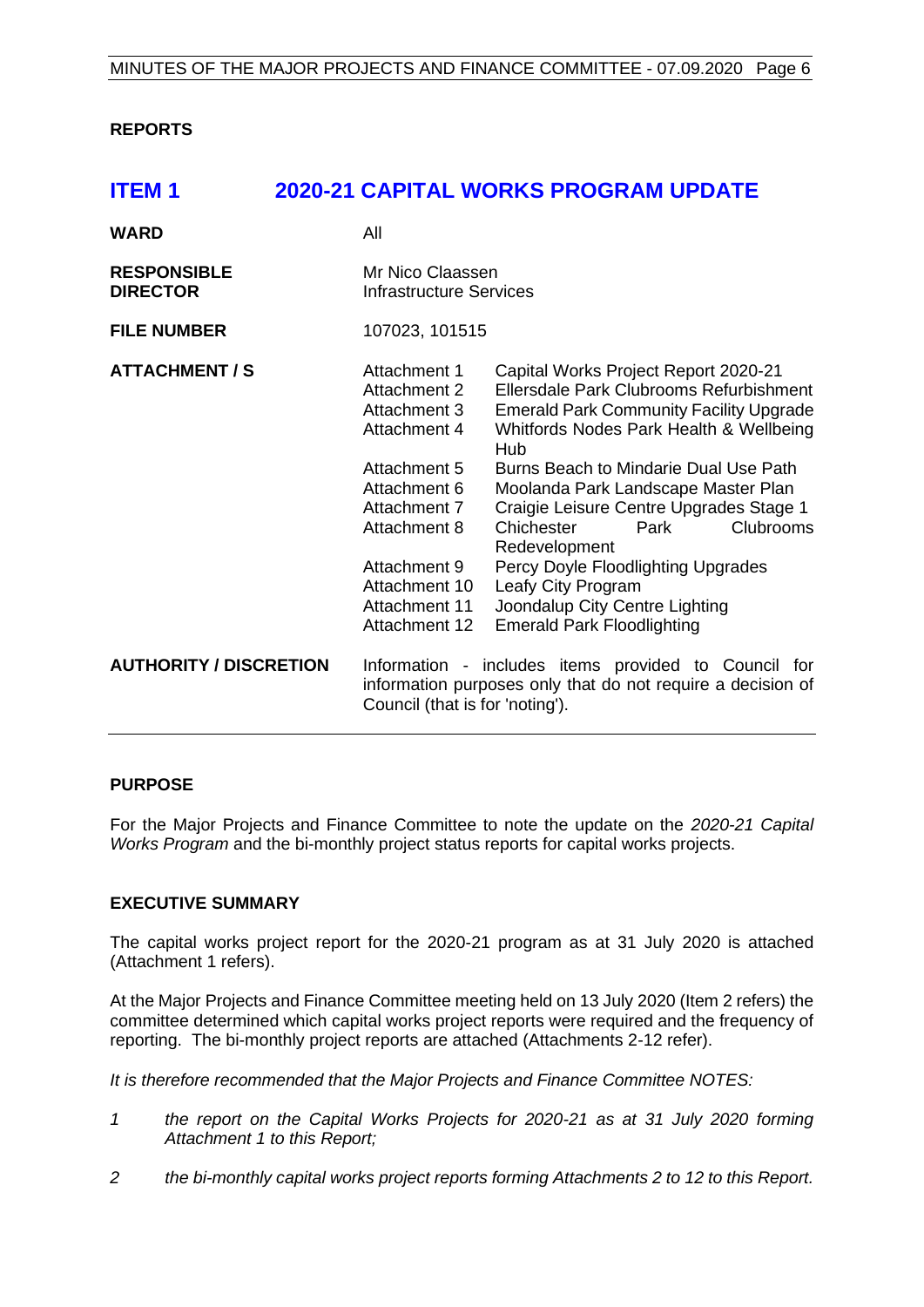#### **BACKGROUND**

At its meeting held on 4 November 2019 (JSC03-11/19 refers), Council resolved, in part, as follows:

*"That Council:*

- *1 BY AN ABSOLUTE MAJORITY ESTABLISHES a Major Projects and Finance Committee, with the role being to:*
	- *1.1 oversee the progress of the City's annual capital works program and review of the City's Five-Year Capital Works Program;*
	- *1.2 make recommendations to Council on modifications of capital works projects and major strategic capital projects;"*

At its meeting held on 13 July 2020 (Item 2 refers) the Major Projects and Finance Committee requested that the following project reports from the *2020-21 Capital Works Program* be provided on a bi-monthly basis:

| <b>Project Code</b> | <b>Project Description</b>                     |
|---------------------|------------------------------------------------|
| <b>BCW2562</b>      | Ellersdale Park Clubrooms Refurbishment        |
| <b>BCW2629</b>      | <b>Emerald Park Community Facility Upgrade</b> |
| <b>FNM2054</b>      | Whitfords Nodes Park Health & Wellbeing Hub    |
| <b>FPN2240</b>      | Burns Beach to Mindarie Dual Use Path          |
| PDP2118             | Moolanda Park Landscape Master Plan            |
| MPP2050             | Craigie Leisure Centre Upgrades Stage 1        |
| MPP2058             | <b>Chichester Park Clubrooms Redevelopment</b> |
| MPP2069             | Percy Doyle Floodlighting Upgrades             |
| <b>SSE2057</b>      | Leafy City Program                             |
| STL2003             | Joondalup City Centre Lighting                 |
| <b>STL2051</b>      | <b>Emerald Park Floodlighting</b>              |

#### **DETAILS**

The capital works project report for the 2020-21 program as at 31 July 2020 is provided as Attachment 1 to this Report.

A summary of the projects and their current status is detailed in the bi-monthly project reports forming Attachments 2-12 to this Report.

#### **Issues and options considered**

Not applicable.

#### **Legislation / Strategic Community Plan / Policy implications**

**Legislation** Sections 5.17 and 6.8 of the *Local Government Act 1995.*

A committee cannot make decisions, on behalf of the Council, that require an absolute majority decision (section 5.17 of the *Local Government Act 1995)*, in which case, and in accordance with Section 6.8 of the *Local Government Act 1995,* includes approving expenditure not included in the City's Annual Budget.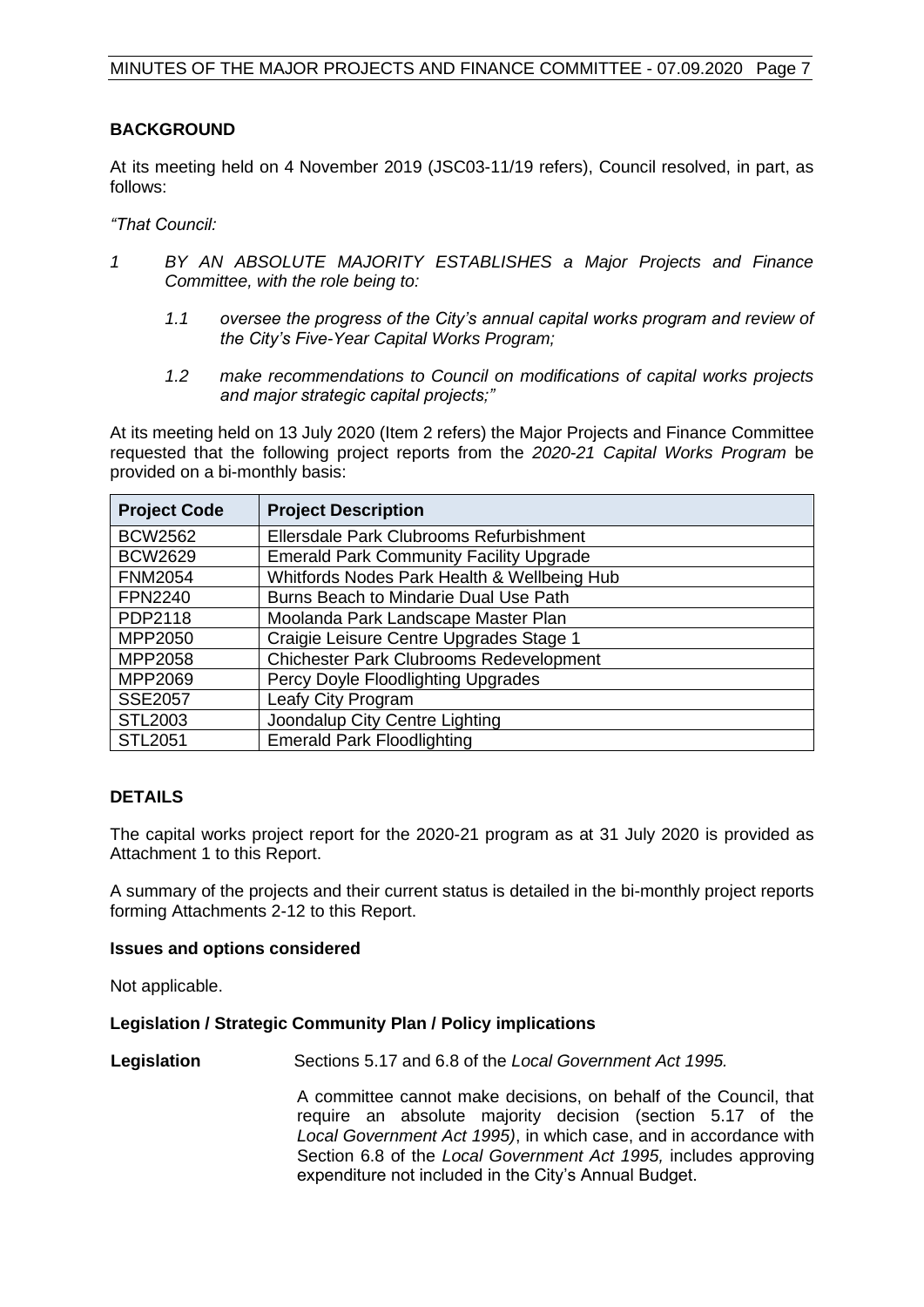The Major Projects and Finance Committee may only recommend to Council to approve or modify capital works projects.

| <b>Strategic Community Plan</b>        |                                  |  |
|----------------------------------------|----------------------------------|--|
| <b>Key theme</b>                       | <b>Financial Sustainability.</b> |  |
| Objective                              | Major project delivery.          |  |
| <b>Strategic initiative</b>            | Not applicable.                  |  |
| <b>Policy</b>                          | Not applicable.                  |  |
| <b>Risk management considerations</b>  |                                  |  |
| Not applicable.                        |                                  |  |
| <b>Financial / budget implications</b> |                                  |  |
| Not applicable.                        |                                  |  |
| <b>Regional significance</b>           |                                  |  |
| Not applicable.                        |                                  |  |
| <b>Sustainability implications</b>     |                                  |  |
| Not applicable.                        |                                  |  |
| <b>Consultation</b>                    |                                  |  |
| Not applicable.                        |                                  |  |

#### **COMMENT**

The attached capital works project reports provide an update on the activities undertaken.

#### **VOTING REQUIREMENTS**

Simple Majority.

*Mayor Jacob entered the meeting room at 5.48pm.*

*Cr Taylor entered the meeting room at 5.49pm.*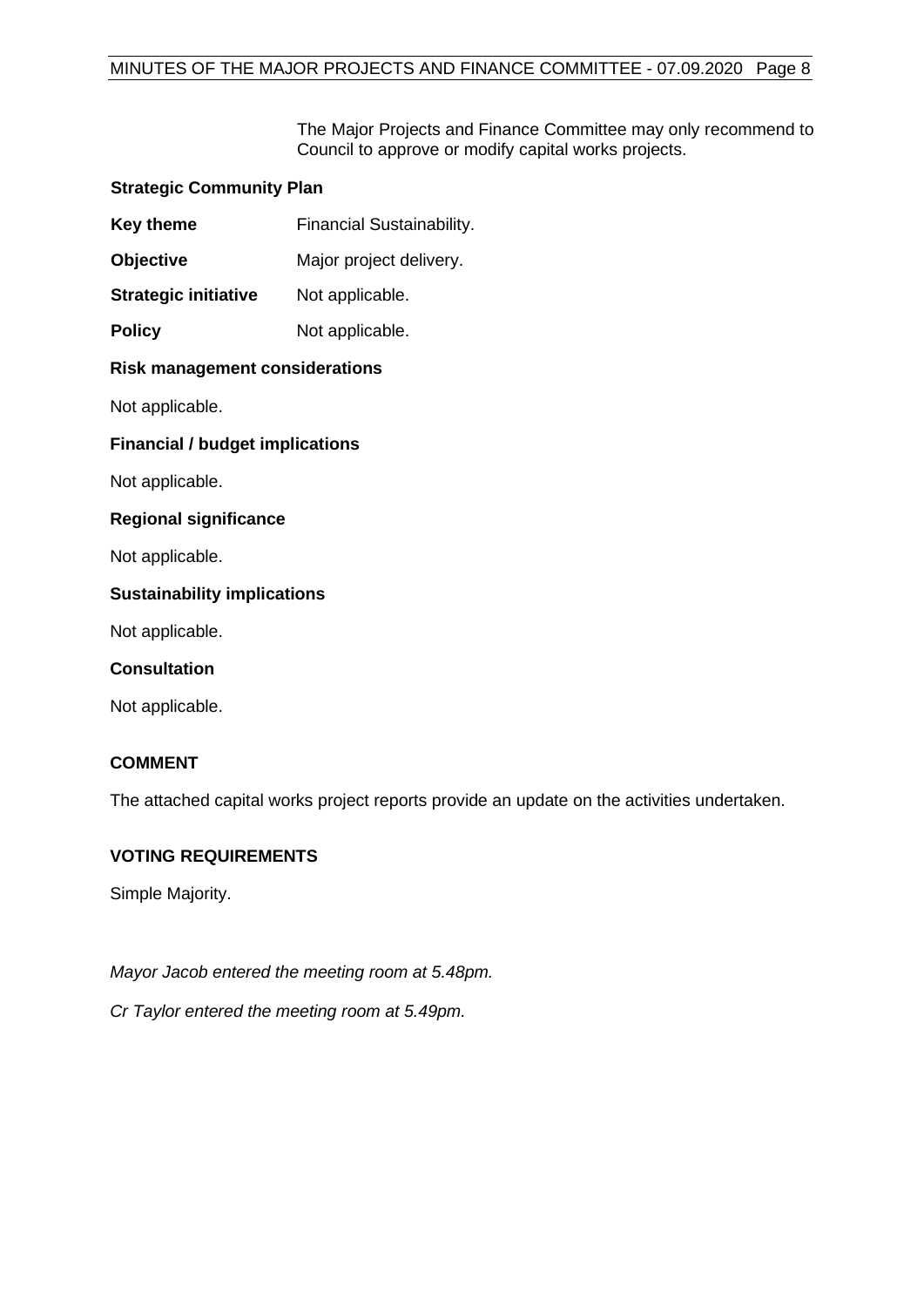**MOVED Cr Thompson, SECONDED Cr Raftis that the Major Projects and Finance Committee NOTES:**

- **1 the report on the Capital Works Projects for 2020-21 as at 31 July 2020 forming Attachment 1 to this Report;**
- **2 the bi-monthly capital works project reports forming Attachments 2 to 12 to this Report.**

#### **The Motion was Put and CARRIED (6/0)**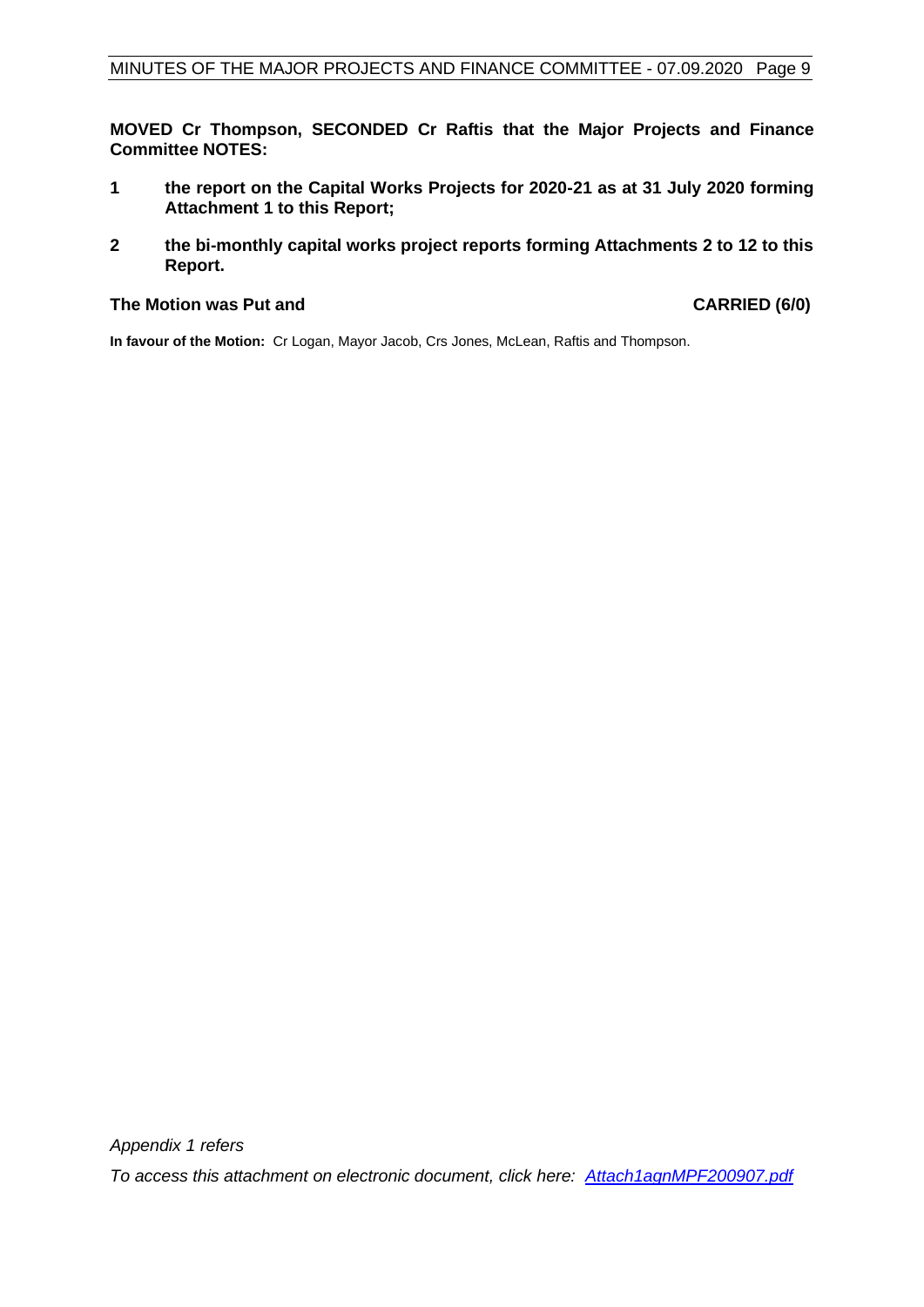# <span id="page-9-0"></span>**ITEM 2 STATUS REPORT ON CITY FREEHOLD PROPERTIES PROPOSED FOR DISPOSAL AND POTENTIAL CROWN LAND ACQUISITIONS**

| <b>WARD</b>                           | All                                |                                                                                                                                                                                   |
|---------------------------------------|------------------------------------|-----------------------------------------------------------------------------------------------------------------------------------------------------------------------------------|
| <b>RESPONSIBLE</b><br><b>DIRECTOR</b> | Mr Garry Hunt<br>Office of the CEO |                                                                                                                                                                                   |
| <b>FILE NUMBER</b>                    | 63627, 101515                      |                                                                                                                                                                                   |
| <b>ATTACHMENT / S</b>                 | Attachment 1<br>Attachment 2       | Lot 803 (15) Burlos Court, Joondalup<br>Lot 12223 (12) Blackwattle Parade,<br>Padbury                                                                                             |
|                                       | Attachment 3                       | Lot 2277 (15) Selkirk Drive, Kinross                                                                                                                                              |
|                                       | Attachment 4                       | Lot 14564 (5) Ascot Way, Currambine                                                                                                                                               |
|                                       | Attachment 5                       | Lot 14077 (40) Warwick Road, Duncraig                                                                                                                                             |
|                                       | Attachment 6                       | City's Works Operation Centre location<br>plan                                                                                                                                    |
|                                       | Attachment 7                       | Lot 12277 (4) Mossdale Pass, Kinross                                                                                                                                              |
|                                       | Attachment 8                       | Lot 14981 (16) Gilbank Crescent, Kinross                                                                                                                                          |
|                                       | Attachment 9                       | 12427 (28)<br><b>Broadmoor</b><br>Green,<br>Lot<br>Currambine                                                                                                                     |
|                                       | Attachment 10                      | Lot 810 (109) Poseidon Road, Heathridge                                                                                                                                           |
|                                       | Attachment 11                      | Lot 792 (59) Gradient Way, Beldon                                                                                                                                                 |
|                                       | Attachment 12                      | <b>Estimated Rates Revenue Information</b>                                                                                                                                        |
| <b>AUTHORITY / DISCRETION</b>         | amending budgets.                  | Executive - The substantial direction setting and oversight<br>role of Council, such as adopting plans and reports,<br>accepting tenders, directing operations,<br>setting<br>and |

#### **PURPOSE**

For the Major Projects and Finance Committee to consider the progress towards disposal of two City-owned freehold properties, proposed Crown land acquisition investigations, redevelopment opportunities of City-owned properties and alternative tenure arrangements for the City's Works Operation Centre.

#### **EXECUTIVE SUMMARY**

The City's land rationalisation project commenced with the preparation for disposal of 14 City-owned properties considered surplus to requirements. Two sites were withdrawn from the project and to-date 11 sites have been sold with Table 1 below providing details. The remaining site to be sold from this project is Lot 803 (15) Burlos Court, Joondalup (Attachment 1 refers) for which a deposit has now been paid.

Lot 12223 (12) Blackwattle Parade, Padbury (Attachment 2 refers) is a former Crown land acquisition which the City owns in freehold where a 'Request for Proposal' disposal model was being investigated. The outcome to those investigations is that a two-staged process is recommended.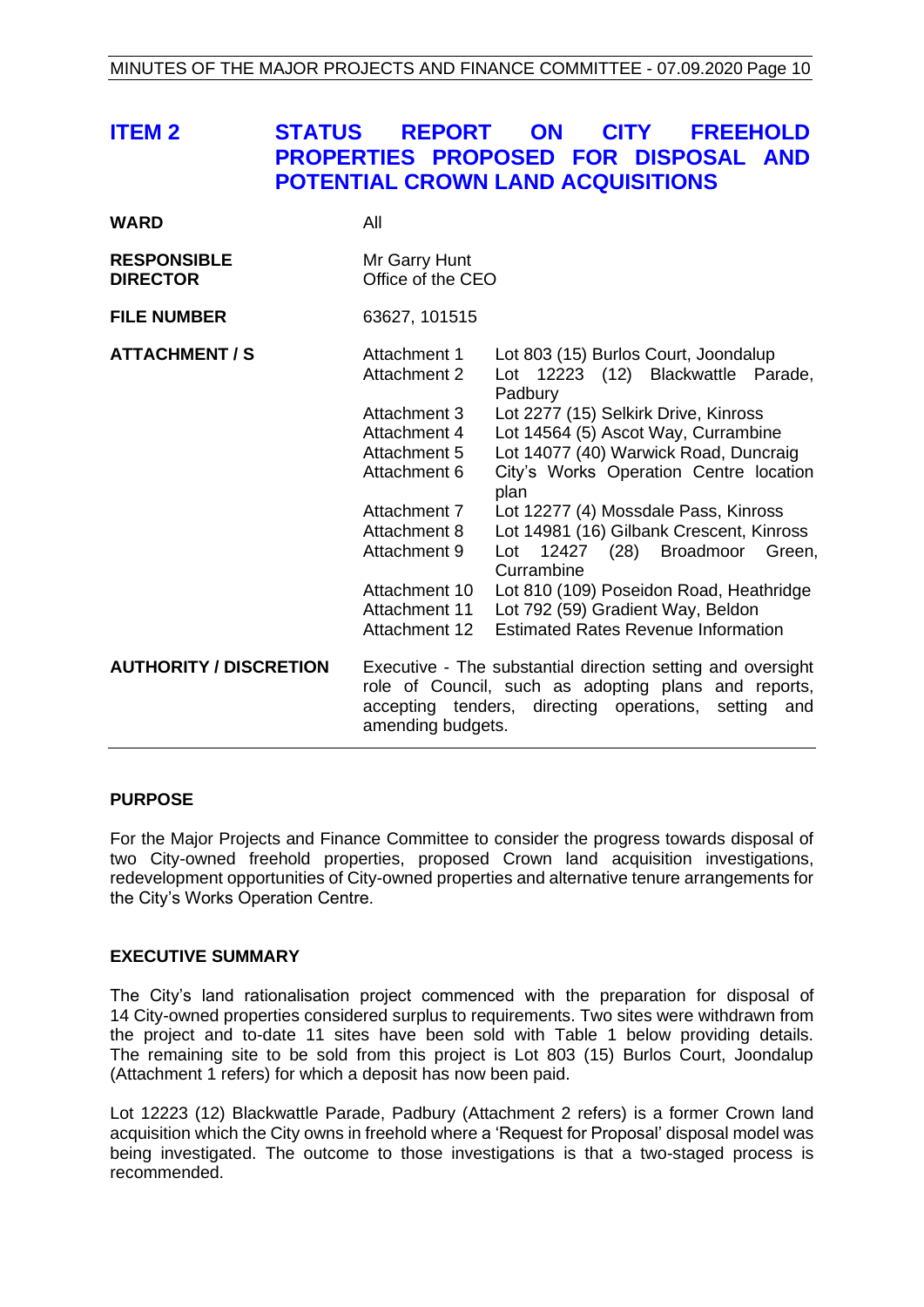The first stage involves calling for Expressions of Interest (EOI) where a purchase prices is offered, and development intentions are indicated and assessed against selection criteria. The second stage will be disposal of the site by private treaty as detailed under Section 3.58 of the *Local Government Act 1995* (the Act) should the resultant negotiations with a selected respondent from the EOI process prove successful.

Table 2 below provides additional information on the status of the City's proposed land disposals.

At its meeting held on 9 March 2020 (Item 2 refers), the Major Projects and Finance Committee considered a report on three proposed Crown land acquisitions - Lot 2277 (15) Selkirk Drive, Kinross (Attachment 3 refers), Lot 14564 (5) Ascot Way, Currambine (Attachment 4 refers) and an area yet to be defined on the northern boundary of Lot 15074 (46) Warwick Road, Duncraig (previously reported in error should be Lot 14077 (40) Warwick Road, Duncraig) (Attachment 5 refers). The Major Projects and Finance Committee supported investigations into the concessional acquisition of these sites with the Department of Planning Lands and Heritage (DPLH).

The application process to acquire Crown land commences with an internal assessment process and then the provision of a business case to the DPLH. The City has now forwarded its submission to the DPLH for the acquisition of Lot 2277 (15) Selkirk Drive, Kinross.

The City is also investigating alternative tenure arrangements concerning its lease with the Water Corporation for part of Reserve 28971, Lot 8278, (922L) Ocean Reef Road, Craigie that accommodates the City's Works Operation Centre (Attachment 6 refers). The Major Projects and Finance Committee supported these investigations at its meeting held on 9 March 2020 (Item 16 refers). Liaison with the Water Corporation will now be initiated as recommended by the DPLH.

Table 4 in this report titled 'New Investigations' details Crown land and City freehold land drainage sites identified for potential redevelopment opportunities. Conversion of the drainage function of each site needs to be feasible technically as well as financially and this will be investigated.

It has been identified that the correct address for the Warwick Road property is Lot 14077 (40) Warwick Road, Duncraig, not Lot 15074 (46) Warwick Road, Duncraig, and therefore investigations proceed for this property.

*It is therefore recommended that the Major Projects and Finance Committee NOTES:*

- *1 the status report on the progress towards settlement of Lot 803 (15) Burlos Court, Joondalup and the disposal of Lot 12223 (12) Blackwattle Parade, Padbury;*
- *2 the continued investigations into the City's concessional acquisition from the Department of Planning Lands and Heritage of Lot 2277 (15) Selkirk Drive, Kinross, Lot 14564 (5) Ascot Way, Currambine and an area yet to be defined on the northern boundary of Lot 14077 (40) Warwick Road, Duncraig;*
- *3 the investigations that have commenced into seeking alternative tenure arrangements for the land the City leases from the Water Corporation within Reserve 28971, Lot 8278, (922L) Ocean Reef Road, Craigie;*
- *4 the commencement of investigations into potential redevelopment opportunities for the Crown land and freehold land drainage sites identified in Table 4 of this Report;*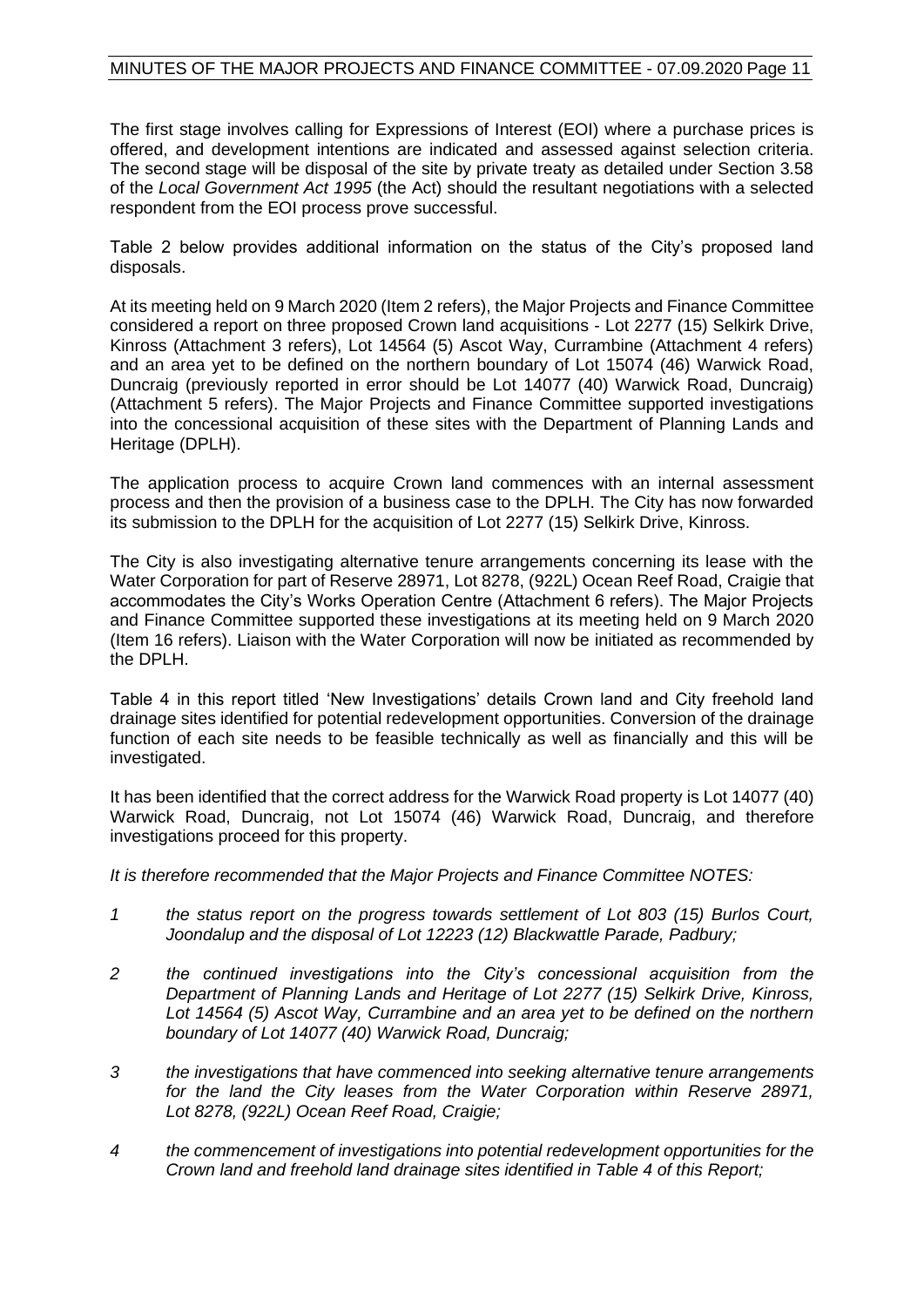*5 that a further status report on the progress of the City's freehold land disposal project and proposed Crown land acquisitions will be submitted to the Major Projects and Finance Committee meeting to be held on Monday, 2 November 2020.*

#### **BACKGROUND**

In 2010, investigations commenced into the potential disposal of 14 City-owned freehold sites that were considered surplus to requirements. Council determined that their future land use should be for unit developments for people over age 55, allowing residents the opportunity to 'age in place.' A restricted zoning reinforced this land use, in addition to the inclusion of conditions in the related contracts of sale that also prevented future rezoning amendments.

Lot 181 (4) Rowan Place, Mullaloo (CJ096-05/12 refers) and Lot 971 (52) Creaney Drive, Kingsley (CJ103-06/14 refers) were two sites withdrawn from the project. Valuation evidence at the time (2013) indicated their combined value being in the vicinity of \$4.5 million.

Table 1 below provides the month sold and sale price for each property and Attachment 12 details the City's estimated rates revenue.

| <b>Property Address</b>                        | <b>Date Sold</b>  | <b>Sale Price</b> |
|------------------------------------------------|-------------------|-------------------|
| Lot 200 (18) Quilter Drive, Duncraig           | <b>March 2013</b> | 1,350,000<br>\$   |
| Lot 766 (167) Dampier Avenue, Kallaroo         | <b>March 2013</b> | 1,055,000<br>\$   |
| Lot 147 (25) Millport Drive, Warwick           | <b>March 2013</b> | 1,340,000<br>\$   |
| Lot 613 (11) Pacific Way, Beldon               | <b>March 2013</b> | 700,000<br>\$     |
| Lot 671 (178) Camberwarra Drive, Craigie       | <b>March 2013</b> | \$<br>828,000     |
| Part Lot 702 (11) Moolanda Boulevard, Kingsley | August 2015       | 1,050,000<br>\$   |
| Lot 745 (103) Caridean Street, Heathridge      | December 2015     | \$<br>874,000     |
| Lot 23 (77) Gibson Avenue, Padbury             | December 2016     | 1,800,000<br>\$   |
| Lot 900 (57) Marri Road, Duncraig              | <b>July 2017</b>  | \$<br>1,030,000   |
| Lot 1001 (14) Camberwarra Drive, Craigie       | December 2017     | \$<br>990,000     |
| Lot 2 (20) Kanangra Crescent, Greenwood        | May 2019          | 1,225,000<br>\$   |
|                                                | TOTAL             | \$12,242,000      |

#### **Table 1 – Properties Sold**

There are two remaining City properties to be sold.

#### Lot 803 (15) Burlos Court, Joondalup (Lot 803)

Lot 803 received Council's in-principle support to an offer at its meeting held on 17 March 2020 (CJ040-03/20 refers) subject to considering submissions received during a statutory public notice period.

No submissions were received during the public notice period which was reported to Council at its meeting held on 23 June 2020 (CJ076-06/20 refers). The purchaser requested that Council consider a number of changes to certain contract conditions and Council reviewed this request, however, resolved to support the sale of the site to the purchaser based on alternative conditions which were: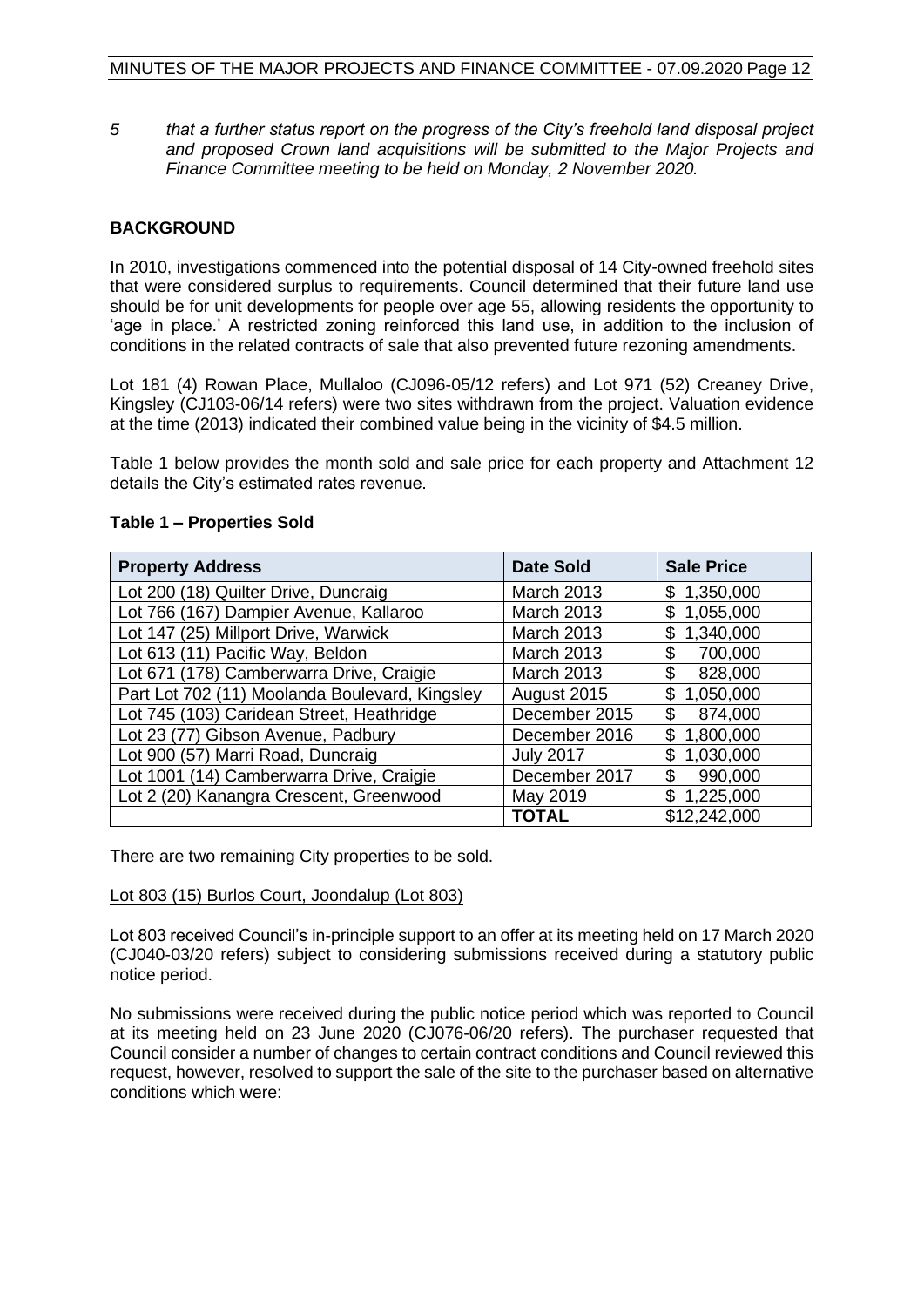*"That Council:*

- *1 NOTES that no submissions were received during the 15-day public notice period regarding the offer received by Bermen Property 5 Pty Ltd for Lot 803 (15) Burlos Court, Joondalup;*
- *2 SUPPORTS the offer received from Bermen Property 5 Pty Ltd of \$1,675,000 inclusive of GST under the margin scheme;*
- *3 SUPPORTS the offer received by Bermen Property 5 Pty Ltd being accepted on the following basis:* 
	- *3.1 Bermen Property 5 Pty Ltd enters into an option to purchase Lot 803 (15) Burlos Court, Joondalup within a six-month period of the City's acceptance;*
	- *3.2 The option be granted on the basis a \$50,000 non-refundable deposit is payable to the City, should Bermen Property 5 Pty Ltd not enter into a binding contract and settlement within six months of their offer being accepted;*
	- *3.3 A binding contract and settlement can be entered into earlier than the time stipulated in part 3.2 above with mutual agreement between the City and Bermen Property 5 Pty Ltd, and should this occur the sum of \$50,000 would be credited to the purchase price;*
	- *3.4 If the option is not taken up, then the property be reviewed and readvertised at an appropriate time;*
- *4 APPROVES that the funds received from the sale of Lot 803 (15) Burlos Court, Joondalup being allocated to the Strategic Asset Reserve."*

The details of Council's resolution was provided to the purchasers via the City's real estate agent and considered acceptable.

#### Lot 12223 (12) Blackwattle Parade, Padbury (Lot 12223)

Lot 12223 became available for disposal after being acquired concessionally from State Government in June 2019. Lot 12223 is zoned 'Commercial' and is the remaining City site to be sold.

Subsequent to the City acquiring this former Crown land site, at its meeting held on 19 March 2019 (CJ031-03/19 refers) Council authorised the CEO to dispose of the property by public auction or private treaty, should public auction be unsuccessful.

Major Projects and Finance Committee noted at its meeting held on 15 July 2019 (Item 7 refers) that sale and development opportunities via a public tender process were to be examined concerning Lot 12223, as this method is also an option under section 3.58 of the *Local Government Act 1995* (the Act).

In the interim, Major Projects and Finance Committee has received updates on the progress towards disposal of Lot 12223 and the City's examination of a sales model that includes potential purchasers also providing intended development proposals.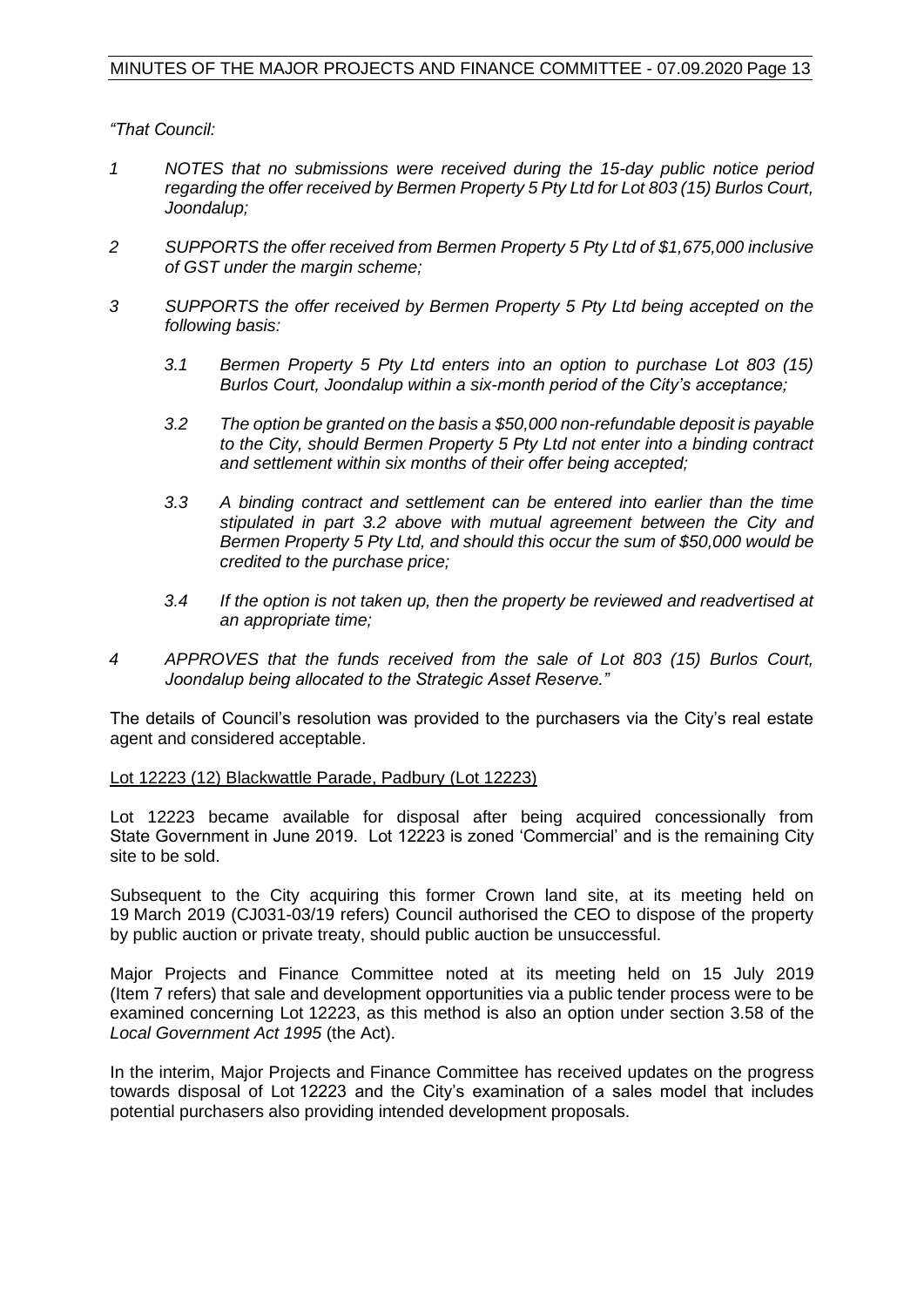#### Crown Land Acquisitions

At its meeting held on 9 March 2020 (Item 2 refers) concerning three proposed Crown land acquisitions, the Major Projects and Finance Committee resolved the following, in part:

*"3 SUPPORTS investigations with the Department of Planning Lands and Heritage into the City's concessional acquisition of Lot 2277 (15) Selkirk Drive, Kinross, Lot 14564 (5) Ascot Way, Currambine and an area yet to be defined on the northern boundary of Lot 15074 (46) Warwick Road, Duncraig".*

It has been identified that the correct address for the Warwick Road property is Lot 14077 (40) Warwick Road, Duncraig, not Lot 15074 (46) Warwick Road, Duncraig, and therefore investigations proceed for Lot 14077 (40) Warwick Road, Duncraig.

Additionally, at the same meeting held on 9 March 2020 (Item 16 refers) concerning a confidential report to the Major Projects and Finance Committee on the current arrangements for a leased area of land within Lot 8278, (922L) Ocean Reef Road, Craigie from the Water Corporation that accommodates the City's Works Operation Centre, Major Projects and Finance Committee resolved, in part, as follows:

*"1 SUPPORTS the commencement of investigations with the Department of Planning Lands and Heritage on alternative land tenure options to the City's current lease agreement with the Water Corporation for the Works Operation Centre site;"* 

#### **DETAILS**

| <b>Property Details</b>                                                                              | <b>Land Disposals - Current Status</b>                                                                                                                                                                                                                                                                                                                                                                                                              |
|------------------------------------------------------------------------------------------------------|-----------------------------------------------------------------------------------------------------------------------------------------------------------------------------------------------------------------------------------------------------------------------------------------------------------------------------------------------------------------------------------------------------------------------------------------------------|
| <b>Attachment 1 refers</b><br>Lot 803 (15) Burlos Court,<br>Joondalup<br>Land Area: $4,410m^2$       | The disposal of Lot 803 (15) Burlos Court, Joondalup<br>(Attachment 1 refers) has progressed to the contract of sale<br>being executed and the non-refundable deposit of \$50,000<br>being paid.                                                                                                                                                                                                                                                    |
| <b>Attachment 2 refers</b><br>Lot 12223 (12) Blackwattle<br>Parade, Padbury<br>Land Area: $3,332m^2$ | Concerning Lot 12223 (12) Blackwattle Parade, Padbury<br>(Attachment 2 refers), the City has appointed a consultant to<br>assist with the sale of Lot 12223 where consideration was<br>given to the prospective purchasers also including their<br>intended development proposals. The process of examining<br>the options involved with this proposed method of sale has<br>resulted in the City considering a two-stage land disposal<br>process. |
|                                                                                                      | It is proposed that the first stage is calling for EOI for the<br>purchase of the site with the respondents including their<br>development proposals which will be assessed against<br>selection criteria.<br>The second stage will take place should the City's negotiations<br>with a selected respondent via the EOI process prove                                                                                                               |
|                                                                                                      | successful.<br>Successful negotiations will allow a recommendation to<br>Council to proceed with the disposal of the site to the selected                                                                                                                                                                                                                                                                                                           |

#### **Table 2 – City Freehold Land**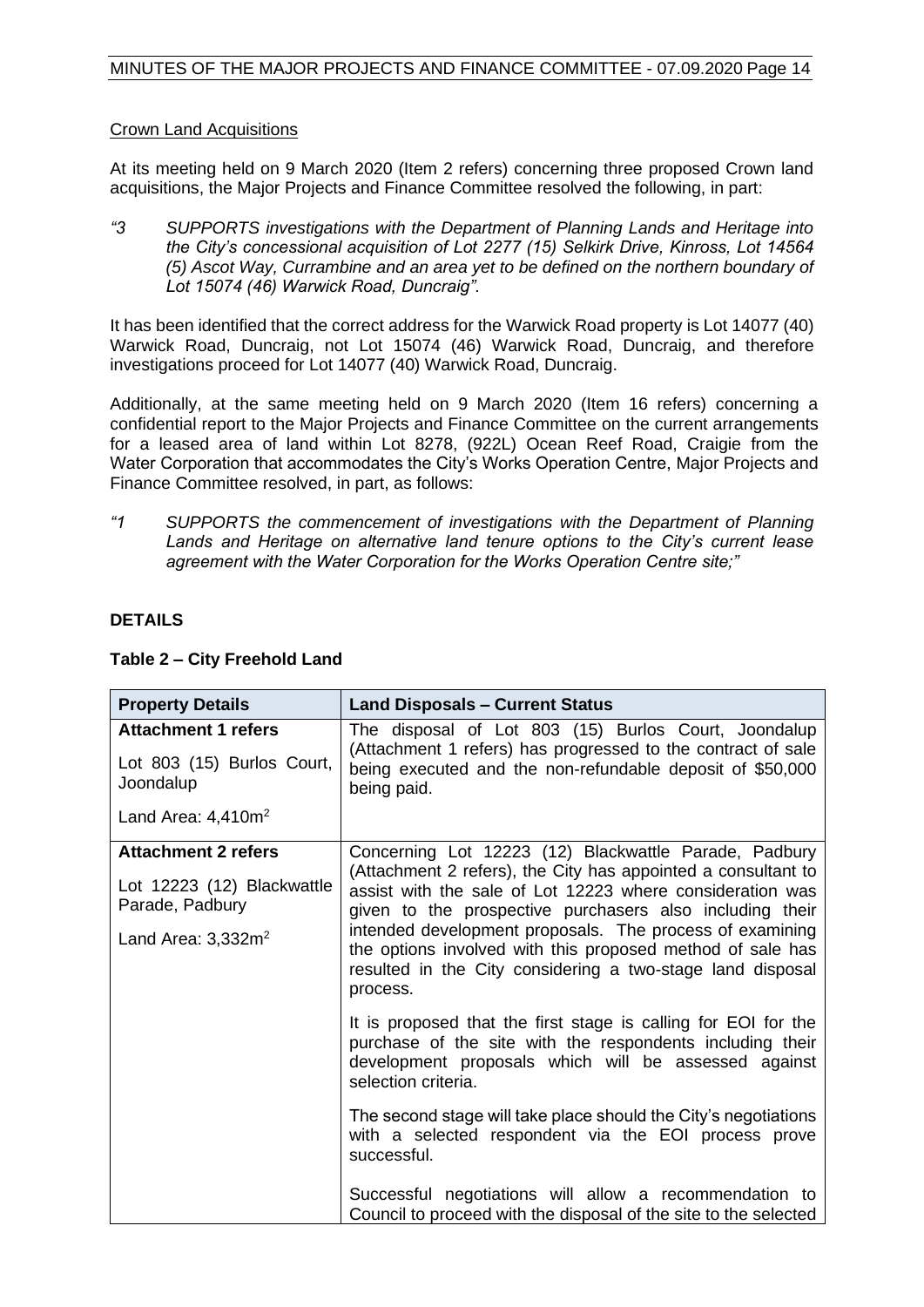| <b>Property Details</b> | <b>Land Disposals - Current Status</b>                                                                                                                                                                                                             |
|-------------------------|----------------------------------------------------------------------------------------------------------------------------------------------------------------------------------------------------------------------------------------------------|
|                         | respondent subject to the City adhering to the private treaty<br>land disposal provisions under section 3.58 of the Act.                                                                                                                           |
|                         | The draft risk analysis for this project will be finalised and the<br>City will continue to monitor the project risks. A draft EOI<br>document has also been prepared and both of these<br>documents will be provided to the consultant for input. |
|                         | Legal advice has been taken on the proposed process and will<br>continue to be taken as and when necessary. Land valuation<br>advice will be obtained immediately prior to conducting the EOI<br>process.                                          |

# **Table 3 – Crown Land Investigations**

| <b>Property Address</b>                                                                                                          | <b>Proposed Crown Land Acquisitions - Current Status</b>                                                                                                                                                                                                                                                                                                                         |
|----------------------------------------------------------------------------------------------------------------------------------|----------------------------------------------------------------------------------------------------------------------------------------------------------------------------------------------------------------------------------------------------------------------------------------------------------------------------------------------------------------------------------|
| <b>Attachment 3 refers</b><br>Reserve 48922, Lot 2277<br>(15) Selkirk Drive, Kinross                                             | Lot 2277 (15) Selkirk Drive, Kinross (Lot 2277) is a vacant<br>5000m <sup>2</sup> Crown land community purpose site for which the<br>City has management (Attachment 3 refers). The<br>Management Order states the purpose of the site is for<br>"Community Purposes" only.                                                                                                      |
|                                                                                                                                  | Investigations have been supported by Major Projects and<br>Finance Committee into the potential benefits of the<br>concessional<br>acquisition<br>of Lot<br>2277<br>from<br>the<br><b>State Government.</b>                                                                                                                                                                     |
|                                                                                                                                  | For the DPLH to consider Crown land acquisitions, it has a<br>preferred 'business case' template to be followed as part of<br>the application process. Any conditions resulting from the<br>application, the City would need to meet or mitigate and if<br>able to do so, the DPLH may provide its in-principle support<br>to the acquisition subject to community consultation. |
|                                                                                                                                  | The business case for Lot 2277 was forwarded to the DPLH<br>on 21 August 2020.                                                                                                                                                                                                                                                                                                   |
| <b>Attachment 4 refers</b><br>Reserve 46865, Lot 14564<br>(5) Ascot Way, Currambine                                              | Lot 14564 (5) Ascot Way, Currambine is a vacant $5106m^2$<br>community purpose reserve that the City also manages for<br>"Community Purposes" only (Attachment 4 refers).                                                                                                                                                                                                        |
|                                                                                                                                  | The same process as detailed above will apply to the<br>potential acquisition of Lot 14564.                                                                                                                                                                                                                                                                                      |
|                                                                                                                                  | The internal referral process has commenced.                                                                                                                                                                                                                                                                                                                                     |
| <b>Attachment 5 refers</b><br>Reserve 33894, Lot 14077<br>(40)<br>Warwick<br>Road.                                               | Percy Doyle Reserve is a regional sports park of<br>approximately 210,850m <sup>2</sup> . It accommodates a number of<br>community facilities including Duncraig Library.                                                                                                                                                                                                        |
| Duncraig<br>(Percy<br><b>Doyle</b><br>Reserve)<br>(Note: previously reported as<br>(46) Warwick<br>Lot 15074<br>Road, Duncraig). | As interest by two major commercial operators to acquire an<br>area of land on the northern boundary of Lot 14077<br>(Attachment 5 refers) had been indicated, Major Projects and<br>Finance Committee supported acquisition investigations with<br>the DPLH at its meeting held on 9 March 2020 (Item 2 refers).                                                                |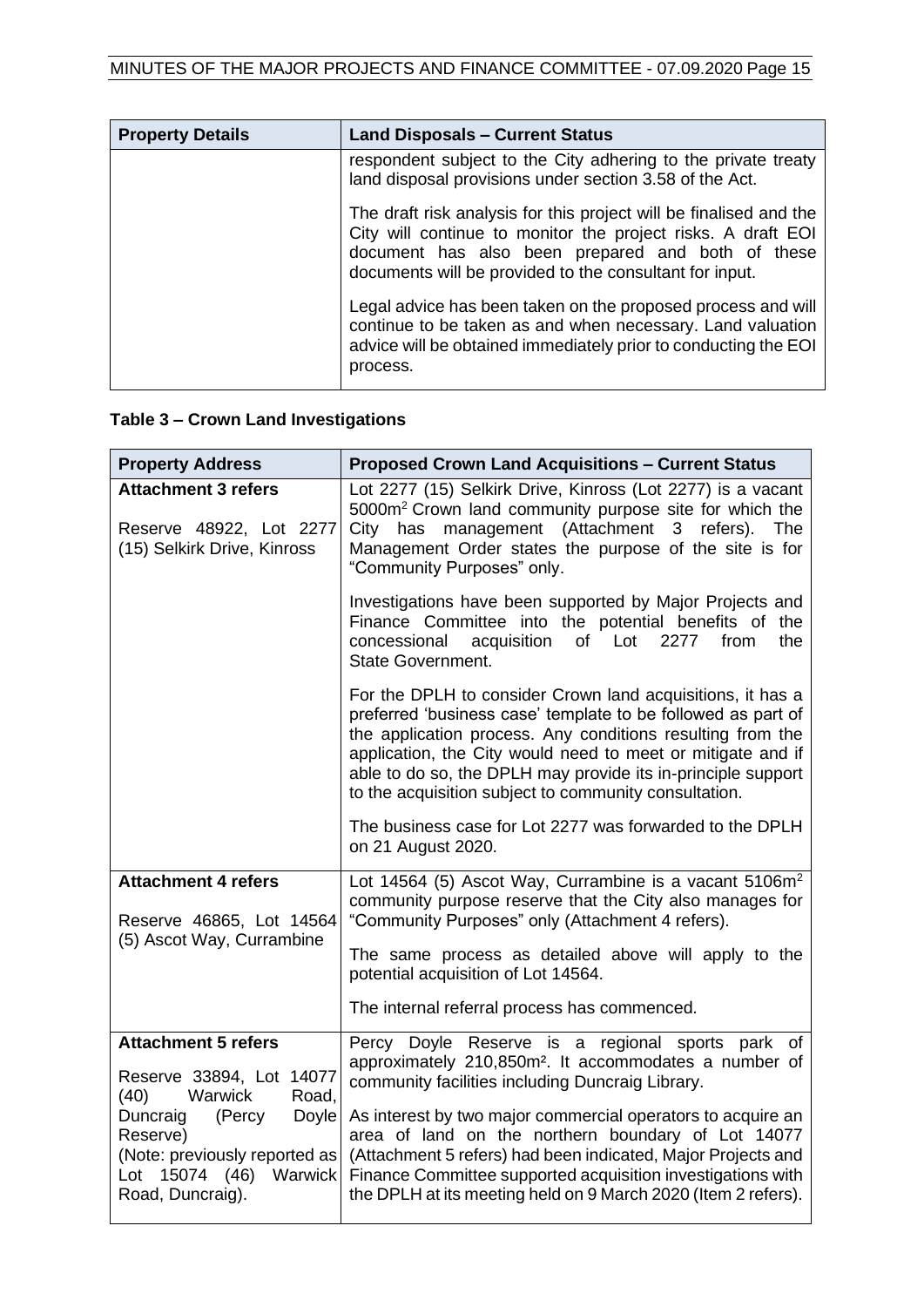| <b>Property Address</b>                                                                                                           | <b>Proposed Crown Land Acquisitions - Current Status</b>                                                                                                                                                                                                                                                                                               |
|-----------------------------------------------------------------------------------------------------------------------------------|--------------------------------------------------------------------------------------------------------------------------------------------------------------------------------------------------------------------------------------------------------------------------------------------------------------------------------------------------------|
|                                                                                                                                   | Investigations have previously taken place into the potential<br>of a commercial use on the northern area of Percy Doyle<br>Reserve as part of the Percy Doyle Reserve Master Plan<br>Project which concluded in 2015 when an alternative<br>approach was supported by Council (CJ061-01/15 refers).                                                   |
|                                                                                                                                   | Dealing with the management of the COVID-19 pandemic<br>situation has contributed to the City not yet receiving<br>proposals from the commercial operators; however, this<br>does not prevent the City continuing with the acquisition<br>process and in the interim contacting the commercial<br>operators to ascertain their position.               |
|                                                                                                                                   | As reported to Major Projects and Finance Committee at its<br>meeting held on 4 May 2020 (Item 7 refers) prior to a<br>business case being prepared for the DPLH concerning<br>Lot 14077 (previously reported as Lot 15074), some of the<br>issues highlighted in the first stage of the internal referral<br>process will need further investigation. |
| <b>Attachment 6 refers</b><br>Reserve 28971, Lot 8278,<br>(922L) Ocean Reef Road,<br>Craigie (Lot 8278)<br>Works Operation Centre | At its meeting held on 9 March 2020 (Item 16 refers)<br>Major<br>Projects and Finance Committee supported<br>investigations with the DPLH on alternative land tenure<br>options to the City's current lease agreement with the<br>Water Corporation for the Works Operation Centre on part of<br>Lot 8278 (Attachment 6 refers).                       |
| Leased Area: 2.72 hectares                                                                                                        | Contact was made with the DPLH for advice which was<br>non-committal recognising that ultimately the City would need<br>to negotiate with the Water Corporation regarding the matter.                                                                                                                                                                  |
|                                                                                                                                   | Contact with the Water Corporation will now be initiated.                                                                                                                                                                                                                                                                                              |

# **Table 4 – New Investigations**

| <b>Property Address</b>                                                             | <b>Proposed Crown Land Acquisitions - Current Status</b>                                                                                                                                                                                                                                                                                                |  |
|-------------------------------------------------------------------------------------|---------------------------------------------------------------------------------------------------------------------------------------------------------------------------------------------------------------------------------------------------------------------------------------------------------------------------------------------------------|--|
| (A) Crown Land Drainage Sites                                                       |                                                                                                                                                                                                                                                                                                                                                         |  |
| <b>Attachment 7 refers</b><br>Reserve 43975 Lot 12277<br>(4) Mossdale Pass, Kinross | After internal investigations, the City should be able to<br>establish from a technical perspective, if these drainage sites<br>have the potential for their function to be converted, enabling<br>each site to be filled in. If this was the case, the sites may be<br>available for residential development once they have the<br>appropriate zoning. |  |
| <b>Attachment 8 refers</b>                                                          |                                                                                                                                                                                                                                                                                                                                                         |  |
| Reserve 47631 Lot 14981<br>(16)<br>Gilbank<br>Crescent,<br><b>Kinross</b>           | As these are Crown land drainage sites, the City would need<br>to make an application to acquire them from the DPLH.                                                                                                                                                                                                                                    |  |
|                                                                                     | The sites would need to be purchased at a concessional rate                                                                                                                                                                                                                                                                                             |  |
| <b>Attachment 9 refers</b>                                                          | from State Government for the project to be feasible and the<br>conversion cost/purchase price for each site needs to be                                                                                                                                                                                                                                |  |
| Reserve 44160, Lot 12427                                                            | assessed against the potential land disposal valuations.                                                                                                                                                                                                                                                                                                |  |
| (28)<br><b>Broadmoor</b><br>Green,<br>Currambine                                    | Internal investigations will continue regarding these sites.                                                                                                                                                                                                                                                                                            |  |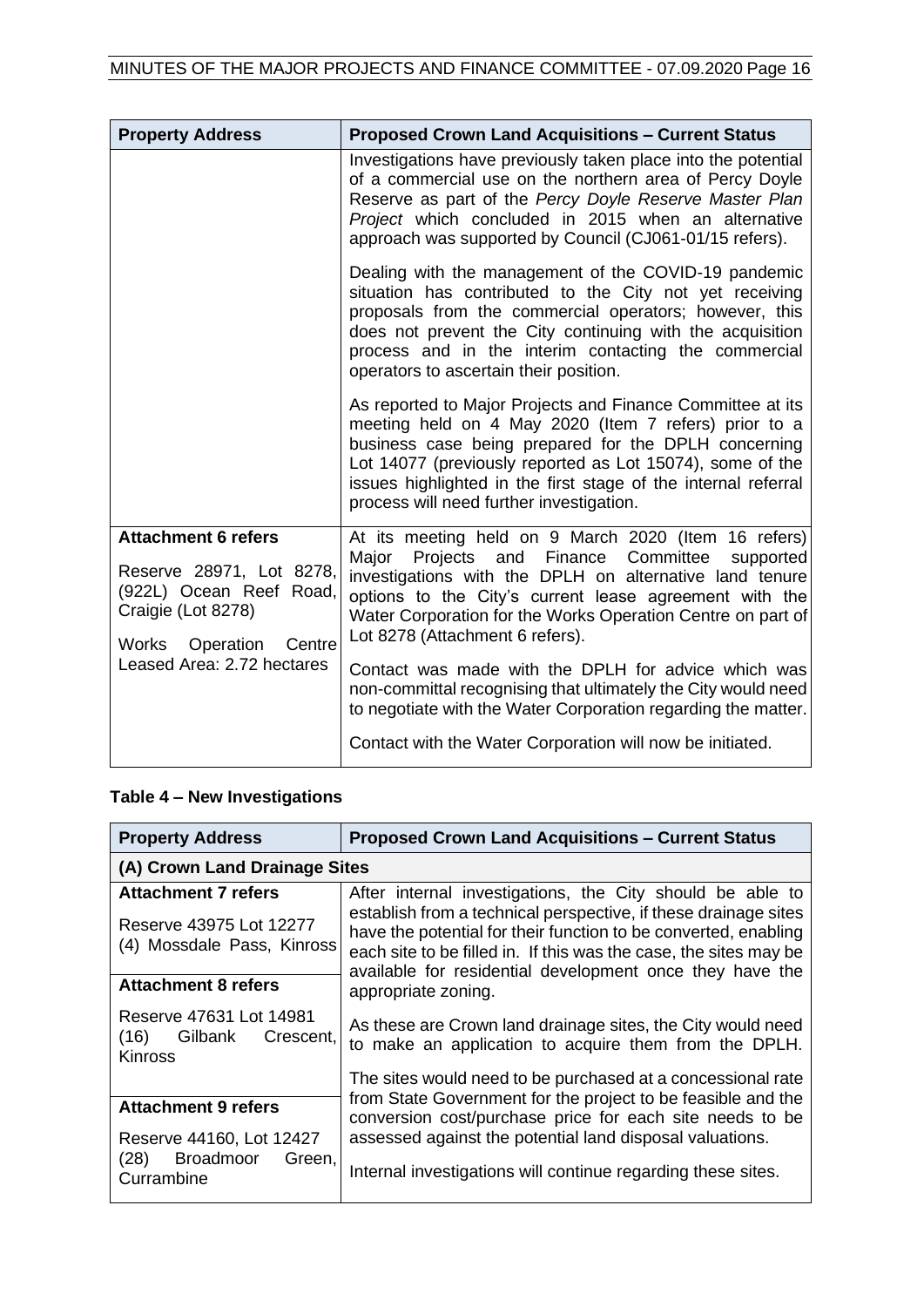| <b>Property Address</b>                                                      | <b>Proposed Crown Land Acquisitions - Current Status</b>                                                                                                                                                                                                                                                                                                                     |  |
|------------------------------------------------------------------------------|------------------------------------------------------------------------------------------------------------------------------------------------------------------------------------------------------------------------------------------------------------------------------------------------------------------------------------------------------------------------------|--|
| (B) City Freehold Drainage Sites                                             |                                                                                                                                                                                                                                                                                                                                                                              |  |
| <b>Attachment 10 refers</b><br>Poseidon<br>Lot 810 (109)<br>Road, Heathridge | It is planned for Lot 810 (109) Poseidon Road, Heathridge<br>(Attachment 10 refers) to be investigated on the feasibility of<br>transferring the drainage function into the adjacent Larkspur<br>Park, allowing the future development of the site to be<br>residential.                                                                                                     |  |
| <b>Attachment 11</b><br>Lot 792 (59) Gradient Way,<br><b>Beldon</b>          | Lot 792 (59) Gradient Way, Beldon (Attachment 11 refers) is<br>a freehold drainage site owned by the City. The adjoining<br>commercial property owners to this site are potentially<br>interested in its purchase as part of its review of<br>refurbishment of their property. Should purchase of the site<br>be the outcome, a rezoning amendment will be a<br>requirement. |  |
|                                                                              | Investigations will commence into this interest which has the<br>potential additional benefit of improvement to the car park<br>configuration and traffic flow by reviewing the interface<br>between the shopping centre car park and the City's<br>developed car park on the adjacent Beldon Park.                                                                          |  |

#### **Issues and options considered**

See Tables 2, 3 and 4 above.

#### **Legislation / Strategic Community Plan / Policy implications**

**Legislation** Sections 3.58 and 3.59 of the *Local Government Act 1995*, together with the *Local Government (Functions and General) Regulations 1996* determine how a local government may dispose of property.

#### **Strategic Community Plan**

| <b>Key theme</b>            | <b>Quality Urban Environment.</b>                                                                     |  |  |
|-----------------------------|-------------------------------------------------------------------------------------------------------|--|--|
| <b>Objective</b>            | Quality built outcomes.                                                                               |  |  |
| <b>Strategic initiative</b> | Buildings and landscaping are suitable for the immediate environment<br>and reflect community values. |  |  |
| <b>Key theme</b>            | Financial Sustainability.                                                                             |  |  |
| <b>Objective</b>            | Financial Diversity.                                                                                  |  |  |
| <b>Strategic initiative</b> | Identify opportunities for new income streams that are financially<br>sound and equitable.            |  |  |
| <b>Policy</b>               | Asset Management Policy.<br>Sustainability Policy.                                                    |  |  |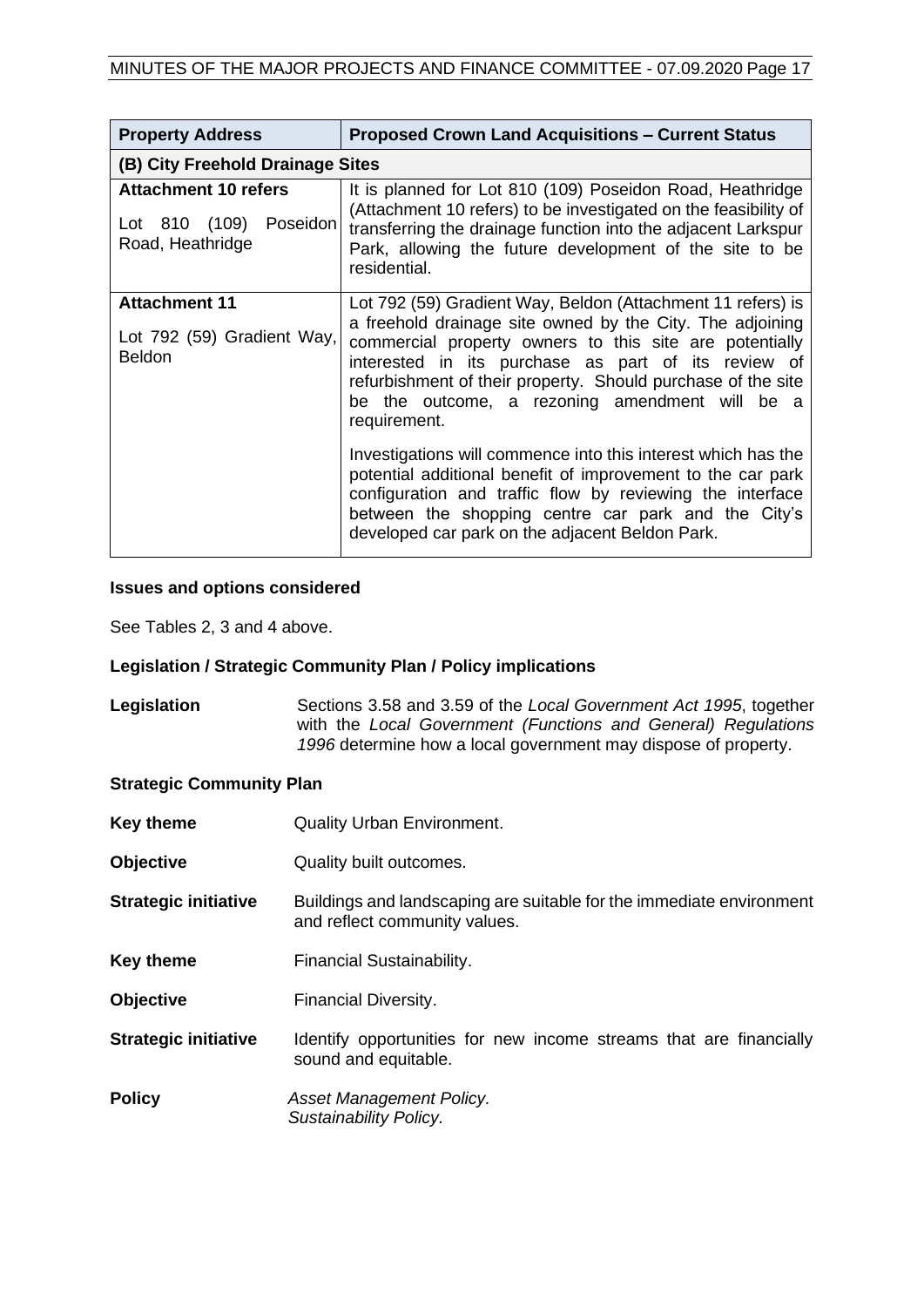#### **Risk management considerations**

Property disposal needs to comply with sections 3.58 and 3.59 of the *Local Government Act 1995*, which are designed to ensure openness and accountability in the land disposal process.

Valuations concerning land disposals are obtained from a licensed valuer. There is always the potential that the reserve price or latest market valuation on a land disposal will not be realised. Sale of freehold land below current market valuations should not take place without the approval of Council.

Recommendations for acquisition and disposal of land are based on a combination of the best financial return, planning outcomes, and community benefit.

#### **Financial / budget implications**

As part of successful Crown land acquisition applications, the DPLH requires that future proceeds from land disposals are to be expended on local capital community purpose projects and/or the provision of community projects or services for the local area for former community purpose sites.

The DPLH's advice concerning the City's acquisition of the former Crown land site, Lot 12223 (12) Blackwattle Parade, Padbury was that the proceeds on its future disposal are to be spent on capital / community projects in line with the definition of "Community Purposes" under *Local Planning Scheme No. 3*.

The associated main expenditure costs related to freehold land disposals are real estate commissions, legal and settlement fees, advertising costs, valuation costs, land surveying and costs related to subdivision / amalgamations.

#### **Regional significance**

Regional significance would apply to Percy Doyle Reserve as its size of 22.83 hectares classifies it as a regional park. It not only serves the local area but the surrounding suburbs in the northern corridor.

#### **Sustainability implications**

City freehold land and acquired Crown land that has been set aside for community use should not be disposed of without there being a nominated purpose addressing a community need.

Concessional Crown land acquisitions can potentially create additional and improved local amenity by the creation of community-supported land uses that may have not otherwise been an option. Possible benefits are the activation of vacant land, achieving significant sale proceeds to be focussed on local community capital improvements, services or projects and on post-development of the land, generating a rates revenue stream.

Concerning the freehold land disposal project to-date, Council has supported the restricted use of 'Aged or Dependent Persons' Dwellings' to provide alternative housing choices for the City's ageing population. Potentially, due to the diverse demographics of City residents facilitating the development of units for other cohorts of the community could be considered.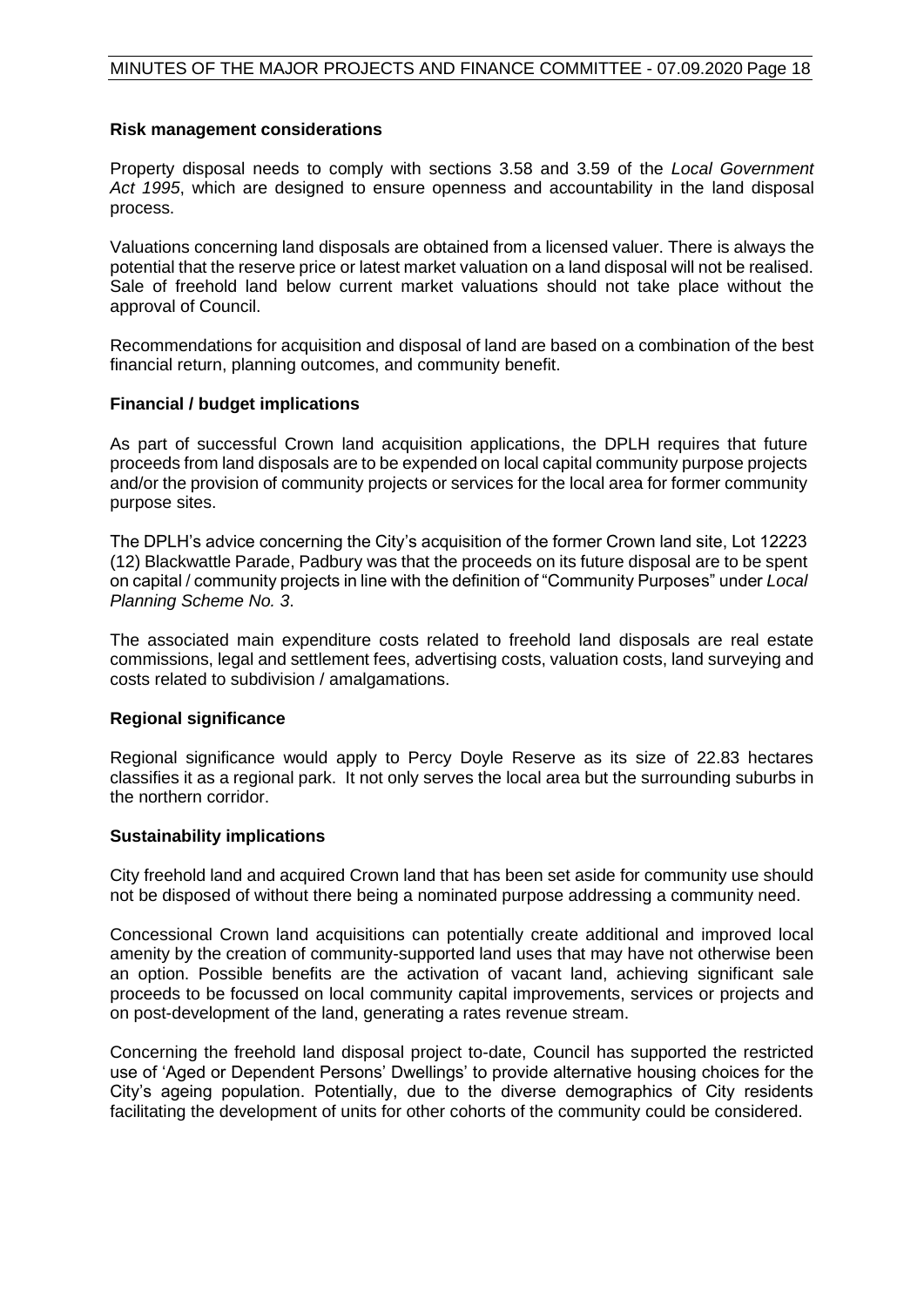#### **Consultation**

Public auction, public tender and private treaty methods have been used regarding the City's land disposal project. Advertising is a requirement with all three methods unless, in respect of private treaty, the disposal is exempt under Regulation 30 of the *Local Government (Functions and General) Regulations 1996.*

Unless an exempt disposition, private treaty property disposals need to comply with sections 3.58 (3) and (4) of the *Local Government Act 1995* which requires public notice to be served for a period of not less than two weeks to include certain details. Any submissions received need to be reported to Council before a final decision is made regarding the disposal.

Public notice was served regarding the sale to Bermen Property 5 Pty Ltd of Lot 803 (15) Burlos Court, Joondalup and this will be the case should the EOI process for the sale of Lot 12223 (12) Blackwattle Parade, Padbury prove successful.

A 42-day statutory advertising period associated with rezoning amendments to *Local Planning Scheme No. 3* has also provided an opportunity for the community to make submissions on the future land use of the properties sold.

#### **COMMENT**

Reporting to the Major Projects and Finance Committee on the disposal of Lot 803 (15) Burlos Court, Joondalup will continue until settlement has taken place.

Once the EOI document concerning the sale of Lot 12223 has been reviewed and refined by consultants, valuation advice and due diligence will be arranged which once completed, an EOI process will commence.

The City is now awaiting feedback from the DPLH concerning the business case it provided for concessional acquisition of Lot 2277 (15) Selkirk Drive, Kinross.

Table 4 of the report highlights that the City continues to look for opportunities concerning its Crown land and freehold land portfolios.

#### **VOTING REQUIREMENTS**

Simple Majority.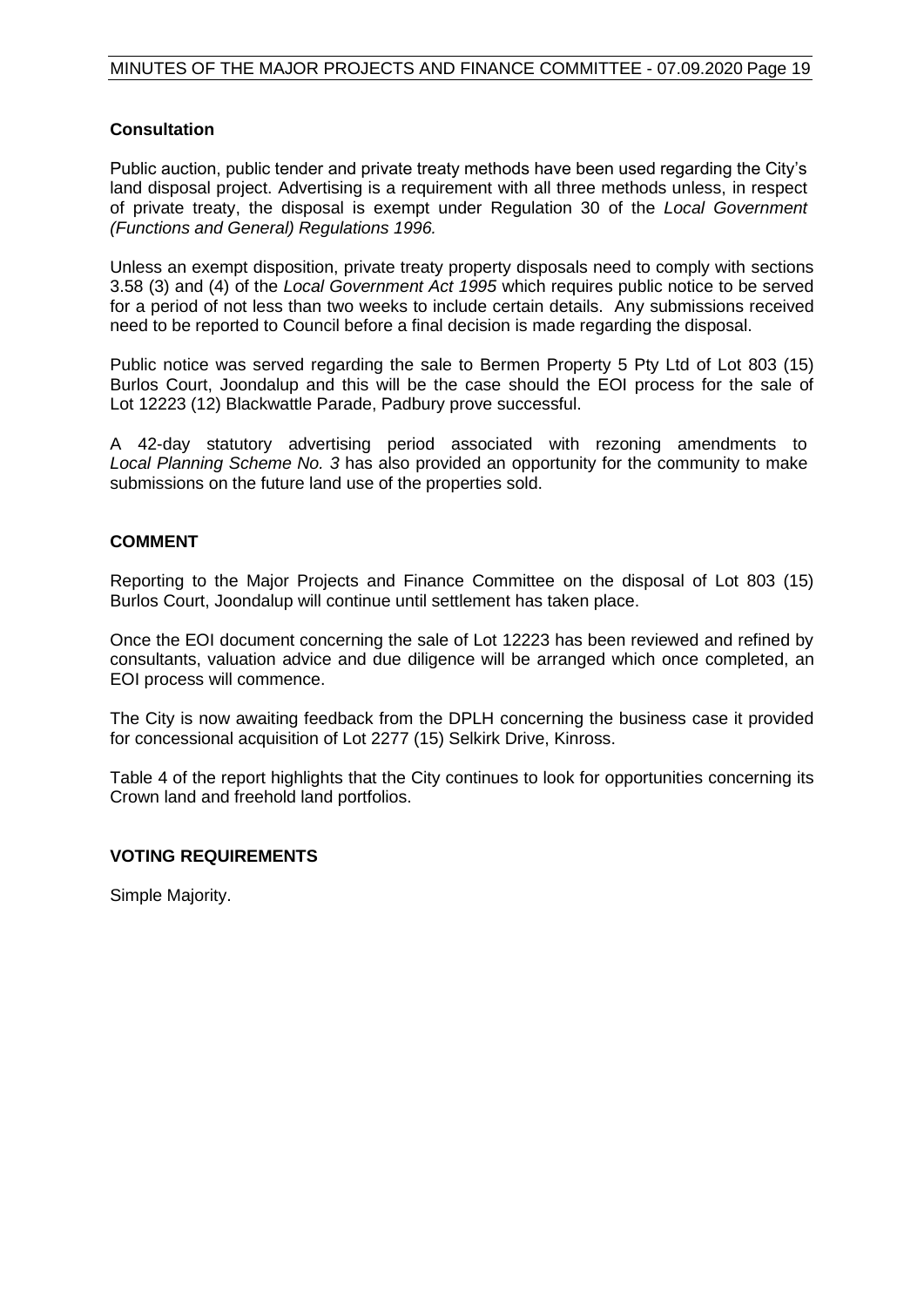**MOVED Mayor Jacob, SECONDED Cr McLean that the Major Projects and Finance Committee NOTES:**

- **1 the status report on the progress towards settlement of Lot 803 (15) Burlos Court, Joondalup and the disposal of Lot 12223 (12) Blackwattle Parade, Padbury;**
- **2 the continued investigations into the City's concessional acquisition from the Department of Planning Lands and Heritage of Lot 2277 (15) Selkirk Drive, Kinross, Lot 14564 (5) Ascot Way, Currambine and an area yet to be defined on the northern boundary of Lot 14077 (40) Warwick Road, Duncraig;**
- **3 the investigations that have commenced into seeking alternative tenure arrangements for the land the City leases from the Water Corporation within Reserve 28971, Lot 8278, (922L) Ocean Reef Road, Craigie;**
- **4 the commencement of investigations into potential redevelopment opportunities for the Crown land and freehold land drainage sites identified in Table 4 of this Report;**
- **5 that a further status report on the progress of the City's freehold land disposal project and proposed Crown land acquisitions will be submitted to the Major Projects and Finance Committee meeting to be held on Monday, 2 November 2020.**

#### **The Motion was Put and CARRIED (6/0)**

**In favour of the Motion:** Cr Logan, Mayor Jacob, Crs Jones, McLean, Raftis and Thompson.

*Appendix 2 refers*

*To access this attachment on electronic document, click here: [Attach2agnMPF200907.pdf](http://www.joondalup.wa.gov.au/files/committees/MPFI/2020/Attach2agnMPF200907.pdf)*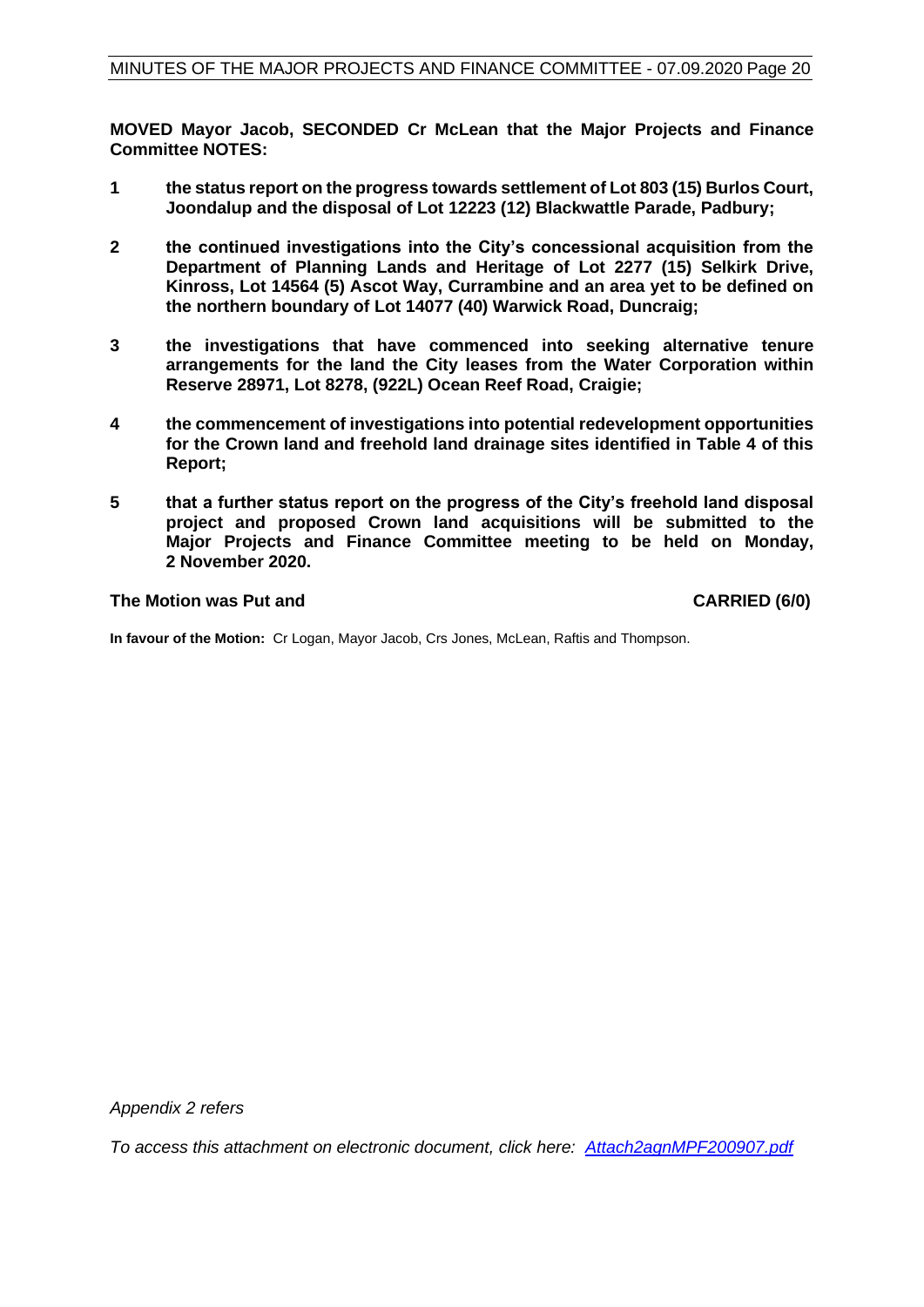# <span id="page-20-0"></span>**ITEM 3 BURNS BEACH CAFÉ / RESTAURANT – PROJECT STATUS**

| <b>WARD</b>                           | <b>North</b>                                                                                                                                                                                        |                                                                                                                                                                                                    |
|---------------------------------------|-----------------------------------------------------------------------------------------------------------------------------------------------------------------------------------------------------|----------------------------------------------------------------------------------------------------------------------------------------------------------------------------------------------------|
| <b>RESPONSIBLE</b><br><b>DIRECTOR</b> | Mr Garry Hunt<br><b>Chief Executive Officer</b>                                                                                                                                                     |                                                                                                                                                                                                    |
| <b>FILE NUMBER</b>                    | 108335, 101515                                                                                                                                                                                      |                                                                                                                                                                                                    |
| <b>ATTACHMENTS</b>                    | Attachment 1<br>Attachment 2<br>Attachment 3<br>Attachment 4                                                                                                                                        | 2016 Burns Beach Master Plan – Coastal<br><b>Node Concept Plan</b><br>Indicative Coastal Node Concept Plan<br>Indicative Café / Restaurant<br>Artist<br>Impressions<br>Indicative Project Schedule |
| <b>AUTHORITY / DISCRETION</b>         | Executive - The substantial direction setting and oversight<br>role of Council, such as adopting plans and reports,<br>accepting tenders, directing operations, setting<br>and<br>amending budgets. |                                                                                                                                                                                                    |

#### **PURPOSE**

For Council to note the progress on the Burns Beach café / restaurant project and to endorse the refined Burns Beach Coastal Node Concept Plans for the purpose of community consultation.

#### **EXECUTIVE SUMMARY**

At its meeting held on 9 September 2019 (Item 11 refers), the Major Projects and Finance Committee considered a confidential status report on the progress of the Burns Beach café / restaurant project and resolved to note a new location for the proposed facility for the purposes of progressing the project to the design development phase. At its meeting held on 9 March 2020 (Item 5 refers), the Major Projects and Finance Committee considered a further report on the café / restaurant project, including details of the progressing design development phase of the project, and details of the City's intent to identify a consultant landscape architect to review the *Burns Beach Master Plan – Coastal Node Concept Plan*.

Consultant Landscape Architects - LD Total were subsequently engaged by the City and have undertaken a comprehensive review of the 2016 *Coastal Node Concept Plan* (Attachment 1 refers). The refined *Coastal Node Concept Plan* (Attachment 2 refers) is considered to deliver improved links with the City's proposed café / restaurant and existing public and commercial elements, delivering increased pedestrian connectivity, a substantial increase in car parking provision and a variety of other activities, in an integrated public space that contributes to the local identity of the Burns Beach Coastal Node.

Prior to progressing to the development approvals stage for the café / restaurant project it is considered appropriate for the City to undertake community consultation on the refined coastal node concept design to seek input from key stakeholders and the broader community.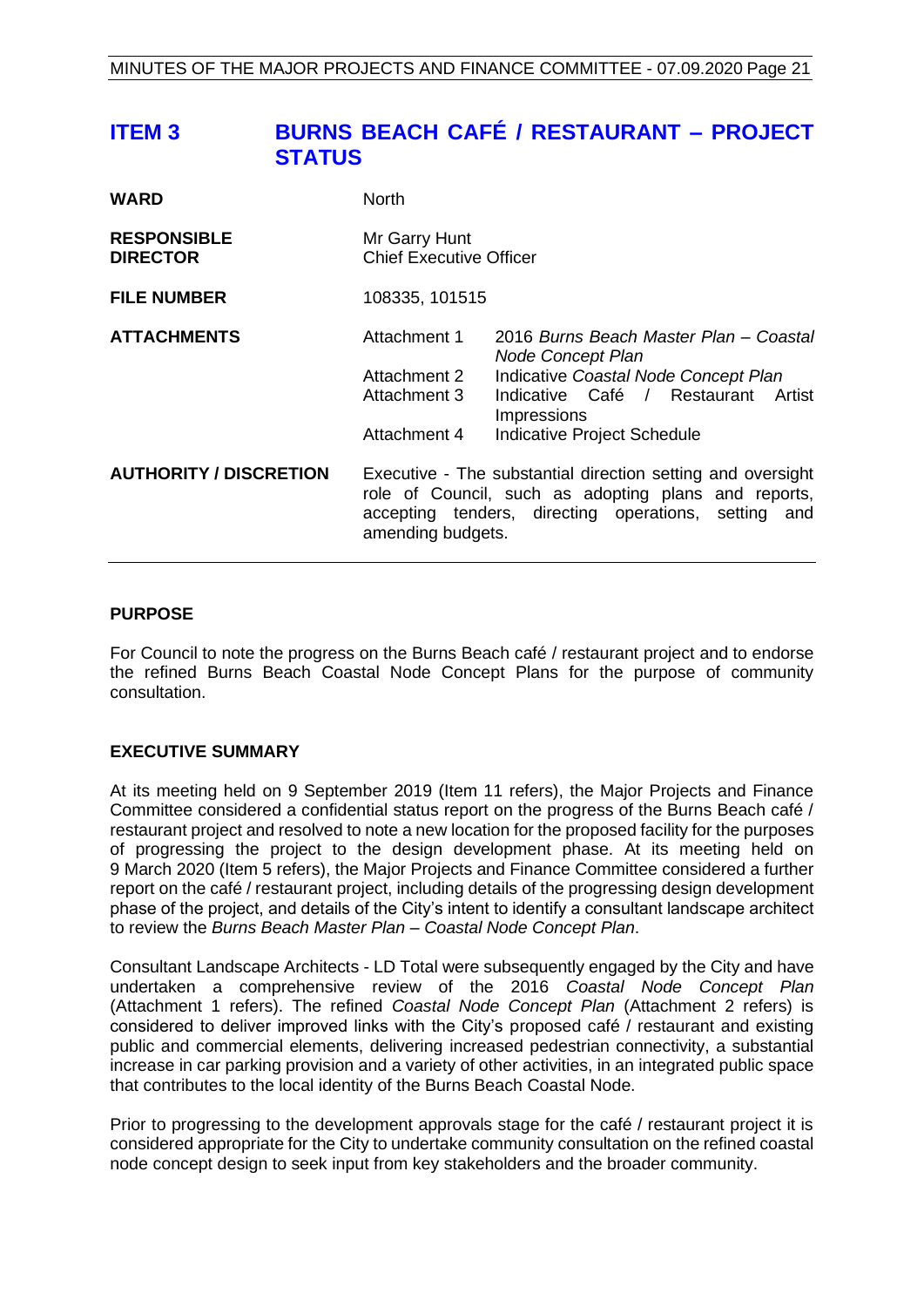*It is therefore recommended that Council:* 

- *1 ENDORSES the refined Burns Beach Coastal Node Concept Plan forming Attachment 2 to this Report for the purpose of community consultation;*
- *2 REQUESTS the Chief Executive Officer to commence community consultation on the refined Burns Beach Coastal Node Concept Plan as shown in Attachment 2 to this Report;*
- *3 NOTES the proposed artist impressions for the City's Burns Beach café / restaurant Project forming Attachment 3 to this Report.*

#### **BACKGROUND**

The City owns and manages several strategically located land parcels that in terms of accommodating cafés, kiosks and restaurants have the potential to increase the enjoyment of popular recreational locations and provide the City with a level of commercial gain.

At its meeting held on 22 June 2010 (CJ103-06/10 refers), Council endorsed the philosophy and parameters for the cafés / kiosks / restaurants project to articulate, for historical purposes, its intent to progress the project and to address the project objectives. The *Cafés / Kiosks / Restaurants Project Vision* recognises the provision of facilities which will:

- advance the City's ability to attract visitors / tourists for entertainment and socialising
- provide more employment, increase business opportunities, a greater awareness of the City's natural assets and a greater social and economic contribution by tourists
- provide equitable community-based facilities that acknowledges and provides for the lifestyle and alfresco culture of Western Australia.

The fiscal responsibility and commerciality development parameters of the project aims to provide:

- assurance of commercial viability
- due diligence and financial / cost benefit analysis
- future financial and social benefit for City residents and visitors
- high quality, appropriate commercial operations
- consideration of co-location opportunities
- creation of an asset/s that maintains its capital value throughout its economic life cycle.

A report was presented to the former Finance Committee at its meeting held on 7 August 2017 (Item 11 refers), outlining various options for the City to deliver a café / restaurant development at Burns Beach. After due consideration it was decided in part that the former Finance Committee NOTES:

*"2 the Chief Executive Officer will further investigate options for the City to build* a *café I restaurant facility at Burns Beach, with* a *view of leasing the facility to* a *commercial operator and to present options and opportunities to Council for consideration".*

At its meeting held on 12 March 2018 (Item 8 refers), the Major Projects and Finance Committee considered a status report on options for the implementation of the project and noted in part that the Chief Executive Officer will engage an architect to design a facility.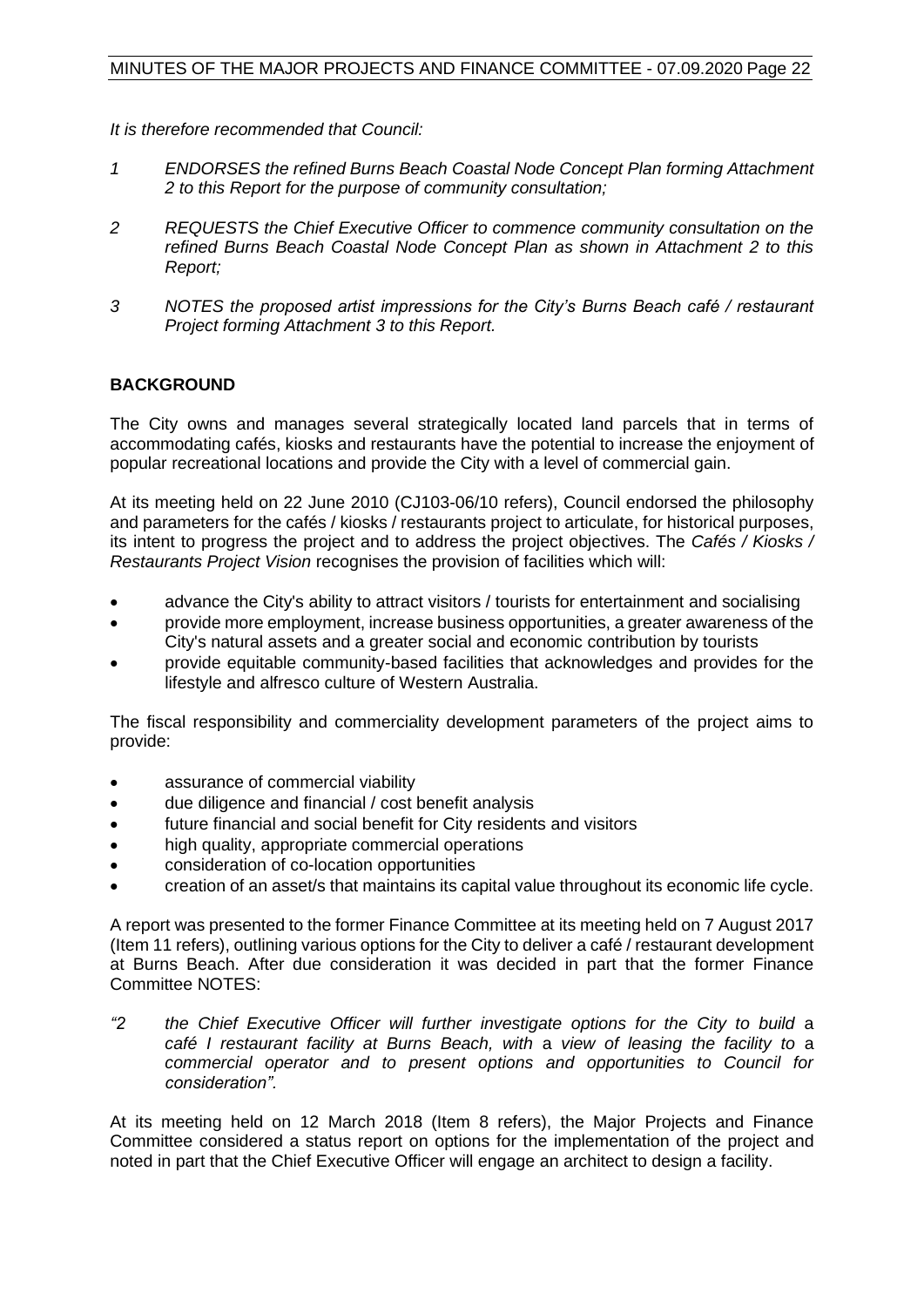Several confidential reports were provided to the Major Projects and Finance Committee during 2018 and 2019 and at its meeting held on 9 March 2020 (Item 5 refers), the Major Projects and Finance Committee considered progress of the design development phase of the project, as well as an update on the City's request to the Department of Planning, Lands and Heritage (DPLH) to purchase Crown Land for the development - the DPLH indicating that a Crown Land purchase would not be considered and that a Crown Land lease was the preferred land tenure model. The report also noted that the City was in the process of identifying a consultant landscape architect to review the 2016 *Burns Beach Master Plan – Coastal Node Concept Plan*.

#### **DETAILS**

In June 2020 the City engaged Consultant Landscape Architects - LD Total to assist with a review of the 2016 *Burns Beach Master Plan - Coastal Node Concept Plan* (Attachment 1 refers). LD Total worked with the City and the café / restaurant project architects - Bollig Design Group to refine the plan, incorporating the City's café / restaurant development.

The refined *Coastal Node Concept Plan* (Attachment 2 refers) seeks to build on the distinctive identity and characteristics of the Burns Beach Coastal Node, incorporating a variety of uses and activities that responds to local community needs and those of the wider public.

Universal access was a key driver behind the zone layout of the concept design, ensuring all users had the ability to access the newly proposed picnic areas and playground. The refined plan provides increased connectivity throughout the coastal node, providing pedestrian priority over vehicular movement and with a substantial increase in car parking provision. A network of universal access throughout the node connects with the established coastal dual use path, Ocean Parade and the public transport bus routes.

A review of the current parking provision indicated that future provision needs to respond to the current demand not being met, the loss of parking due to the proposed food and beverage facility being developed in the current parking lot and in anticipation of a further increase of demand for parking due to the additional traffic generated due to the food and beverage facility becoming operational. As a result, a big focus of the refinement of the concept plan was on the replacement, improvement and expansion of parking bays and how movement of all modes are accommodated within the development vision for this node.

The concept plan provides a framework of zoned spaces to inform future redevelopment of this area. The design layout was driven by the desire to create a cohesive space that allowed for a multitude of functions to occur, from markets and community events to the day to day passive use of a coastal node.

Having the restaurant building nestled into the dunal formation of the site presents a unique opportunity to create a multileveled space that is sensitive to obstructing ocean views for existing residents surrounding the site. The proposed double story café / restaurant space that celebrates the ocean views of the location, shaped the need for a more integrated parking layout that caters for the proposed café / restaurant patrons, existing café patrons and other social and recreational visitors to the node.

The refined plan is considered to provide a balance between the preservation of the existing green infrastructure and new environmentally sensitive landscaping features and provides for an integrated public space that contributes to the local identity of the Burns Beach Coastal Node.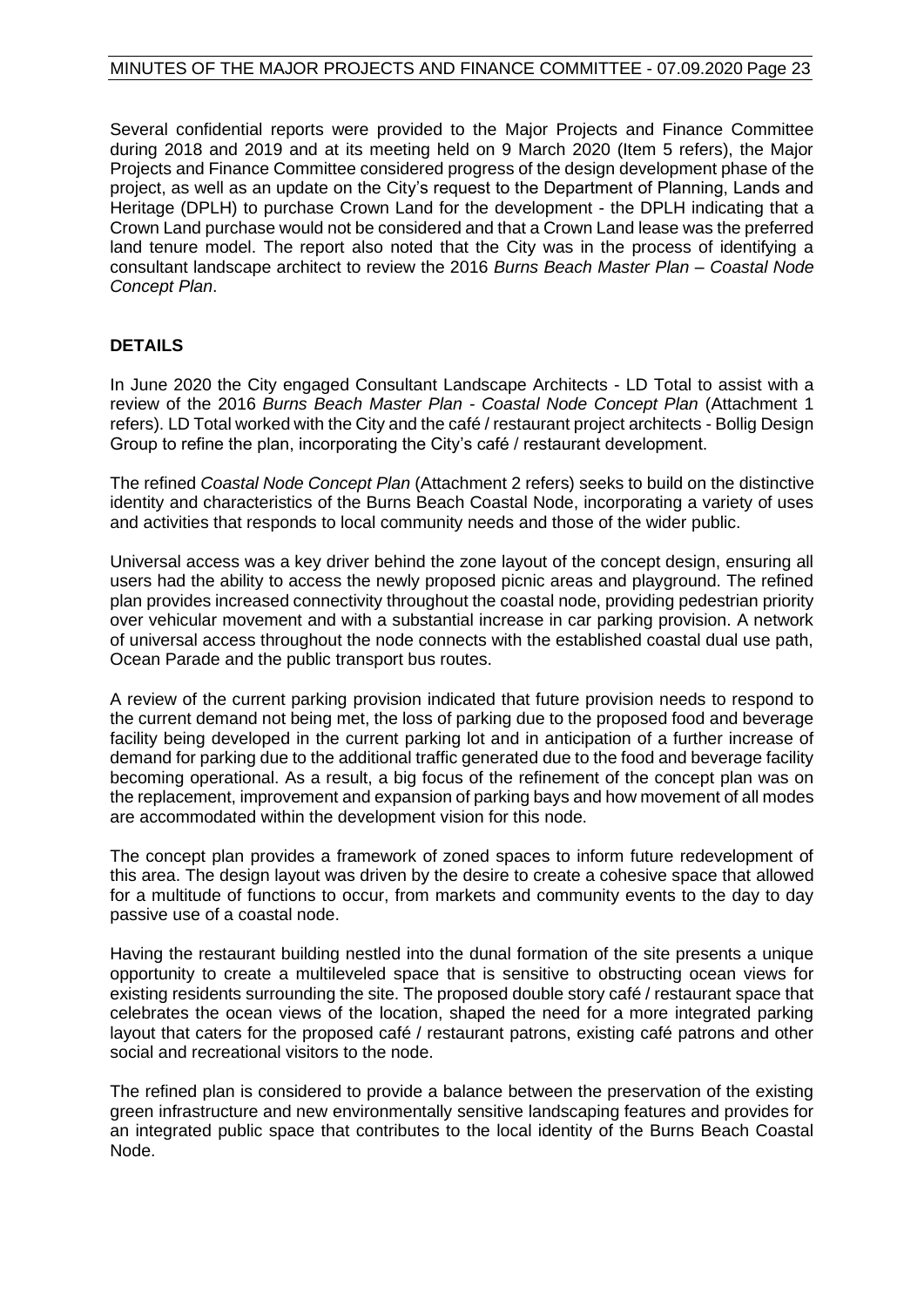The key features of the refined *Coastal Node Concept Plan* include the following:

- A two storey café / restaurant building (Attachment 3 refers) providing additional food and beverage opportunities to the coastal node.
- Increased car parking provision from 107 existing bays to 235 bays.
- Grassed 'sunset' lookout hill.
- Open turf areas suitable for events, markets and food trucks.
- Better connectivity between the public open space and the coast.
- New playground node.
- Shelters, picnic settings and barbecues.
- New public ablutions and changerooms.
- General landscaping improvements.
- Increased pedestrian connectivity throughout the coastal node.
- New access path south of Burns Beach Sunset Village between Ocean Parade and the coastal dual use path (the alignment of a path in this area has previously been the subject of a request from Iluka residents. It is intended this matter will be further researched and considered during the community consultation phase of the project).

#### *Community Consultation*

It is proposed that community consultation should now be undertaken on the project in order to invite input from key stakeholders and community members on the proposal. The community was previously consulted on the original *Coastal Node Concept Plan* (Attachment 1 refers) in 2016, as part of the community consultation on the *Burns Beach Master Plan*. Since then there have been various modifications resulting from relocating the proposed café / restaurant south of the location shown in the original plan and the main carpark has been expanded to cater for increased demand.

#### *Land Tenure*

It is proposed that following community consultation the City will continue to liaise with the DPLH to investigate the potential terms surrounding a Crown Land lease arrangement to facilitate the development of the proposed café /restaurant and what implications and concessions may be involved for the project. Based on the City's negotiated Crown Land lease arrangement for the Pinnaroo Point Café Project it is plausible that the DPLH may consider providing a discounted Crown Land lease rent or rent free period to reflect some of the proposed improvements and value added to the Crown Land lease area.

#### *Approvals*

Following community consultation, the café / restaurant component of the refined coastal node concept plan will require the approval of a development application (DA) before it can proceed to construction. The DA requires approval by the Western Australian Planning Commission (WAPC) due to its location within a Metropolitan Region Scheme Reserve. The City will receive the DA from the project architect and undertake an assessment which may include further community consultation and a traffic impact assessment, before making a recommendation on the proposal to the WAPC. The WAPC will make the ultimate decision on approving the DA.

#### *Commercial Operators*

An expression of interest (EOI) process to identify potential commercial operators for the proposed café / restaurant building will commence at an appropriate stage of the project, following community consultation.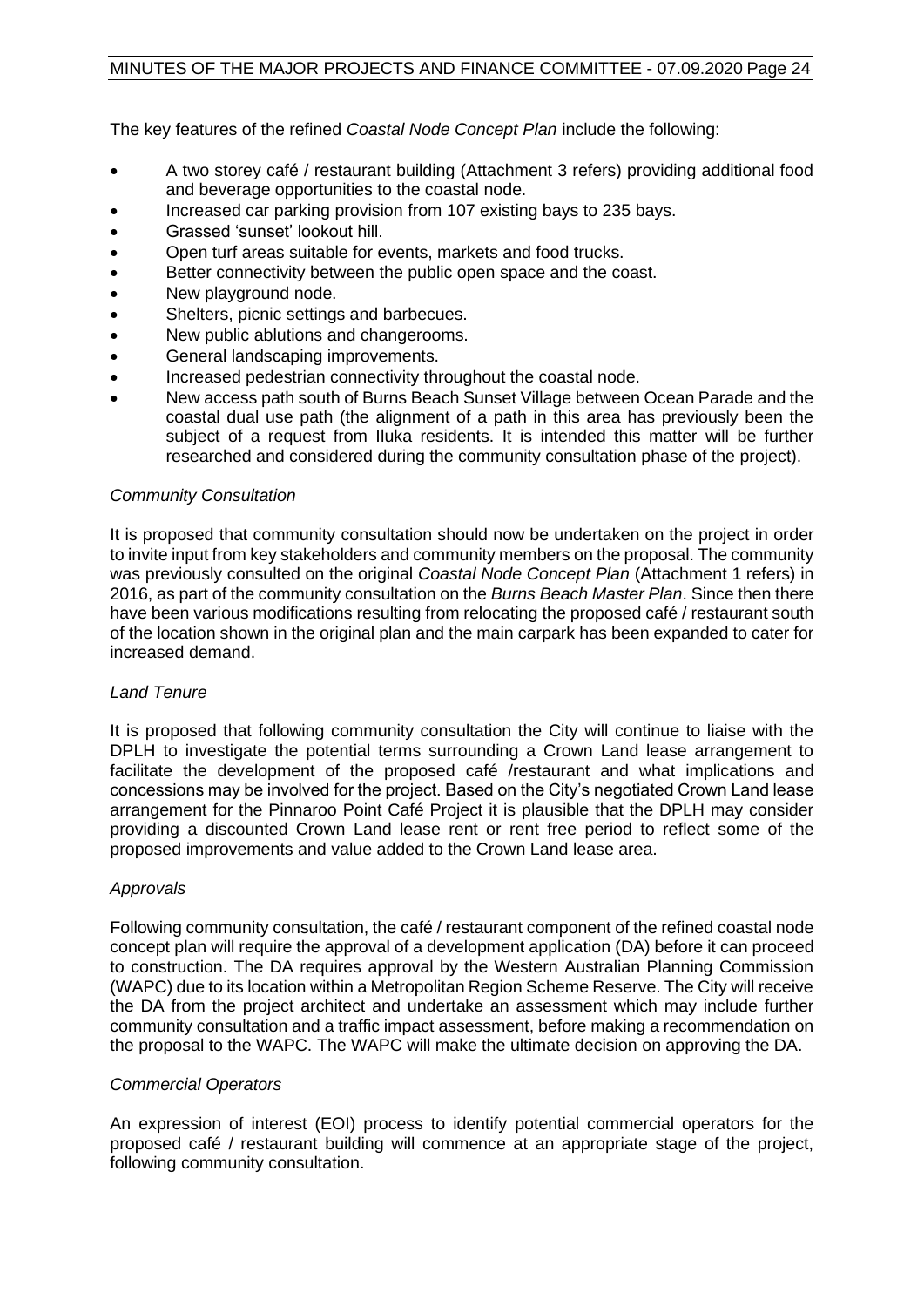Updates on these matters and the design process will be provided to the Major Projects and Finance Committee at a future meeting following the Community Consultation phase.

Indicative timeframes for the project are provided in Attachment 4 to this Report.

#### **Issues and options considered**

Three options have been identified:

- Option 1 Council endorses the refined coastal node concept plan for the purpose of community consultation prior to making a decision on proceeding further with the café / restaurant project (this is the recommended option).
- Option 2 Council endorses the draft coastal node concept plan without undertaking prior community consultation (this is not the recommended option).

It is considered necessary to undertake community consultation given that the concept plan has been refined since previous community consultation on the *Burns Beach Master Plan* in 2016. Feedback from Council, the Major Projects and Finance Committee and the community may result in minor changes to the concept plan.

Option 3 Council determines not to progress with community consultation on the *Burns Beach Master Plan - Coastal Node Concept Plan* at this time (this is not the recommended option).

#### **Legislation / Strategic Community Plan / policy implications**

**Legislation** Besides the legislation that covers the eventual planning and building requirements, with regard to the land related matters the *Land Administration Act 1997* and the Department of Planning, Lands and Heritage relevant policies deal with the administration of Crown land. *The Local Government Act 1995* and the *Local Government (Functions and General) Regulations 1996* deal with local governments' dealings with property, which includes purchase and leasing.

#### **Strategic Community Plan**

| Key theme                   | Economic Prosperity, Vibrancy and Growth.                     |
|-----------------------------|---------------------------------------------------------------|
| <b>Objective</b>            | Destination City.                                             |
| <b>Strategic initiative</b> | Facilitate the establishment of major tourism infrastructure. |
| <b>Policy</b>               | Not applicable.                                               |

#### **Risk management considerations**

The DPLH's *State Coastal Planning Policy No. 2.6* applies to development along the City's coastline, particularly with regard to potential long-term risks from severe storm erosion and sea level rise. In accordance with this legislation the City has undertaken the required *Coastal Hazard Risk Management and Adaptation Plan* (CHRMAP) for the site of the old Jack Kikeros Hall, which was the previous site for the proposed development. The CHRMAP will be updated to reflect the new location further south.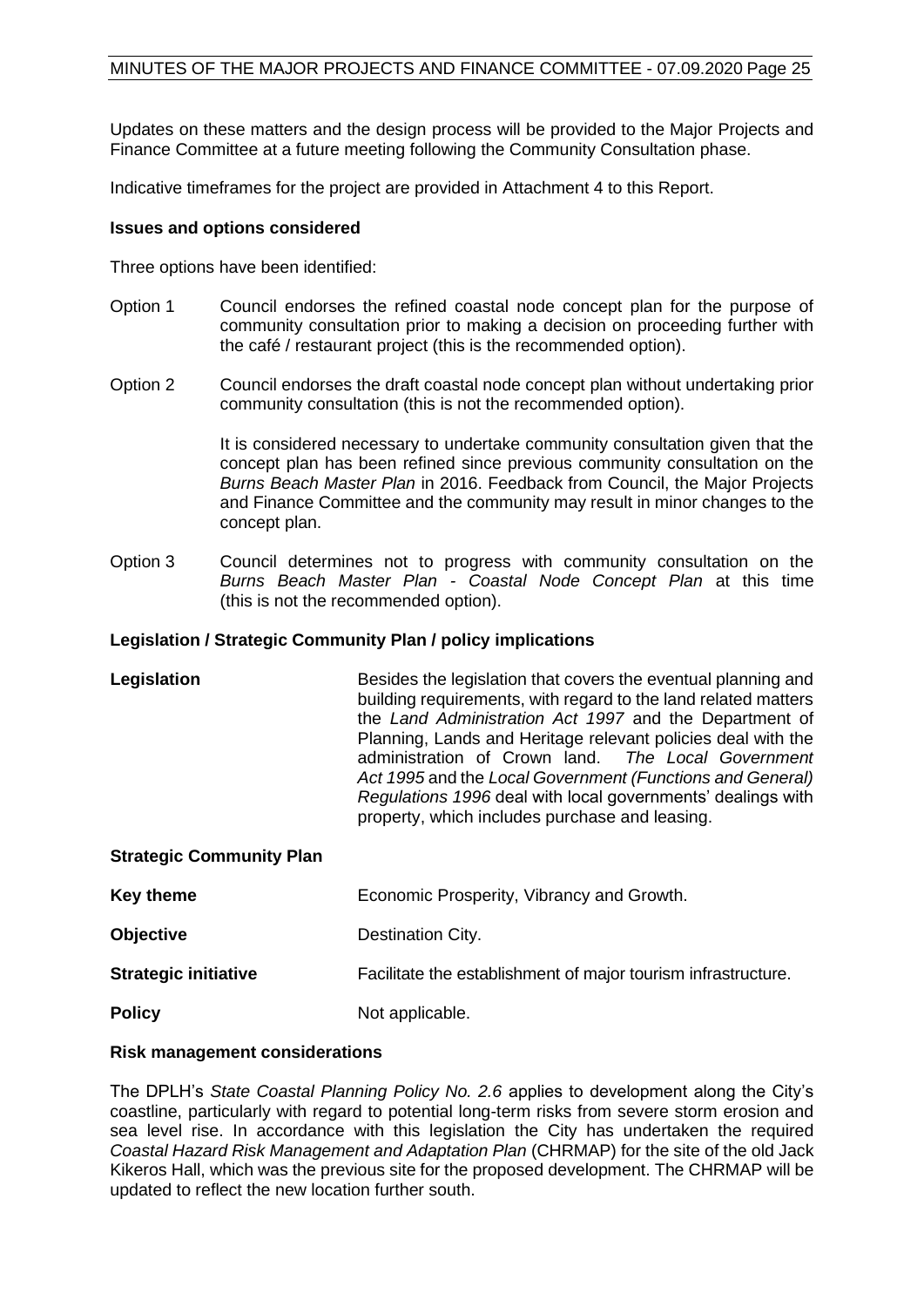The DPLH's *State Planning Policy No. 3.7: Planning in Bushfire Prone Areas* also applies to this site. In accordance with the legislation the City has undertaken a *Bushfire Attack Level* (BAL) assessment and a *Bushfire Management Plan* for the project.

The proposed café / restaurant and elements of the *Burns Beach Master Plan – Coastal Node Concept Plan* will require the clearing of some native vegetation therefore a clearing permit will be required under the *Environmental Protection Act 1986* (EP Act). A targeted flora and vegetation survey has been undertaken for the proposed café / restaurant site which showed that the impact of the proposed clearing on conservation significant species and communities will be very low. The City will liaise with the Department of Water and Environmental Regulation (DWER) as part of the proposed review of the coastal node concept plan, to reduce the risk of impact on any matters of environmental significance.

Other potential risks to the successful progression of the project include:

- inability to obtain support and approvals from the statutory approval authorities
- negative community reaction to the project
- lack of suitable respondents to the City's EOI to identify commercial business operators
- failure of negotiations on lease agreements with commercial operators
- a proponent, or the City, may opt not to proceed with the development.

#### **Financial / budget implications**

A consultant quantity surveyor's estimate of the costs associated with the refined coastal node concept plan is \$6.9 million. The City currently has \$3.8 million listed in the *Five-Year Capital Works Program* to progress the development of the Burns Beach café / restaurant component of the coastal node concept plan. An additional estimated \$3.1 million would be needed to implement the rest of the suggested improvements to the coastal node identified in the refined coastal node concept plan. Further financial analysis will need to be undertaken to determine the operational costs associated with the proposed improvements and the implications of any changes resulting from the community consultation process. Investigations will take place into staging options in order to spread capital expenditure over time and in response to when required.

A business case will be prepared after community consultation which will evaluate options, whole-of-life costs, and a critique of options versus the project objectives. The business case may recommend that additional funds are allocated to cover the costs of the improvements to the coastal node.

It is envisaged that the café / restaurant project will provide an additional long-term income stream, as per the City's financial diversity objectives contained within *Joondalup 2022 – Strategic Community Plan 2012-2022*.

#### Current financial year impact

| Account no.          | 1-220-C1060.                            |
|----------------------|-----------------------------------------|
| <b>Budget Item</b>   | Cafés/Kiosks/Restaurants (Burns Beach). |
| <b>Budget amount</b> | \$176,111                               |
| Amount spent to date | \$ 7,659                                |
| <b>Proposed cost</b> | ß.                                      |
| <b>Balance</b>       | \$168,452                               |

All figures in this report are exclusive of GST.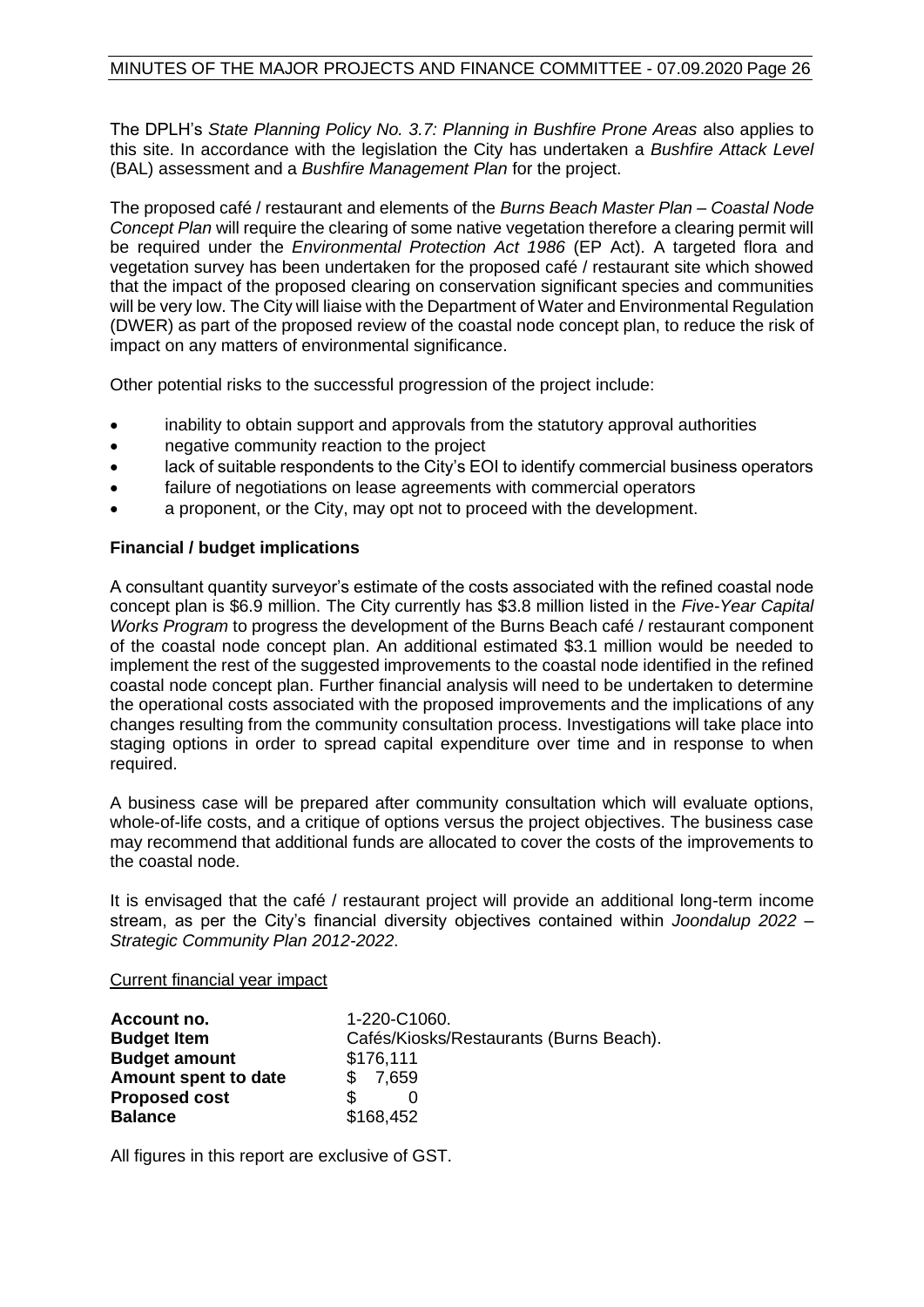#### Future financial year impact

| <b>Annual operating cost</b>   | In the event the City is successful in leasing the Crown Land<br>required for the facility and the City constructs its own building,<br>it will be responsible for paying Crown Land rent and the cost<br>of structural maintenance, depreciation and insurance of the<br>building. All other annual operating costs including rates and<br>consumption of services would be borne by the commercial<br>operator. There will also be a level of operating costs<br>associated with the other improvements suggested in the<br>refined coastal node concept plan. Detailed financial analysis<br>will be carried out prior to the Council making a decision to<br>proceed with the project. |
|--------------------------------|--------------------------------------------------------------------------------------------------------------------------------------------------------------------------------------------------------------------------------------------------------------------------------------------------------------------------------------------------------------------------------------------------------------------------------------------------------------------------------------------------------------------------------------------------------------------------------------------------------------------------------------------------------------------------------------------|
| <b>Estimated annual income</b> | The City will receive the market rent negotiated with an                                                                                                                                                                                                                                                                                                                                                                                                                                                                                                                                                                                                                                   |

- **Estimated annual income** The City will receive the market rent negotiated with an operator of the café / restaurant building. Rates will also be payable by the operator to the City.
- **Capital replacement** A capital replacement component has been included in financial evaluations for the café / restaurant project and will be further developed through the design process.
- **20 Year Strategic Financial Plan impact**  The capital costs / funding for the City to build the facility is currently factored into the City's *5-Year Capital Works Program.*

**Impact year** 2021-22.

All amounts quoted in this report are exclusive of GST.

#### **Regional significance**

The provision of cafés / kiosks / restaurants on City owned or managed land will provide significant resident / visitor / tourist benefit by enhancing the City's existing natural assets and amenities.

#### **Sustainability implications**

The project philosophy and parameters (CJ103-06/10 refers) outlines the intent of Council in progressing the project and addresses the following sustainability implications:

- Project Vision.
- Land Use and Built Form.
- Environmental Strategy.
- Liaison Protocol.
- Fiscal Responsibility and Commerciality.
- Governance.

#### **Consultation**

Community consultation on the refined *Burns Beach Master Plan - Coastal Node Concept Plan* as presented in this report will assist Council in determining the future direction of the project. Should the community support the plan, Council will then be able to make decisions on provisioning future resources to progress the project, knowing this is a project that the community supports.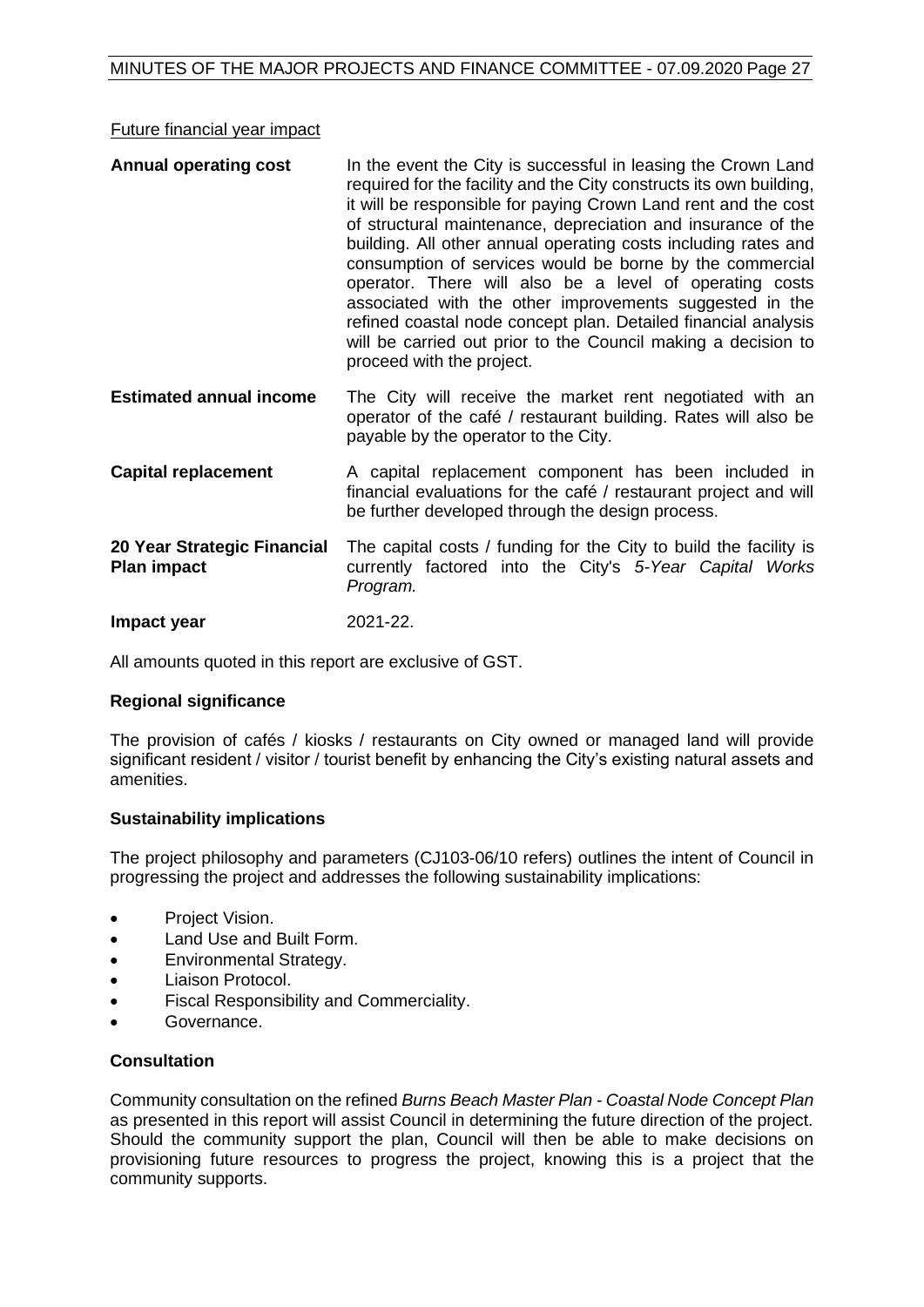It is proposed that a draft community consultation strategy will be developed in line with the City's *Community Consultation Policy*. The consultation will include key stakeholders in Burns Beach and Iluka and the local wider community. Should Council approve community consultation for the project it is envisaged that it will commence in late 2020 and feedback received will be collated and included in a report for Council to consider and then provide direction on progressing the project.

The City may be required to further publicly advertise the proposed café / restaurant development in accordance with the *Local Government Act 1995*, pending final decisions on land tenure arrangements.

The café / restaurant project will require approval of a development application prior to being constructed. Further community consultation may be required on the café / restaurant component of the Coastal Node Concept Plan as part of the development application process.

#### **COMMENT**

The refined *Burns Beach Master Plan - Coastal Node Concept Plan* is considered to respond sensitively to the natural and built environment of the area and provides nexus between the City's proposed café / restaurant development, the public realm, and the existing community and commercial uses within the node.

It is considered that community consultation is required on the proposed *Coastal Node Concept Plan* in order to provide an opportunity for key stakeholders, community members and the wider public to have their say on the proposal. It is considered important that the overall Burns Beach Coastal Node development is implemented as part of the development of the City's café / restaurant project to assist in ensuring the success of the commercial aspect of the project, which will in turn assist the City with meeting the costs of the overall development.

#### **VOTING REQUIREMENTS**

Simple Majority.

**MOVED Cr McLean, SECONDED Mayor Jacob that Council:**

- **1 ENDORSES the refined** *Burns Beach - Coastal Node Concept Plan* **forming Attachment 2 to this Report for the purpose of community consultation;**
- **2 REQUESTS the Chief Executive Officer to commence community consultation on the refined** *Coastal Node Concept Plan* **as shown in Attachment 2 to this Report;**
- **3 NOTES the proposed artist impressions for the City's Burns Beach café / restaurant project forming Attachment 3 to this Report.**

#### **The Motion was Put and CARRIED (6/0)**

**In favour of the Motion:** Cr Logan, Mayor Jacob, Crs Jones, McLean, Raftis and Thompson.

#### *Appendix 3 refers*

*To access this attachment on electronic document, click her[e: Attach3agnMPF200907.pdf](http://www.joondalup.wa.gov.au/files/committees/MPFI/2020/Attach3agnMPF200907.pdf)*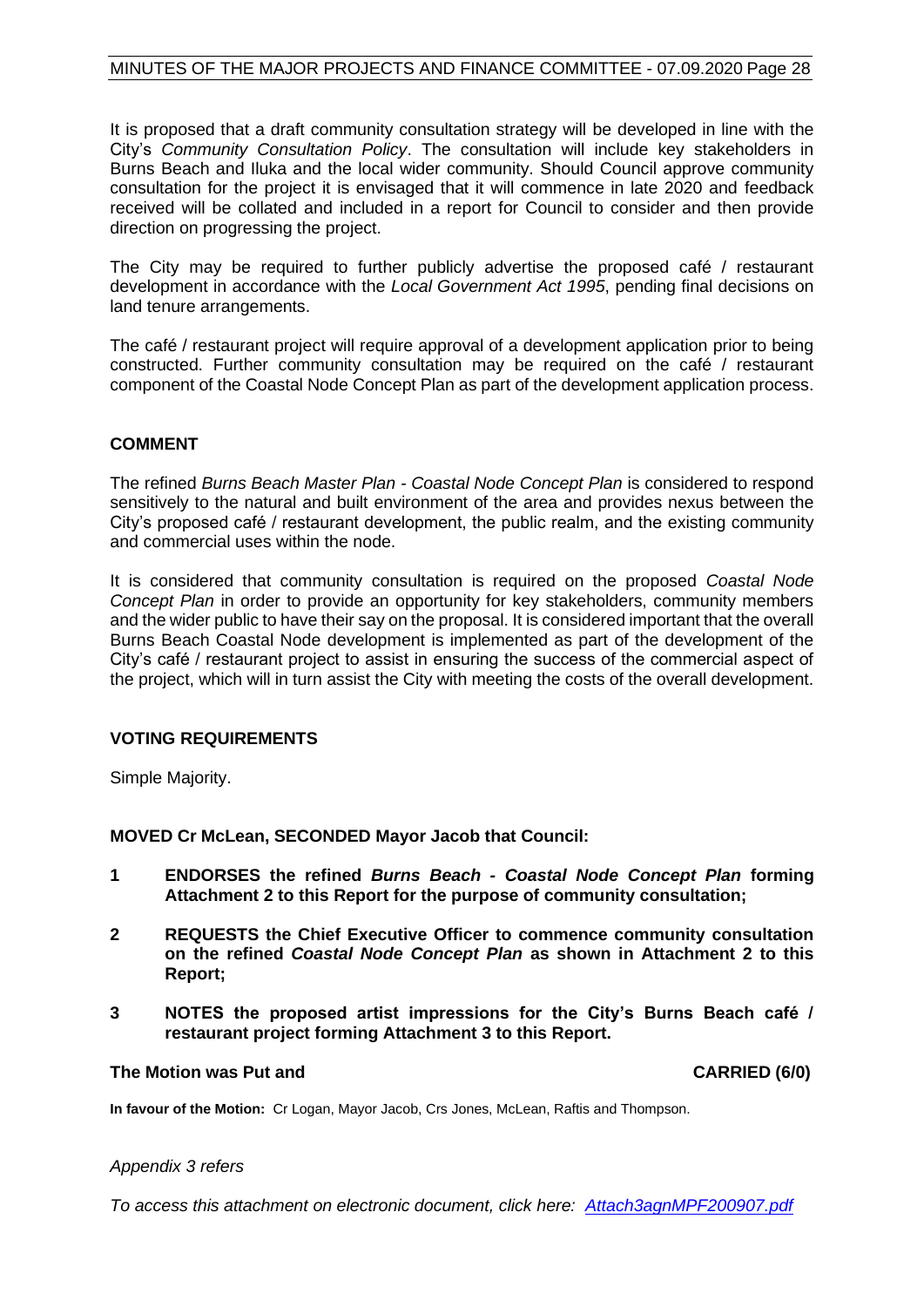## <span id="page-28-0"></span>**ITEM 4 HEATHRIDGE PARK MASTERPLAN - NEEDS AND FEASIBILITY STUDY**

| <b>WARD</b>                           | <b>North Central</b>                                         |                                                                                                                                                                             |
|---------------------------------------|--------------------------------------------------------------|-----------------------------------------------------------------------------------------------------------------------------------------------------------------------------|
| <b>RESPONSIBLE</b><br><b>DIRECTOR</b> | Mr Garry Hunt<br><b>Chief Executive Officer</b>              |                                                                                                                                                                             |
| <b>FILE NUMBER</b>                    | 04361, 101515                                                |                                                                                                                                                                             |
| <b>ATTACHMENTS</b>                    | Attachment 1<br>Attachment 2<br>Attachment 3<br>Attachment 4 | Heathridge Park Site Plan<br>Indicative Heathridge Park Concept Plan<br><b>Indicative Concept Artist Impressions</b><br><b>Project Philosophies and Parameters</b>          |
| <b>AUTHORITY / DISCRETION</b>         | amending budgets.                                            | Executive – The substantial direction setting and oversight<br>role of Council, such as adopting plans and reports,<br>accepting tenders, directing operations, setting and |

#### **PURPOSE**

For Council to consider the results of the Heathridge Park Needs and Feasibility Study and endorse draft concept plans for the purpose of community consultation.

#### **EXECUTIVE SUMMARY**

Heathridge Park is a 9.3-hectare active sporting park located at 16 Sail Terrace, Heathridge (Attachment 1 refers).

Heathridge Park comprises of the following infrastructure:

- Heathridge Community Centre.
- Heathridge Park Clubroom which lies adjacent to the Community Centre.
- Guy Daniel Clubroom/Heathridge Child Health Centre.
- Various sporting and park infrastructure on the site including car parks.
- A drainage site owned in freehold by the City is also located within the project area.

In 2019 the City commenced a needs and feasibility study for Heathridge Park. The draft study has reaffirmed existing observations about inadequacies with the ageing infrastructure at Heathridge Park. The outdated design and fragmented locations of the existing buildings results in servicing and operational issues and the study has demonstrated that redevelopment of Heathridge Park will assist with meeting the needs of existing and futures users. The study provides redevelopment options for Heathridge Park and associated preliminary capital and operational cost analysis.

The proposed next stage of the project is to undertake Community Consultation to ascertain the needs of existing user groups and the local wider community.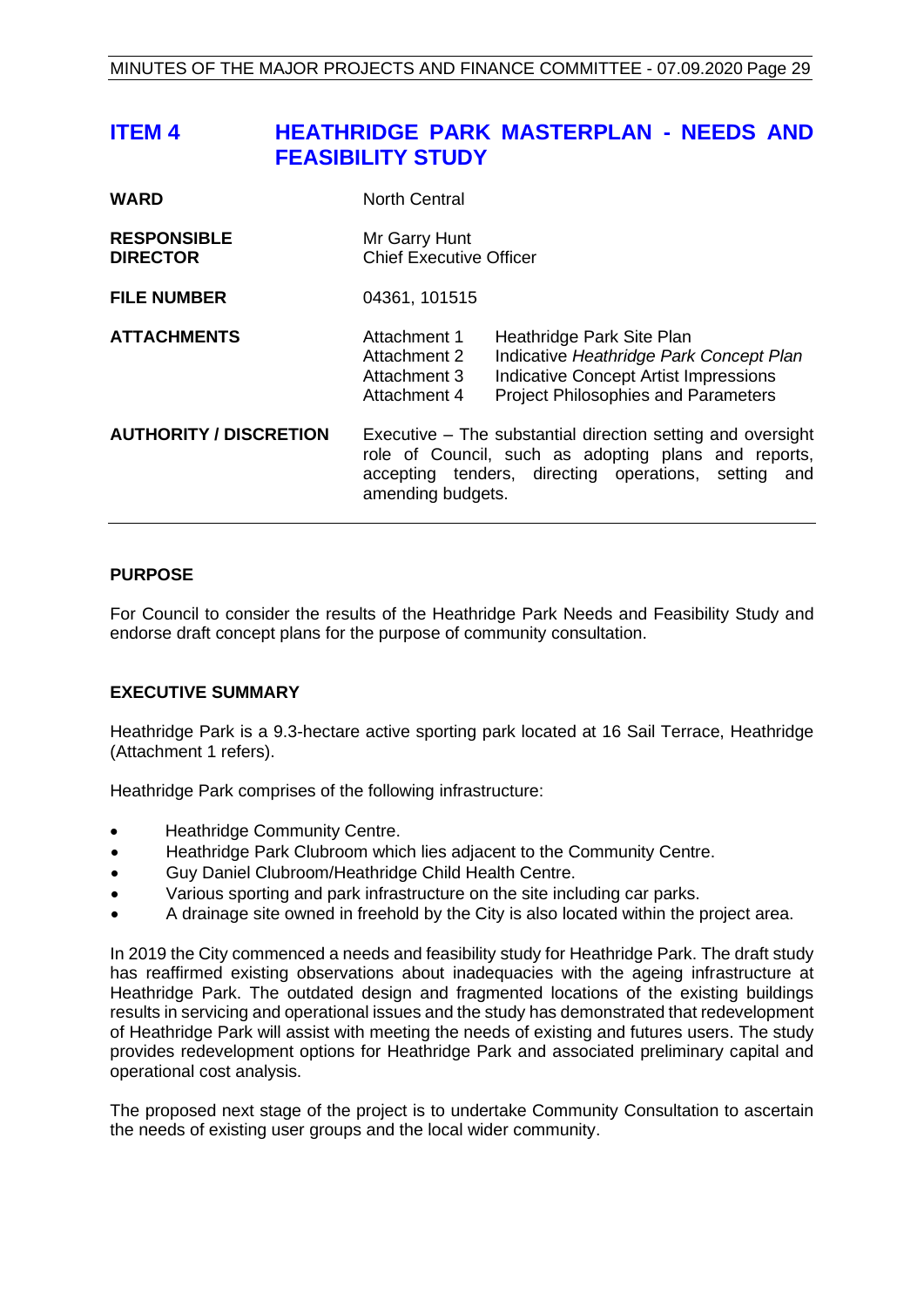*It is therefore recommended that Council:*

- *1 NOTES the details of the draft Heathridge Park Master Plan Needs and Feasibility Study as outlined in this Report;*
- *2 ENDORSES the indicative Heathridge Park Concept Plan forming Attachment 2 to this Report for the purpose of community consultation;*
- *3 REQUESTS the Chief Executive Officer to arrange for community consultation to be undertaken for the Heathridge Park Master Plan project.*

#### **BACKGROUND**

Heathridge Park is a 9.3-hectare active sporting park located at 16 Sail Terrace, Heathridge (Attachment 1 refers). It is a Crown land site (managed by the City) for the purpose of 'Public Recreation/Child Health Centre'. The site is zoned 'Parks and Recreation' under *Local Planning Scheme No. 3*.

Heathridge Park comprises of the following infrastructure:

- Heathridge Community Centre.
- Heathridge Park Clubroom which lies adjacent to the Community Centre.
- Guy Daniel Clubroom/Heathridge Child Health Centre.
- Various sporting and park infrastructure on the site including car parks.
- A drainage site owned in freehold by the City is also located within the project area.

#### **Heathridge Community Centre**

The Heathridge Community Centre was constructed in 1983 and is a two-storey facility consisting of a multi-sport court, toilets, changerooms, nine activity rooms, playgroup room and crèche, office and various storage areas. Currently the facility is used by approximately 25 regular groups for activities including the RSL, basketball, badminton, arts/craft, playground, youth space and drop-in centre and for meeting purposes.

#### **Heathridge Park Clubroom**

The Heathridge Park Clubroom was constructed in 1991 and is located in close proximity to the Heathridge Community Centre. The existing facility includes a meeting room, kitchen/kiosk/bar and a small storeroom. The facility is used by several sporting clubs including the senior and junior Australian Football League (AFL) and cricket clubs that use the oval for training and games. There are no toilet facilities at Heathridge Park Clubroom resulting in hirers using the toilets and changerooms at the rear of the Heathridge Community Centre.

#### **The Guy Daniel Clubroom/Heathridge Child Health Centre**

The Guy Daniel Clubroom/Heathridge Child Health Centre was constructed in 1980 and  $includes a 124m<sup>2</sup> meeting room, kitchen, toilets, changerooms and storage area. A tennis club$ also has exclusive use of a 100m<sup>2</sup> meeting room, kitchen and storage area. Currently the hireable section of the facility is used by several community groups for meetings and other various activities.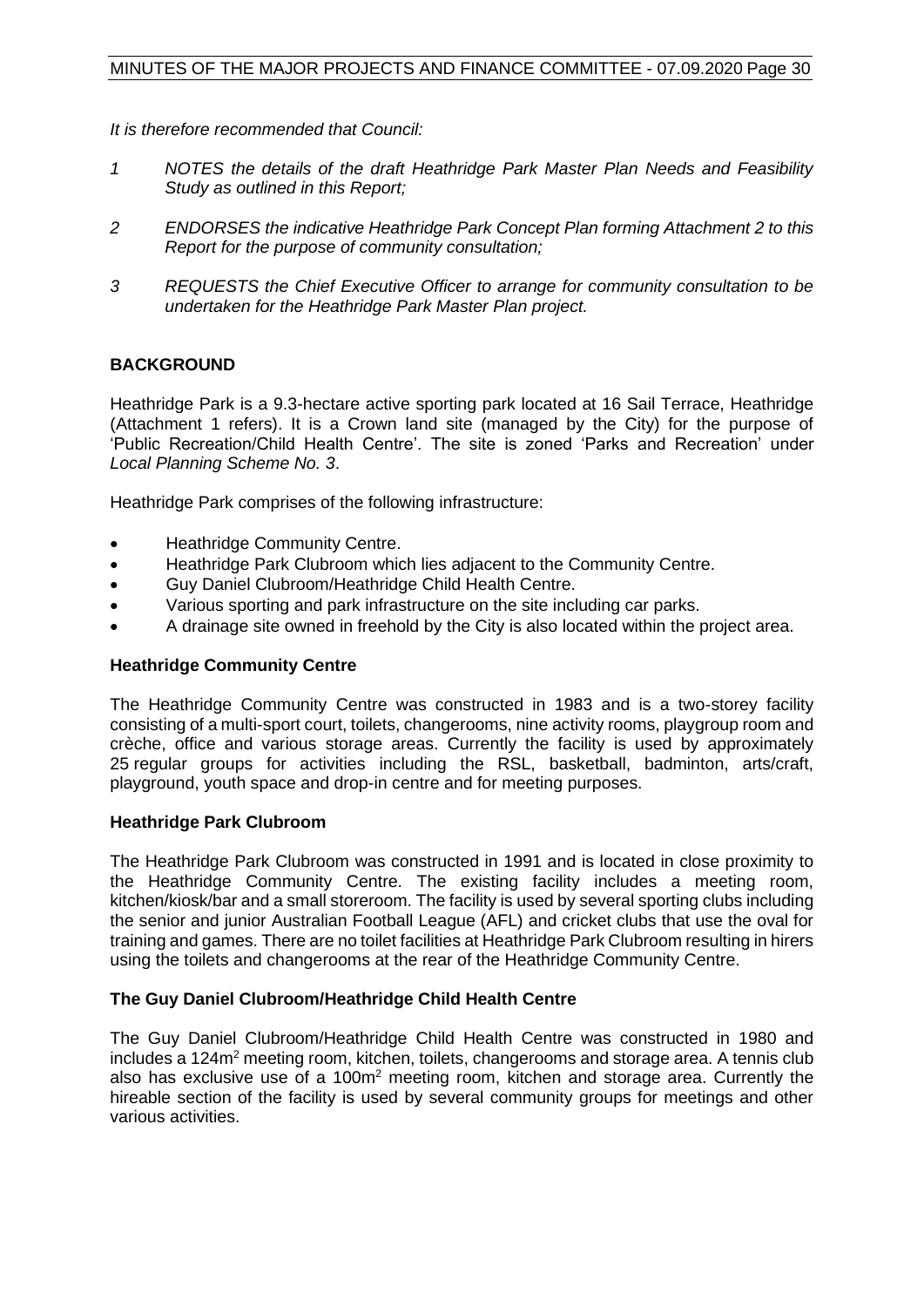Operating at the southern end of the facility is the Heathridge Child Health Centre that has exclusive use of an office, meeting and storage area. This facility is located approximately 200 metres from Heathridge Community Centre and the Heathridge Park Clubroom.

#### **Heathridge Park Master Plan Background**

The redevelopment of Heathridge Park has been considered by the City for several years. At its meeting held on 24 June 2014 (CJ097-06/14 refers), Council approved the *Heathridge Park Master Plan* project and endorsed philosophies and parameters for the project (Attachment 4 refers). The purpose of the project philosophies and parameters is to articulate and document the intent of the City with respect to the objectives and outcomes of the *Heathridge Park Master Plan.*

The project was put on hold for several years due to other priorities and then in 2019 the City engaged Dave Lanfear Consulting to assist the City to undertake a needs and feasibility study for Heathridge Park.

The following figure shows the process undertaken to develop the draft needs and feasibility study:



*Figure 1: Process of developing the Heathridge Park Master Plan Needs and Feasibility Study. Source: Dave Lanfear Consulting.*

#### **DETAILS**

The needs and feasibility study has been developed to determine the current and future needs of the existing and potential user groups of Heathridge Park. As part of the study, a concept plan and artist impressions (Attachment 2 and 3 refer) has been developed to provide a mechanism for community consultation and to guide future investment to optimise the use of Heathridge Park.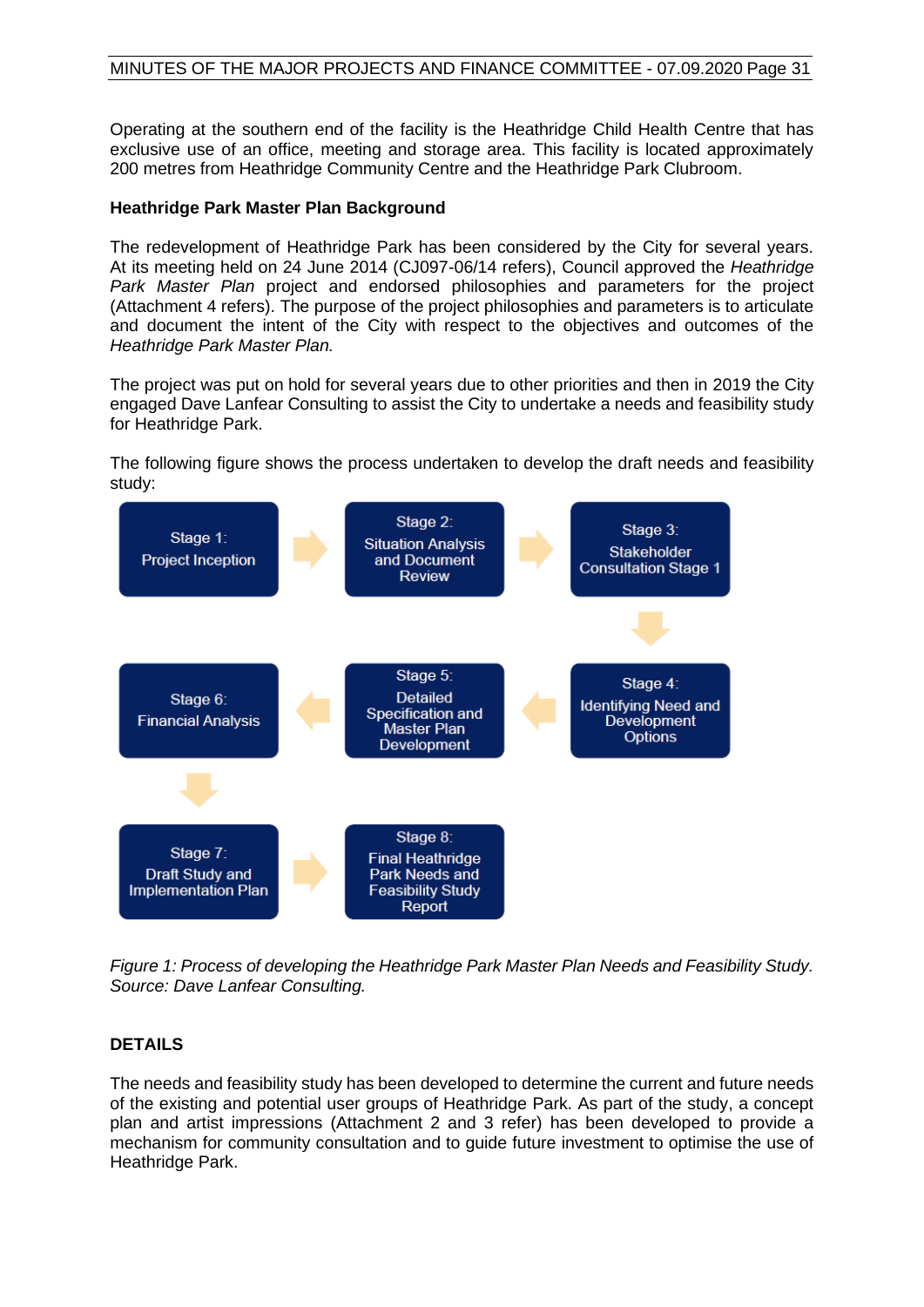The study has identified the following key considerations:

- The current infrastructure is functionally deficient in a number of areas and does not meet the current needs of the existing clubs and user groups.
- Modifications to the current layout and re-alignment of oval infrastructure is needed if the viability of the infrastructure is to be enhanced.
- The current leases and licences associated with each facility generate a limited amount of income for the City and are relatively modest for the spaces made available for each user group.
- From a demographic perspective a steady population growth is expected within a five kilometre catchment from Heathridge Park. Within the catchment suburbs there will be a tendency to increase densities which in turn puts greater pressures on the need to adapt and increase the capability of existing sport and public open space infrastructure to meet the needs of the local community.
- The usage levels across all existing facilities at Heathridge Park indicate the following:
	- o The community centre usage, with the exception of the function room, playgroup room and one of the activity rooms, falls well below the capacity available and realistic capacity usage. The combined basketball court usage is relatively high and is clearly required to meet a need in the local community.
	- o The Heathridge Park Clubroom use and park area is assessed as being used for approximately 25% of its available time, but this is generally reflective of the need to ensure that grass / training / competitive match space is sufficiently rested to cater for the broad and extensive junior and senior cricket / football program throughout the year.
	- o The Guy Daniel Clubroom use is generally limited to a few small community groups. Ocean Ridge Tennis Club occupies 10 tennis courts (all hard courts) representing 13.6 members per tennis court and significantly below the recognised rate for provision of tennis courts of 30 members per court. The use of the hall by the scouts group is limited but with a reasonable membership base.
- The stormwater drainage site located within the park is an inhibitor to the expanded use of the space. Further investigations should be explored to examine how the area could be engineered (such as capped and / or partially filled) to enable oval provision to be expanded. This may require alternative drainage locations or the use of underground drainage cells to increase the reserves functionality.

#### Stakeholder Consultation

Consultation with key user groups was undertaken as part of the needs and feasibility study. The groups contacted included:

- Heathridge Community Centre User Groups:
	- o Joondalup Lakers Basketball Club
	- o Playgroups WA
	- o COJ Youth Services
	- o Ocean Seniors Social Badminton Club
	- o RSL.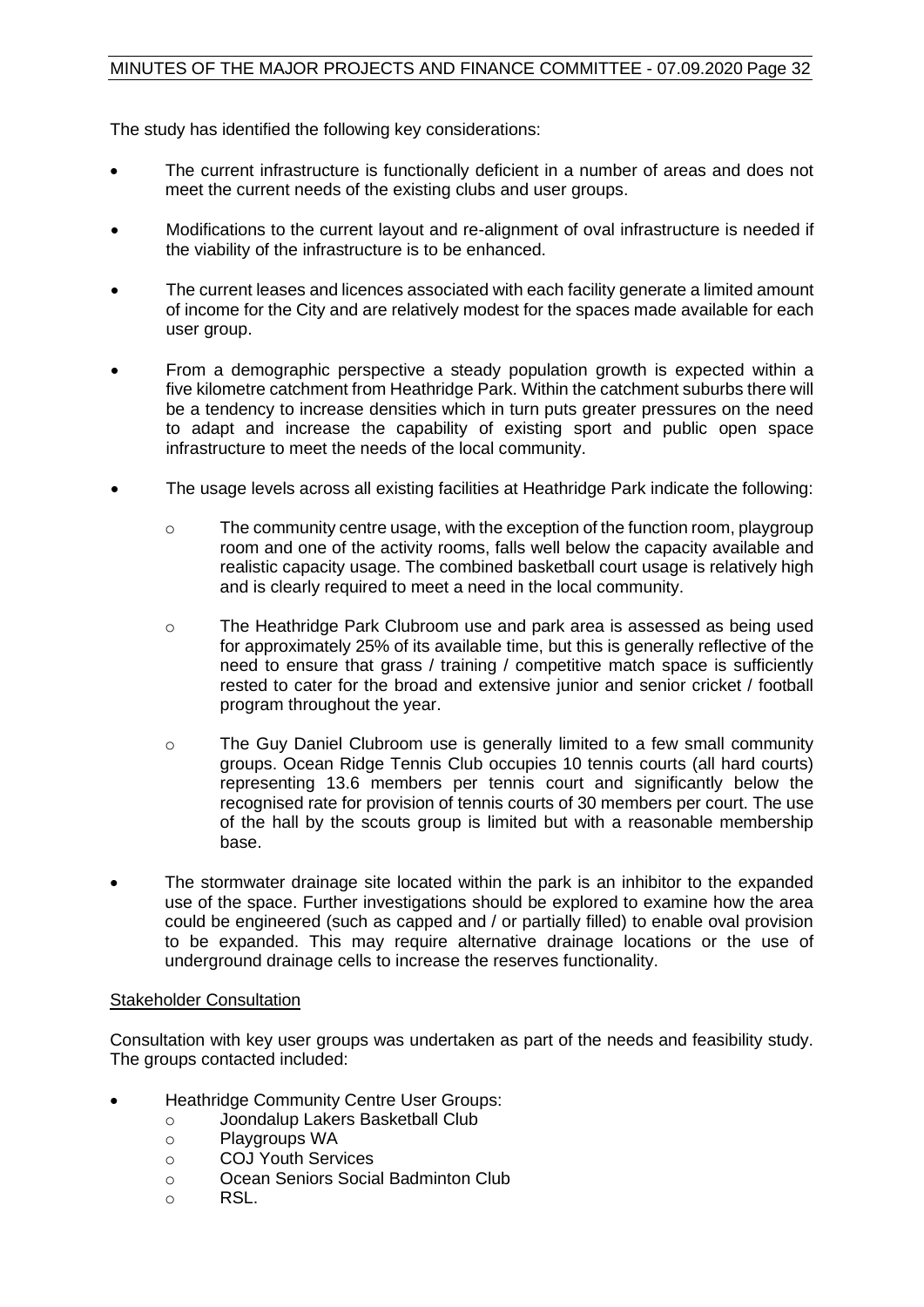- Clubroom and Changing Facility User Groups:
	- o Ocean Ridge Junior Cricket Club
	- o Ocean Ridge Senior Cricket Club (ORSCC)
	- o Ocean Reef Junior (ORJFC) and Ocean Reef Amateur (ORAFC) Football Clubs.
- Guy Daniels Clubroom User Groups:
	- o Duncraig Tennis Club
	- o Ocean Ridge Tennis Club
	- o Beldon Scout Group.

Individual discussions were held with the groups to discuss views on the following:

- Current membership numbers/users.
- The nature of services that they provide.
- The venue they currently operate from, the facilities they use and their satisfaction with those facilities.
- Future growth aspirations and whether those aspirations are supported by any strategic planning, operation plan or business planning document.
- The inhibitors the organisations face.
- The financial sustainability of the organisations.
- Any additional activities and services the groups wish to undertake at the Heathridge Park site.
- The importance of their existing location.

The consultation re-enforced the previously identified inadequacies with the current facilities at Heathridge Park and in particular the following requirements were identified:

- The ageing infrastructure and non-compliance with Australian Standards.
- The disconnect between user groups to core activity areas.
- Potential to expand oval provision.
- The general acceptance that the facility provides for a local level provision.
- A focus on gender diverse changing infrastructure and adequate storage which is accessible both internally and externally is required to improve functionality.
- Conflict with seniors and junior activity, for example use of bar facility which could be resolved through an agreed management solution.
- The need to ensure the clubs are financially viable.
- Increased tennis Infrastructure.
- Access to Wi-Fi.

#### Redevelopment Solutions

Based on the outputs of the research and demonstrated user needs a series of development options were explored and refined and sought to incorporate the following principles:

- Incorporate all user groups within a community hub incorporating shared infrastructure as far as practicable to address deficiencies.
- As far as practicable orientate the senior oval in a north south alignment and explore the potential development of a junior oval.
- Reduce the costs of servicing while maximising customer commitment and interaction with the ongoing use of the facilities and services offered.
- To optimise spectator viewing, locate the main facility servicing football and cricket to the west of the oval. This would necessitate tennis viewing areas being relocated to view in a southerly direction.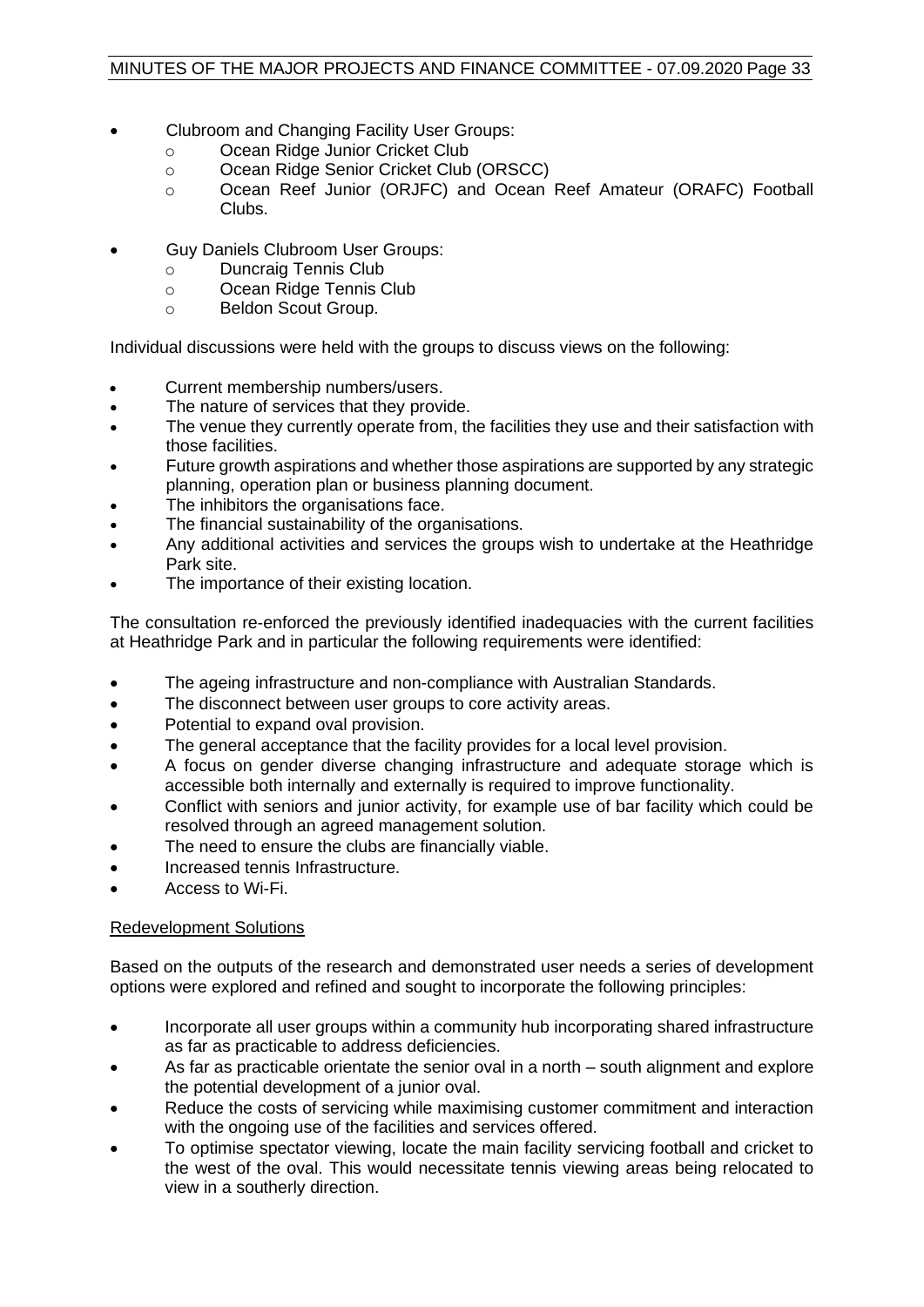- Youth activity wherever possible should be provided in the area which permits the greatest passive surveillance.
- All club space associated with user groups should be located adjacent to the main facility entry to ensure control can be exercised at all times by the relevant user groups utilising the facility.
- For all uses there is a need to provide a clear and distinct site entry statement.
- For all users it is important that the orientation of the co-located building infrastructure is clear with ancillary circulation space and entry points limited.
- As far as practicable all storage related to tennis and oval use should provide externally accessible storage which is free from obstruction.
- The loss of trees is to be minimised and replacement offsets are suggested at six trees for every one tree removed.
- Connectivity with neighbouring residents enhanced.

A detailed specification was drafted by Dave Lanfear Consulting and interpreted by Consultant Architects Hodge Collar Preston who developed a proposal for a one multi-purpose building to the west of the main oval and several other improvements throughout the Park. Two different concept design options over Heathridge Park were developed – one with an additional junior playing field east of the main playing surface and one without. The option with the additional playing field includes the relocation of the existing drainage sump to make way for the field and involves the removal of several mature trees.

An indicative floor plan for the building prepared by the architects demonstrates that all existing stakeholders could be accommodated in the new facility. The actual floor plan will be informed by community and further stakeholder engagement and will be subject to further site investigations and design refinement.

Other proposed new key features of both concept design options include the following:

- Enhanced / reconfigured car parking facilities.
- Reduced number of tennis courts from 10 to six.
- Realignment of seniors playing field with associated lighting infrastructure.
- Outdoor half-court basketball court.
- Relocated cricket nets with associated lighting infrastructure.
- Nature play area.
- BBQ / picnic areas.
- Optional informal amphitheatre / seating event space.
- Footpath / exercise loop.
- Re-vegetated areas to account for tree loss in other areas (tree replacement on six to one basis).
- Retaining walls to support proposed new development.

#### **Issues and options considered**

Council can either:

- endorse the recommended concept plan for the purpose of community consultation or
- endorse an alternative concept for the purpose of community consultation.

If Council endorses a concept plan the City will undertake community consultation to determine the level of community support for the project. The results of the community consultation will then be presented back to Council for a decision on whether to proceed with the project.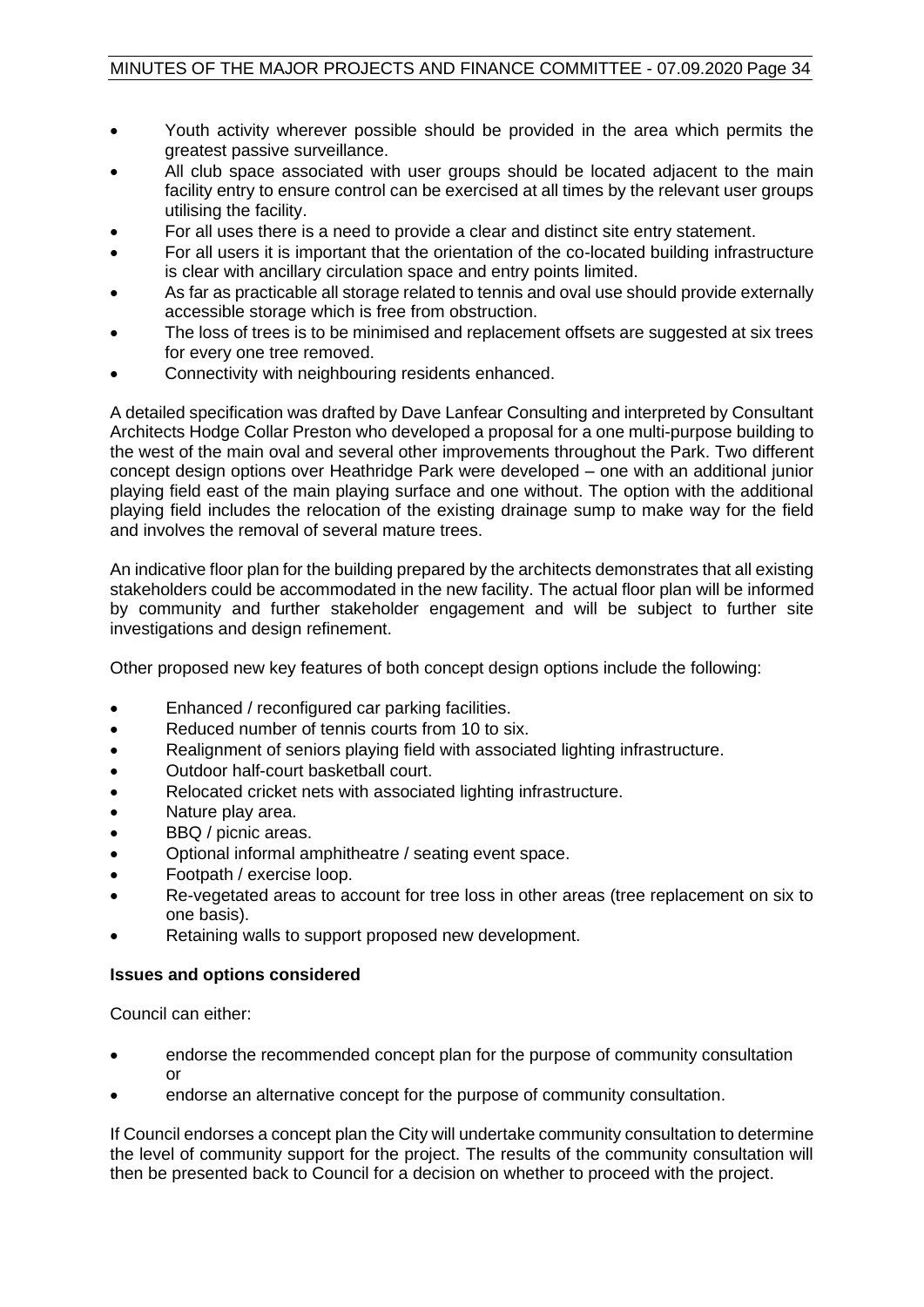#### **Legislation / Strategic Community Plan / Policy implications**

**Legislation** Not applicable.

#### **Strategic Community Plan**

- **Key theme Community Wellbeing.**
- **Objective** Quality facilities.
- **Strategic initiative •** Support a long-term approach to significant facility upgrades and improvements.
	- Understand the demographic context of local communities to support effective facility planning.
	- Employ facility design principles that will provide for longevity, diversity and inclusiveness and where appropriate, support decentralising the delivery of City services.

**Policy** *Community Consultation Policy.*

#### **Risk management considerations**

If the project does not proceed Heathridge Park user groups will continue to operate from the existing aging infrastructure. The City will undertake risk management assessments as the project advances.

#### **Financial / budget implications**

Current financial year impact

| Account no.          | A2201 Operating Code 2012.  |
|----------------------|-----------------------------|
| <b>Budget Item</b>   | Heathridge Park Masterplan. |
| <b>Budget amount</b> | \$225,000                   |
| Amount spent to date | \$6,405                     |
| <b>Proposed cost</b> | S Nil.                      |
| <b>Balance</b>       | \$218,595                   |

#### Future financial year impact

The financial projections in the draft study were prepared to assist with community consultation and future feasibility on the project but the study does not contend that the financial projections will come to pass exactly as stated. The projections are best estimates at this point in time however, there is a level of risk and uncertainty in the projections. The actual impacts will vary due to one or more the following:

- Capital cost / specification / design / tender.
- Utilisation and income received.

#### *Capital Costs*

The estimated construction costs associated with the redevelopment as per Attachment 2 (with an additional playing field) is approximately \$15.6 million. The estimated construction costs associated with redevelopment option without the additional playing field is approximately \$14.6 million. These are indicative estimates based on initial area schedules and will be subject to further review.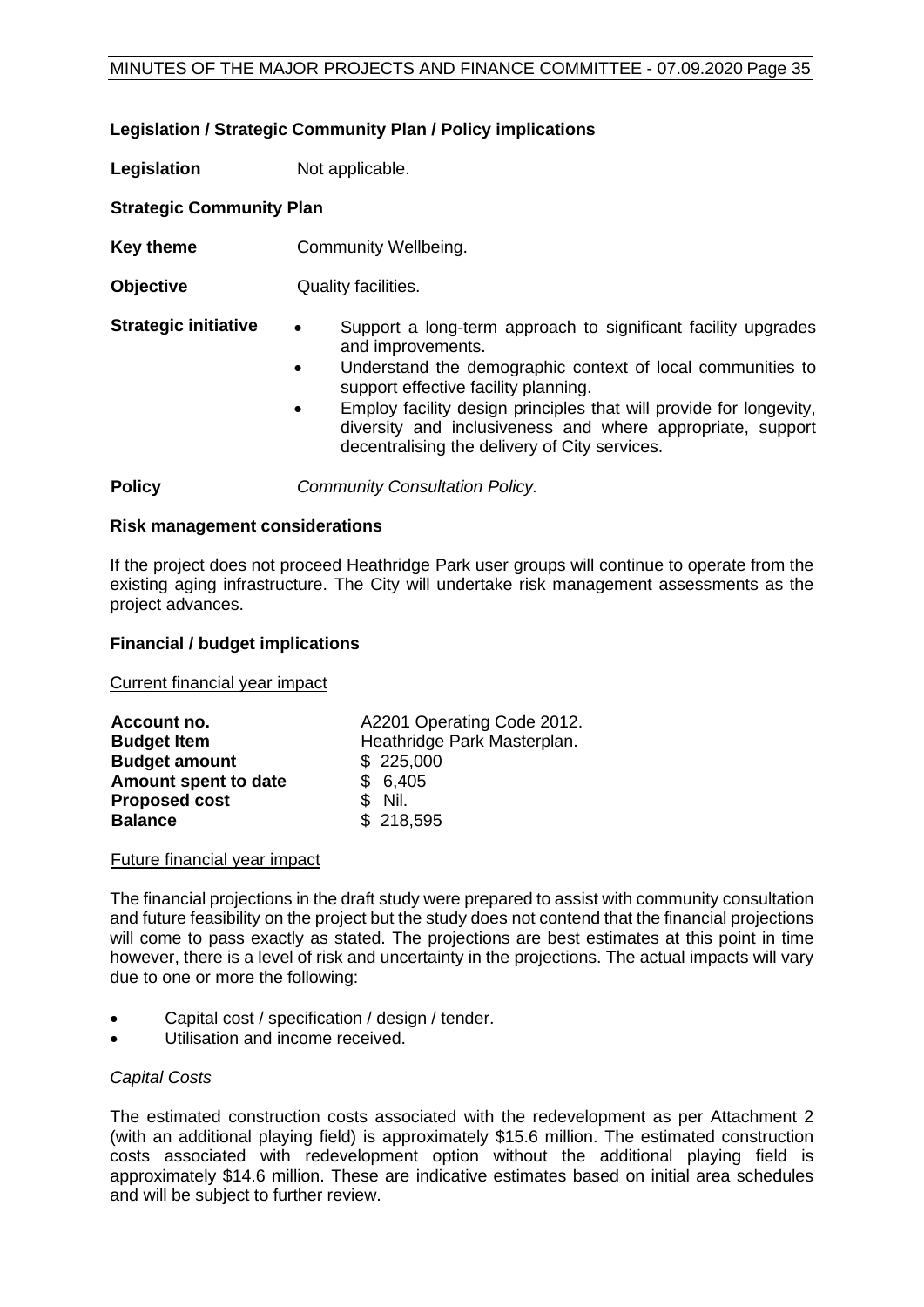#### *Operating Deficit*

The current operating deficit for the three buildings and the park, including depreciation, is between \$400,000 and \$500,000 per annum. The amount can vary each year due to a variety of factors for example; utilisation, income and maintenance costs.

The high-level assessment of the income and cost parameters associated with the proposed concept plans, including the new building and other improvements to the park, indicates an annual subsidy of up to \$300,000 (present dollar value). This reflects positively in comparison to the current subsidy and should therefore provide operating savings of at least \$100,000 per annum.

The improved projected subsidy levels are based on the cost efficiencies associated with a contemporary community facility, incorporating the functions of all three current detached facilities. It is considered that this proposed shared use facility will assist in increasing usage and bookings income together with a higher level of servicing efficiencies.

The demolition of the existing facilities will result in a one-off write-off, this will be subject to evaluation as part of the next phase.

#### *Summary Financial Comments*

The rationalisation of three buildings into one will provide an ongoing financial benefit to the City and will assist the City in addressing the \$9.2 million operating deficit (2020-21 budget). The preliminary financial evaluation has been assessed over a 40 year period and indicates that for most scenarios the ongoing operational savings would provide a cashflow benefit and payback the initial investment, albeit the payback period may be over 30 years.

There is currently no capital funding listed in future years of the *Strategic Financial Plan* for the redevelopment of Heathridge Park. A business case will be prepared after community consultation which will evaluate options, whole-of-life costs, and a critique of options versus the project objectives and may recommend that additional funds are allocated. The *Strategic Financial Plan* has sufficient capacity to include additional capital costs for this project, especially as there are operational savings. The business case will also evaluate the social and economic benefits of the proposed redevelopment which are expected to be considerable.

#### **Regional significance**

Not applicable.

#### **Sustainability implications**

The consideration of sustainability implications has taken place during the needs and feasibility study and will continue as the project progresses.

A redevelopment of Heathridge Park will consider and minimise impacts to flora and fauna in the area where possible. Environmentally Sustainable Development (ESD) design principles have been included in the concept design with estimated capital costings. Any redevelopment of the site will consider access and inclusion and community safety principles and will aim to enhance the amenity of the public space.

#### **Consultation**

Dave Lanfear Consulting engaged with key user groups at Heathridge Park as part of the needs and feasibility study process. The findings are outlined in this report.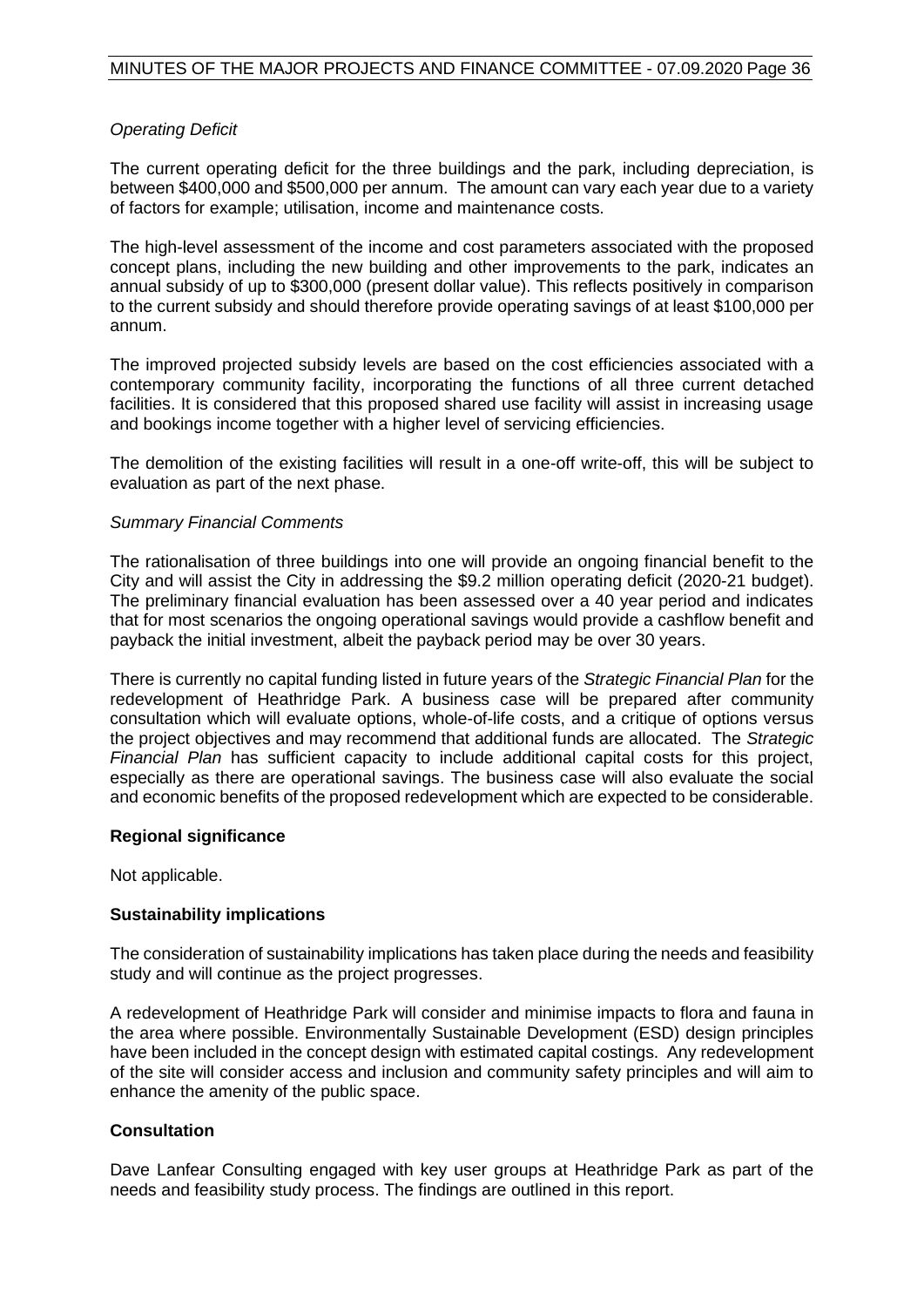Should Council determine to approve the draft concept plan in Attachment 2 for the purposes of community consultation, a draft community consultation strategy will be developed in line with the City's *Community Consultation Policy*. The consultation will include existing user groups and the local wider community to ensure that feedback received represents their diverse needs. It is envisaged that community consultation will commence in late 2020 and feedback received will be collated and included in a report for Council's consideration and to seek direction on progressing the project.

#### **COMMENT**

The draft Heathridge Park Needs and Feasibility Study, concept plans and associated costings were prepared by consultants Dave Lanfear Consulting, in conjunction with the City and were informed by consultation undertaken with key stakeholders at Heathridge Park.

The study has reaffirmed existing observations about the inadequacies with the existing ageing infrastructure at Heathridge Park, with some of the buildings at, or nearing an asset life of 40 years. The outdated design and fragmented locations of the infrastructure results in servicing and operational issues and as demonstrated by the needs and feasibility study, in many ways fails to meet the needs of existing users.

The redevelopment of Heathridge Park represents a significant one-off capital cost imposition to the City however will result in operational cost efficiencies over time, while resulting in social and community benefits to the City and its residents.

The recommended concept plan (Attachment 2 refers) results in higher capital and operational costs than an option without an additional junior playing field and requires the removal of several existing trees. The concept option without the additional junior playing field provides the City with the better return on investment of the two options however it is considered that the option with an additional playing field better addresses the needs of key stakeholders and is considered to result in an overall community and social benefit. The concept plan forming Attachment 2 is therefore recommended to be used as the basis for further stakeholder and community consultation.

If the project was to proceed to community consultation, Council would subsequently be required to consider the results of the consultation and then consider progressing the project to the next phase which would include:

- concept design refinement
- development of a funding strategy allocation of funding / grants applications
- further detailed financial analysis
- traffic and transport analysis
- arborists' report
- geotechnical investigations
- social return on investment assessment.

#### **VOTING REQUIREMENTS**

Simple Majority.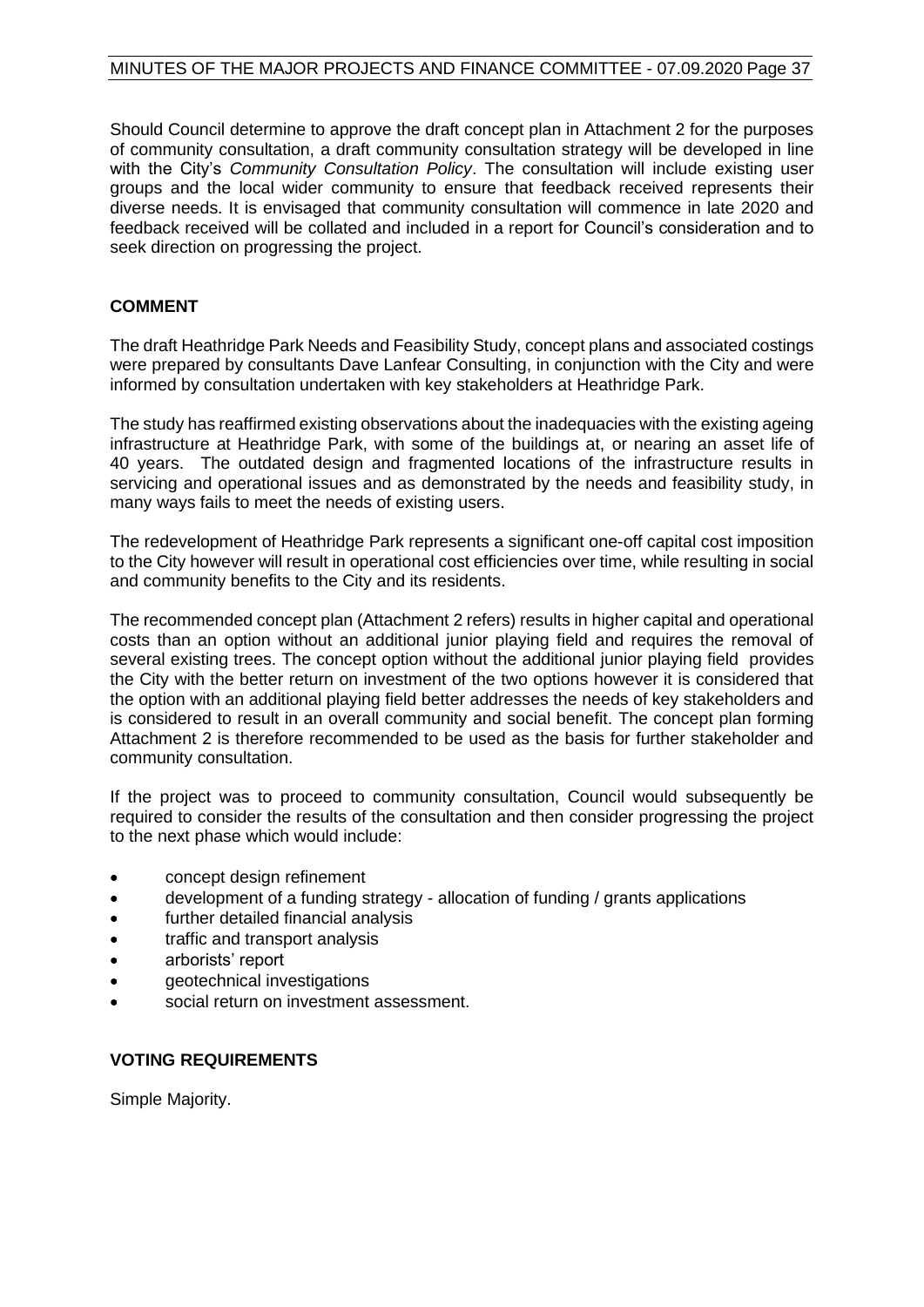**MOVED Cr Jones, SECONDED Mayor Jacob that Council:**

- **1 NOTES the details of the draft Heathridge Park Master Plan Needs and Feasibility Study as outlined in this Report;**
- **2 ENDORSES the indicative** *Heathridge Park Concept Plan* **forming Attachment 2 to this Report for the purpose of community consultation;**
- **3 REQUESTS the Chief Executive Officer to arrange for community consultation to be undertaken for the** *Heathridge Park Master Plan* **project.**

#### **The Motion was Put and CARRIED (6/0)**

**In favour of the Motion:** Cr Logan, Mayor Jacob, Crs Jones, McLean, Raftis and Thompson.

*Appendix 4 refers* 

*To access this attachment on electronic document, click here: Attach4min[MPF200907.pdf](http://www.joondalup.wa.gov.au/files/committees/MPFI/2020/Attach4minMPF200907.pdf)*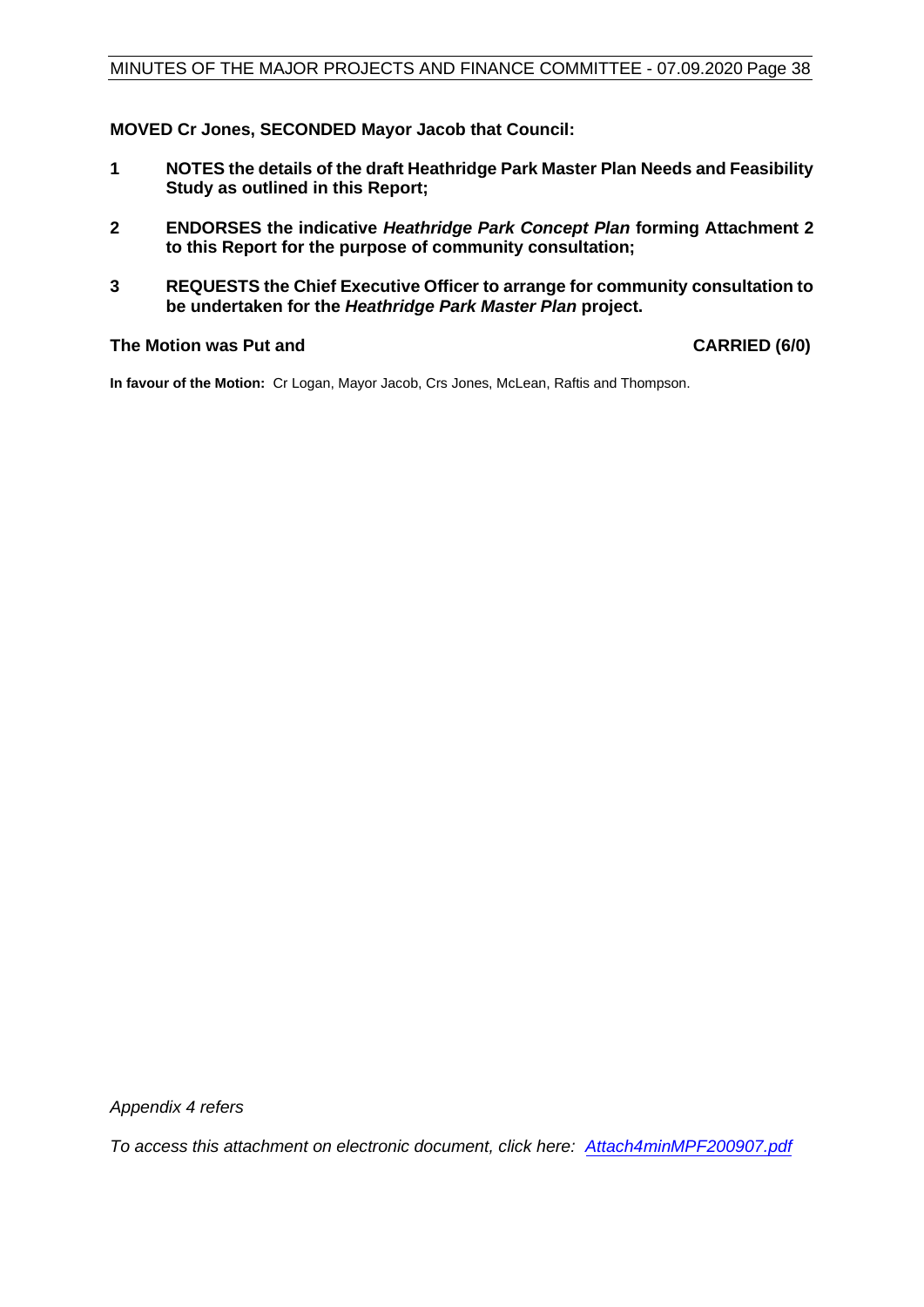<span id="page-38-0"></span>

| <b>ITEM<sub>5</sub></b>       | <b>PARAMETERS</b> |                                                                                                                                                                                                  | OPPORTUNITY FOR REDEVELOPMENT OF THE<br><b>WOODVALE COMMUNITY HUB - PHILOSOPHY AND</b> |
|-------------------------------|-------------------|--------------------------------------------------------------------------------------------------------------------------------------------------------------------------------------------------|----------------------------------------------------------------------------------------|
| <b>WARD</b>                   |                   | Central                                                                                                                                                                                          |                                                                                        |
| <b>RESPONSIBLE</b>            |                   | Mr Garry Hunt<br><b>Chief Executive Officer</b>                                                                                                                                                  |                                                                                        |
| <b>FILE NUMBER</b>            |                   | 107525, 06524, 05132                                                                                                                                                                             |                                                                                        |
| <b>ATTACHMENT</b>             |                   | Attachment 1                                                                                                                                                                                     | Site Plan of Lot 67 (5) Trappers Drive,<br>Woodvale                                    |
| <b>AUTHORITY / DISCRETION</b> |                   | Executive - The substantial direction setting and oversight<br>role of Council, such as adopting plans and reports,<br>accepting tenders, directing operations, setting and<br>amending budgets. |                                                                                        |

#### **PURPOSE**

For Council to endorse the philosophy and key parameters on which the redevelopment opportunity for Woodvale Community Hub will be based. Woodvale Community Hub is identified as the City's freehold Lot 67 (5) Trappers Drive, Woodvale (Lot 67).

#### **EXECUTIVE SUMMARY**

Interest has been indicated in the City's Lot 67 (Attachment 1 refers) for commercial development, retaining a "City site" for a multi-purpose community facility. The specific details of the proposal presented to the City requires further exploration.

Lot 67 accommodates Woodvale Library and Woodvale Community Care Centre. The City leases Woodvale Community Care Centre to Community Vision Incorporated.

Subsequent to internal review of the proposal received, it was determined that the outcome of a needs and feasibility study would provide guidance on the City's recommendations to Council and a consultant was engaged to undertake this work.

The City has received the consultant's draft needs and feasibility study report which is now being reviewed by the project team and which includes a review of the commercial party's proposal.

Based on the draft needs and feasibility study report indicating that there would be benefits in redeveloping and rationalising City land at this location, it is timely that Council now considers the philosophy and parameters to underpin the provision of community facilities for the Woodvale Community Hub. This includes consideration of governance, land use and built form, fiscal responsibility and commerciality, sustainability and liaison issues.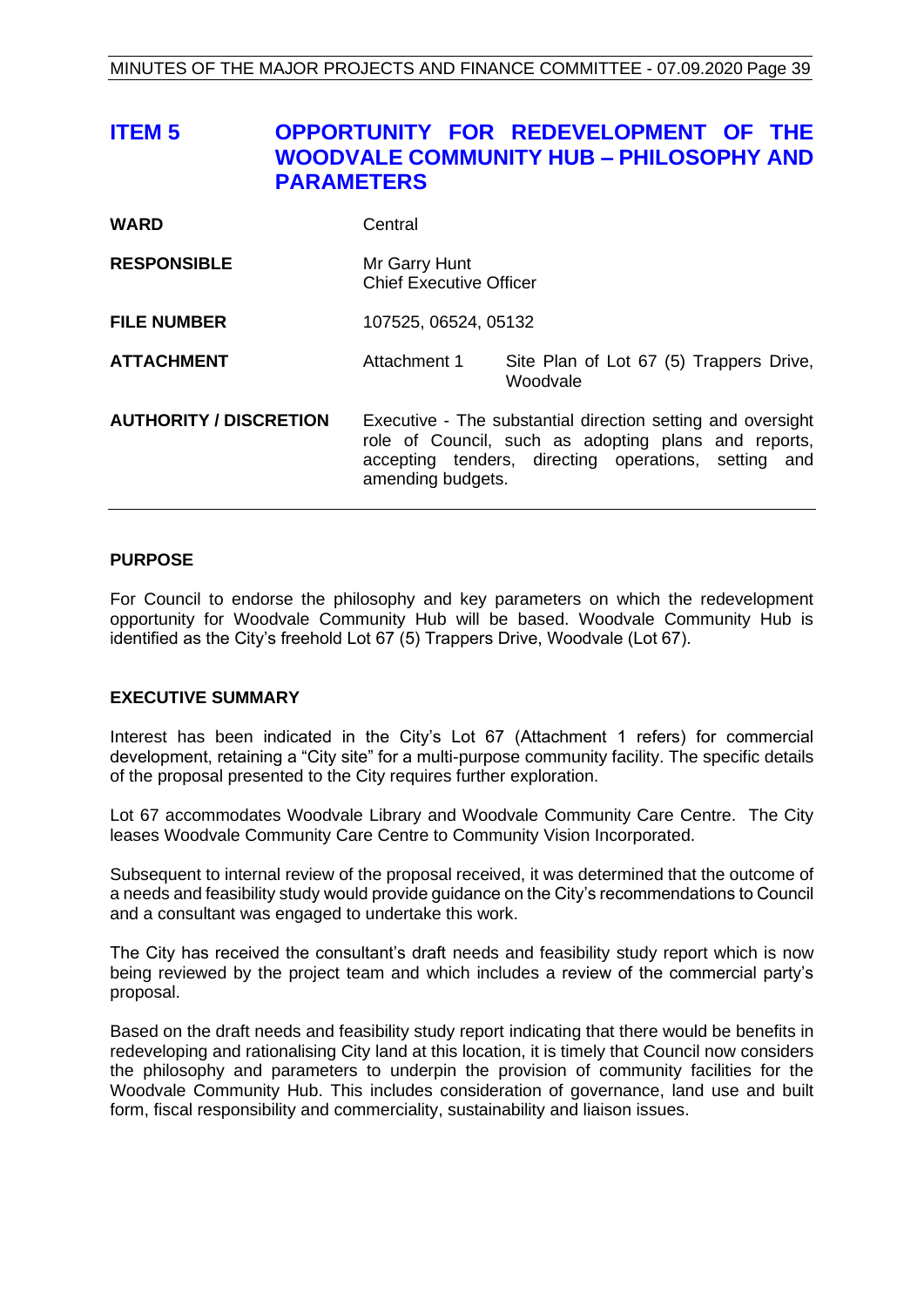*It is therefore recommended that Council ENDORSES the Philosophy and Key Parameters for the redevelopment of the Woodvale Community Hub – Lot 67 (5) Trappers Drive, Woodvale detailed in this Report:*

- 1. *Philosophy (Project Vision):*
	- *1.1 The provision of community facilities and services is a vital component of the fabric of the City of Joondalup community;*
	- *1.2 The City recognises its continued role in the provision of facilities and services for the community at the Woodvale Community Hub;*
	- *1.3 Residents of the future will be considered in the decisions made concerning community facilities and the City's land portfolio both in terms of service provision and financial impacts;*
	- *1.4 Consideration of the outcome of the needs and feasibility study will allow the City to take into account the continued role of these facilities and ensure that services and any new facility provided is of the highest quality and reflects the needs of the community now and into the future;*
- *2 Key Parameters:*
	- *2.1 Governance:*
		- *2.1.1 Key initiatives or redevelopment proposals will only be instigated following consideration of the options by Council;*
		- *2.1.2 Commercial negotiations to be undertaken with the highest level of probity;*
		- *2.1.3 Legislative requirements and governance processes will be adhered to;*
		- *2.1.4 Consistency with City strategies, plans, and governance protocols;*
	- *2.2 Land Use and Built Form:*
		- *2.2.1 Optimisation of land use and built form to enhance the amenity for residents and users;*
		- *2.2.2 Maximise usage to allow for a wide variety of activities and services;*
		- *2.2.3 Highly adaptable, incorporating latest relevant design principles;*
		- *2.2.4 Facilities to be multi-purpose and allow for multi-use;*
		- *2.2.5 Aligned with the City's Access and Inclusion Plan 2018-2021;*
		- *2.2.6 Provide equitable access to all residents and users;*
	- *2.3 Environmental Considerations:*
		- *2.3.1 Consideration of contemporary architectural and construction techniques where cost-effective;*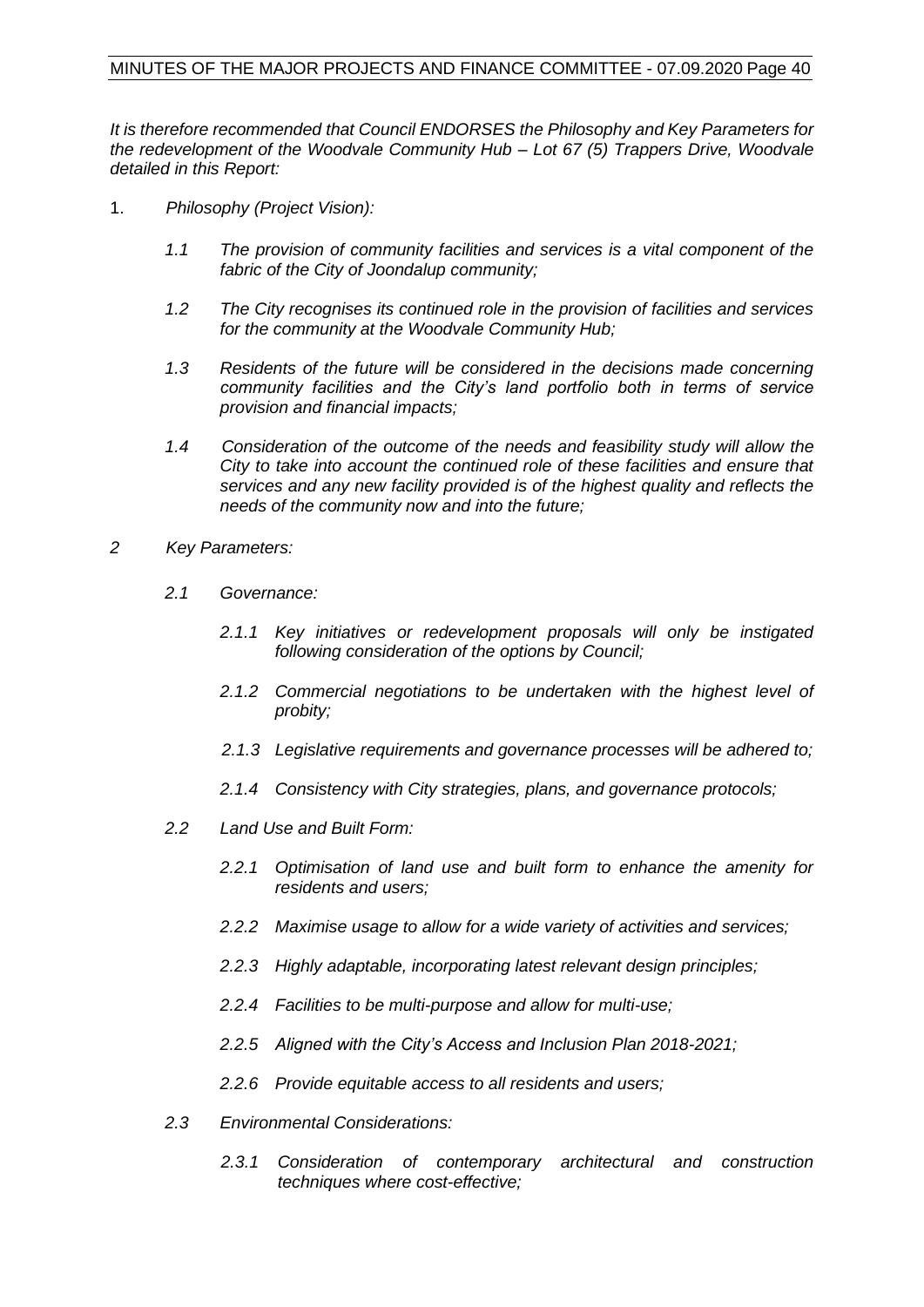- *2.3.2 Commitment to using environmentally sustainable design principles when cost-effective;*
- *2.3.3 Energy reduction and water consumption efficiencies;*
- *2.4 Fiscal Responsibility and Commerciality:*
	- *2.4.1 Maximise the value of the land both in terms of potential commercial return for sale, lease or the optimisation of existing infrastructure;*
	- *2.4.2 Any redevelopment to include a positive contribution to the current operating costs;*
	- *2.4.3 Due diligence and financial cost benefit analysis;*
	- *2.4.4 Financial analysis will be undertaken as part of any recommendations to Council;*
- *2.5 Sustainability Considerations:*
	- *2.5.1 Proposed options to employ design principles that will provide for longevity, diversity, accessibility and inclusiveness;*
	- *2.5.2 Facilities provided should encourage participation, anticipate the needs of the community, be adaptable to community preferences, and support local organisations and community groups in their service delivery;*
- *2.6 Liaison Protocol:*
	- *2.6.1 Identification of, and liaison with, key stakeholders;*
	- *2.6.2 Liaison to be undertaken in accordance with the City's governance processes and a high level of probity;*
	- *2.6.3 Community consultation in accordance with City's Community Consultation Policy and Protocol.*

#### **BACKGROUND**

Lot 67 is 14,650m² and is zoned 'Private Community Purposes' under *Local Planning Scheme No. 3*. It is encumbered by a right of carriageway and car parking easement in favour of the adjoining commercial landowners. The site accommodates Woodvale Library, Woodvale Community Care Centre, landscaping and car parking.

The Major Projects and Finance Committee noted the interest in Lot 67 via a confidential report at its meeting held on 15 July 2019 (Item 8 refers).

On 9 March 2020 (Item 15 refers) a status report on the progress of the needs and feasibility study was noted by the Major Projects and Finance Committee. A further status report is on the agenda for the Major Projects and Finance Committee's meeting of 7 September 2020, confirming that the needs and feasibility study is being reviewed by the project team.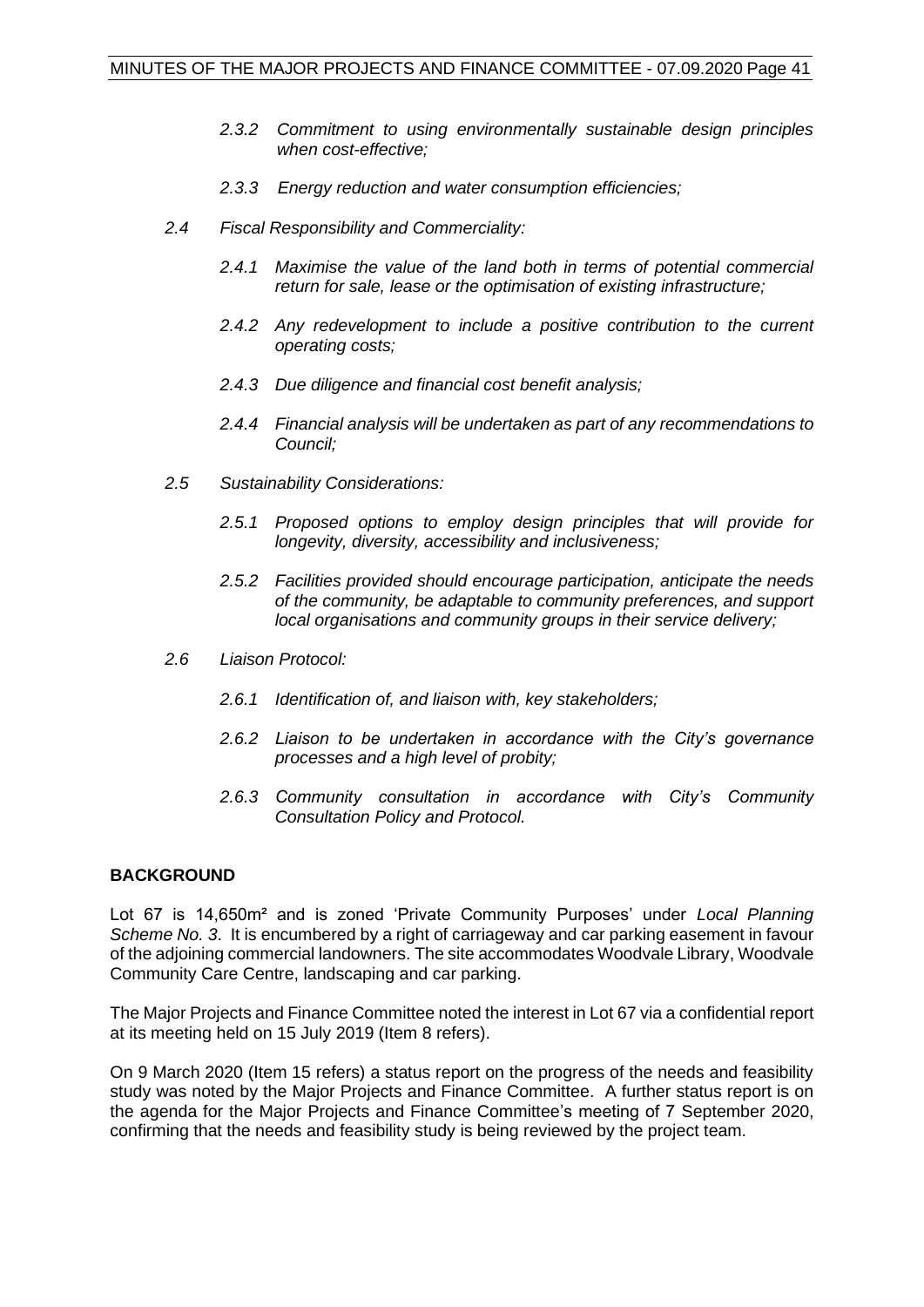#### **Woodvale Library**

Woodvale Library fronts Trappers Drive behind a car parking area. It is a purpose-built facility developed in November 1991. The library area is 978m<sup>2</sup> and there is a separate workroom, a small office, kitchen and toilets. The overall approximate floor area of the facility is 1,246m<sup>2</sup>.

An assessment of the current performance of Woodvale Library indicated it plays an important role in providing for an expressed need within a district catchment. Its location ensures that residents within the central east of the City are catered for. It is also evident that the service on offer is both efficient and effective. This is based on its current performance having regard to the efficiency in the service being delivered against limited staffing levels and the cost per head of City of Joondalup population.

Whilst Woodvale Library generally has slightly fewer loans, visitors, active members and event attendance than the other three libraries in Joondalup, in 2017-18 the Woodvale Library was the  $44<sup>th</sup>$  most visited library and the  $17<sup>th</sup>$  busiest library in Western Australia (WA) for the number of loans - out of 231 public libraries in WA. The reason a 2017-18 statistic is used to demonstrate the popularity of the Woodvale Library is because the library was shut for almost eight weeks in 2018-19 for renovation and COVID-19 caused significant disruption to library services in 2019-20. A City and state-wide comparison on the number of loans and library visits is detailed below:

| Library   | Loans                                   | <b>Visits</b>                                   |
|-----------|-----------------------------------------|-------------------------------------------------|
| Joondalup | 435,006 ( $1st$ in the State)           | 199,513 ( $6th$ busiest in the State)           |
| Duncraig  | 296,997 ( $8th$ in the State)           | 115,784 $(37th$ busiest in the State)           |
| Whitford  | 256,688 $(13th$ in the State)           | 107,851 (40 <sup>th</sup> busiest in the State) |
| Woodvale  | 248,205 (17 <sup>th</sup> in the State) | 102,079 $(44th$ busiest in the State)           |

#### **Woodvale Community Care Centre**

Woodvale Community Care Centre was developed in November 1999. The facility was jointly funded by the City, a Lotteries Commission grant and a Federal Government Home and Community Care Program grant and was purposely built as a specialist facility providing services for aged persons and people with disability. The overall approximate floor area of the facility is 990m<sup>2</sup>, which includes two courtyards. The main rooms are a hall and activity room, with other standard facility spaces such as a kitchen, stores and offices.

Currently the facility is leased by Community Vision Inc (CVI) which is a non-government community services organisation. CVI was formed after investigations during late 2000 when Council endorsed the establishment of a community-based organisation to allow the transfer of a number of City provided community services; CVI commenced operations on 1 July 2001.

#### **DETAILS**

The purpose of the philosophy and parameters is to document Council's intent concerning the objectives and outcomes for the future of the Woodvale Community Hub project. A similar approach was taken with Opportunity for Upgrade of Community Facilities – Warwick Activity Centre project (CJ220-02/14 refers) and due to the benefits of this model for managing these types of projects, is now considered to be standard practice.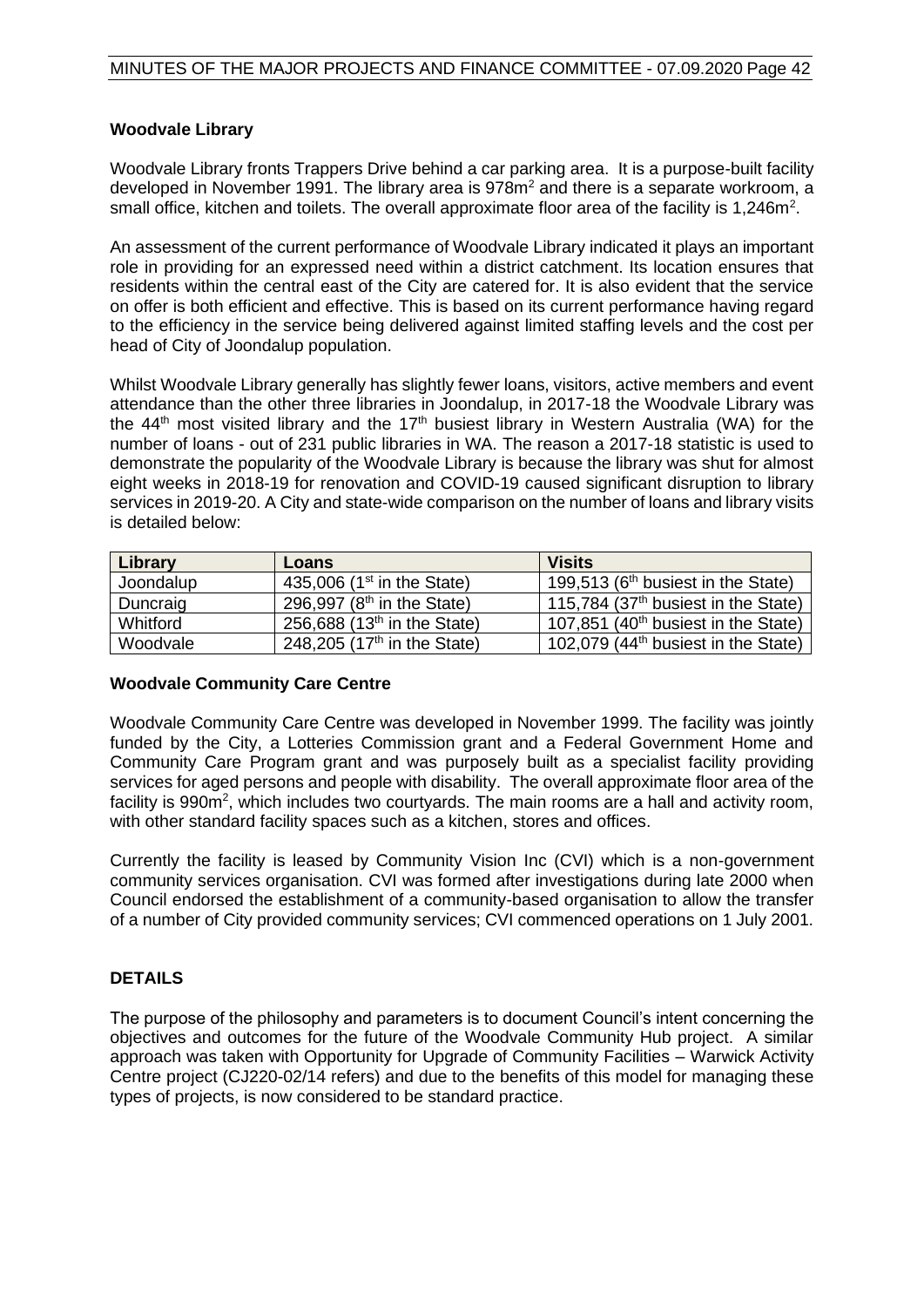#### **1 Philosophy/Project Vision**

A well-used library and a community care centre are located within Lot 67, and a potential opportunity has been presented to the City to review these facilities due to commercial interest being shown in the City's land at this location. The progress on the needs and feasibility study has identified that there is a redevelopment and land rationalisation opportunity that should be further explored.

The City considers the provision of facilities and services as highly significant as they contribute to the growth of the local community by providing all its members with the opportunity to participate in cultural, social, and leisure activities. It is considered that the Woodvale Community Hub has a continuing role to play regarding service provision to the local community.

Concurrently with its service provision obligations when considering development or redevelopment of community facilities is the importance of the City's financial responsibilities. As custodians of a substantial land and building portfolio, the City needs to ensure that residents in the future are represented in the important financial decisions made 'today.'

#### **2 Key Parameters**

#### **Governance**

The City acknowledges that the needs and feasibility study concerning this project includes a review of the use and benefits of Woodvale Library and the Woodvale Community Care Centre. The proposal received by the City is also part of the consideration, as is valuation advice. The progress of the needs and feasibility study and the review of the proposal received will continue to be reported to the Major Projects and Finance Committee.

Should commercial negotiations for the sale of land at this location be required, they will be undertaken with the highest level of probity. The City's legislative requirements will be adhered to, in addition to its governance processes being followed. The City's strategies, plans, and protocols will be considered and financial analysis of any proposed recommendations to Council will also take place.

To ensure these objectives are achieved, the City will undertake:

- the implementation of sound probity to ensure transparency of process and decision making
- an internal audit review and monitoring
- comprehensive financial analyses to ensure that recommendations to Council are in the City's best financial interests
- an extensive risk management assessment with continued monitoring
- legal and statutory compliance.

#### Land Use and Built Form

Should land rationalisation and redevelopment of Lot 67 be an outcome, the City recognises that any redevelopment proposal should optimise the land use and built form in order to enhance the amenity available to residents and facility users. For facilities to have high utilisation for a wide variety of activities and services, they need to be multi-purpose and incorporate the latest relevant design principles.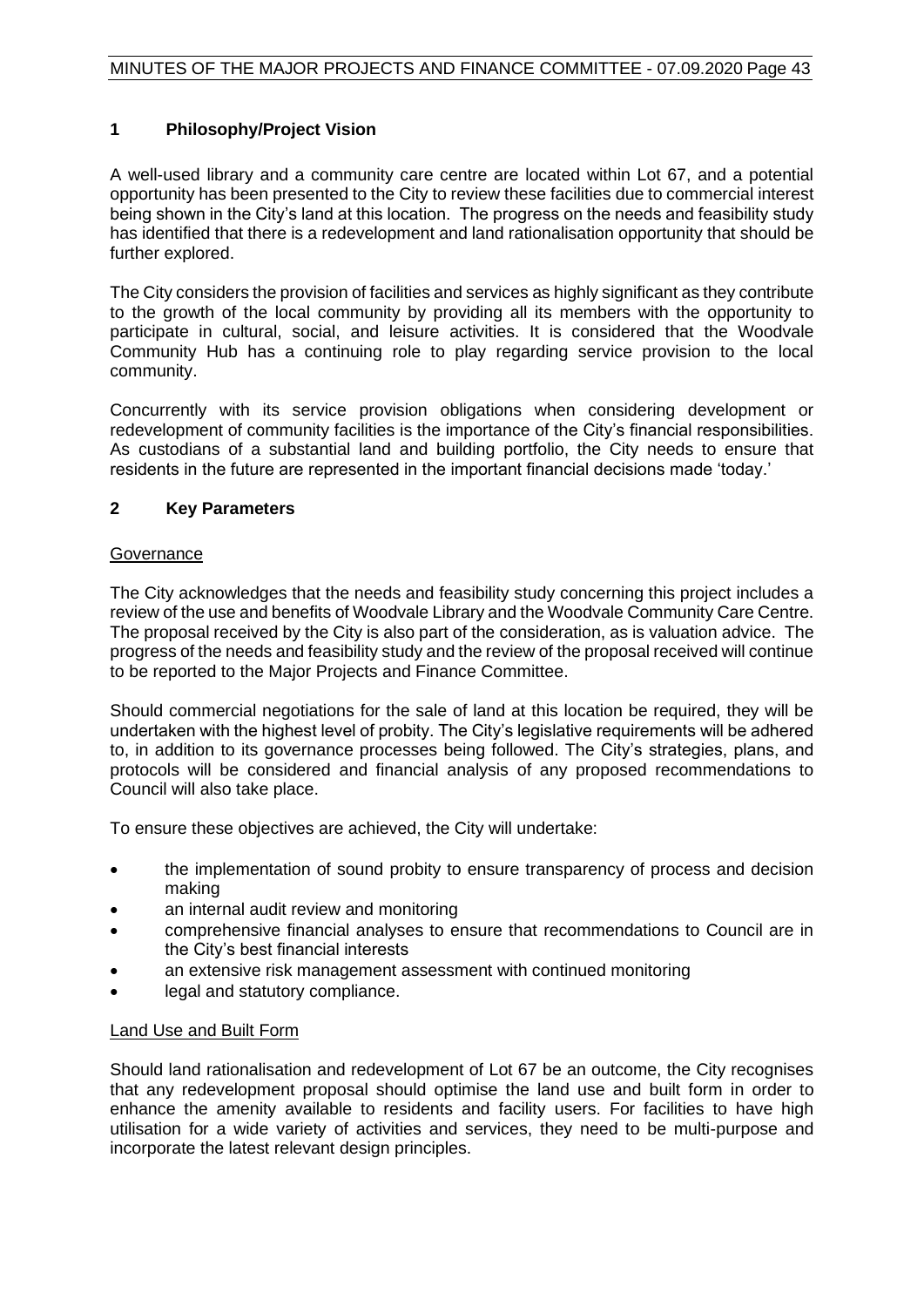Should land rationalisation be an outcome concerning Lot 67, investigations of all relevant options, such as location criteria, access, site capability, car parking, complementary services, amenity and aspect will be undertaken. Design will also consider the City's *[Access and](http://intranet/cp/Strategic%20Plans/Strategic%20Plans/07%20Community%20Development%20Plan%20and%20Related%20Plans/Access%20and%20Inclusion%20Plan%202018-2021.pdf)  [Inclusion Plan 2](http://intranet/cp/Strategic%20Plans/Strategic%20Plans/07%20Community%20Development%20Plan%20and%20Related%20Plans/Access%20and%20Inclusion%20Plan%202018-2021.pdf)018-2021* including but not limited to:

- recognition of the diversity of needs, interests and backgrounds
- the design of facilities to be universally accessible to all people including people with disabilities.

#### Environmental Considerations

The City is committed to the utilisation of contemporary architectural and construction techniques and environmentally sustainable design principles which provide an opportunity to show leadership in sustainable developments including:

- energy reduction, efficiency and supply
- design efficiency to reduce water consumption and utilising alternative courses, for example; rainwater
- minimising environmental impact.

The City will ensure that any proposed redevelopment complies with Council's *Environmentally Sustainable Design for City Buildings Policy*.

#### Fiscal Responsibility and Commerciality

As the owner of Lot 67, the City acknowledges its responsibility to investigate options to maximise the value of the land both in terms of potential commercial viability by way of sale or lease of the property, and the optimisation of infrastructure. Efficiencies in operating costs is also important.

The needs and feasibility study has examined four options including a 'do nothing' option. The redevelopment proposal provided to the City was also assessed with a view to optimise the financial and community benefit of the City's freehold land at this location.

The City also acknowledges the financial cost of providing community facilities and services for its residents and therefore any development or redevelopment of existing facilities requires independent financial feasibility studies, cash flow projections and/or the establishment of commercial venture models.

#### Sustainability Considerations

In considering the redevelopment opportunity for the Woodvale Community Hub, the development of a new community facility will employ design principles that provide for longevity, diversity, accessibility and inclusiveness.

Community facilities should provide the opportunity for community-based events and activities that encourage social interaction between all cohorts of the community. Facilities should also encourage participation, anticipate the needs of the community, be adaptable to community preferences in terms of access to services, and support local organisations and community groups in their service delivery.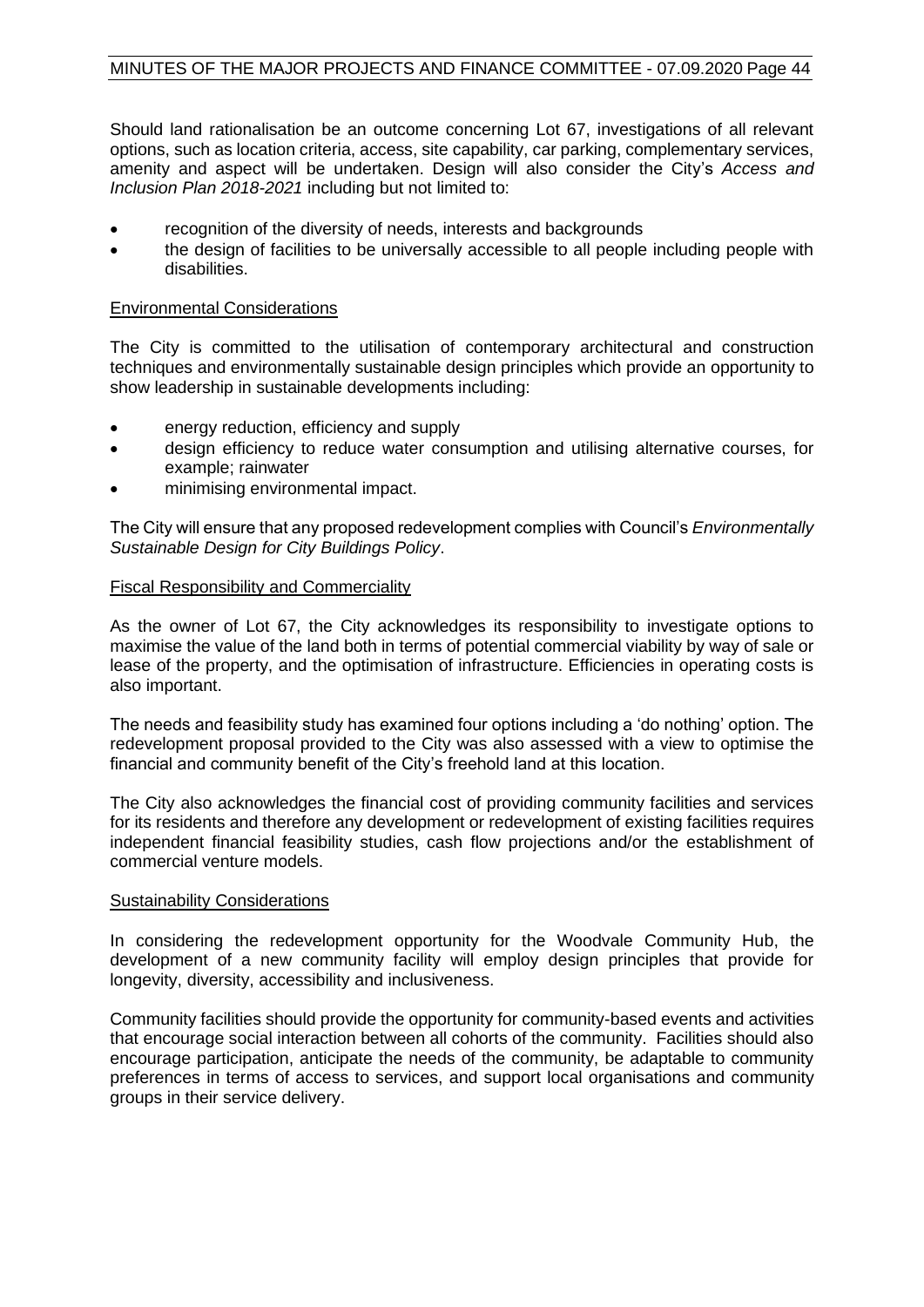#### Liaison Protocol

Of key importance to the Woodvale Community Hub project is the identification of, and liaison with, community and City stakeholders. Stakeholder engagement has commenced as part of the needs analysis, however, prior to any proposed changes taking place to a site that incorporates a well-used public library, community consultation is an imperative. This will be undertaken in accordance with City's *Community Consultation Policy.*

Identifying and considering the needs and opinions of stakeholders is necessary to ensure that current and future residents benefit from the facilities and services provided from Lot 67.

Any liaison regarding redevelopment and/or land rationalisation concerning Lot 67 will be undertaken with the highest levels of probity, in accordance with the City's governance processes and at all times in the City's best interests.

#### **Issues and options considered**

It is viewed as necessary that the Major Projects and Finance Committee and Council consider and affirms the philosophy and key parameters for the provision of community facilities within the Woodvale Community Hub as the redevelopment of the site may be an outcome.

#### **Legislation / Strategic Community Plan / policy implications**

| Legislation                     | Local Government Act 1995.<br>Local Government (Functions and General) Regulations<br>1996.                                                                                       |  |
|---------------------------------|-----------------------------------------------------------------------------------------------------------------------------------------------------------------------------------|--|
| <b>Strategic Community Plan</b> |                                                                                                                                                                                   |  |
| <b>Key theme</b>                | Community Wellbeing.                                                                                                                                                              |  |
| Objective                       | To provide facilities of the highest quality which reflect the<br>needs of the community now and into the future.                                                                 |  |
| <b>Strategic initiative</b>     | Support a long-term approach to significant facility upgrades<br>and improvements.                                                                                                |  |
|                                 | Employ facility design principles that will provide for longevity,<br>diversity and inclusiveness and where appropriate, support<br>decentralising the delivery of City services. |  |
| <b>Policy</b>                   | Access and Inclusion Plan 2018 – 2021.<br><b>Community Consultation Policy.</b><br>Environmentally Sustainable Design for City Buildings Policy.                                  |  |

#### **Risk management considerations**

The City will undertake extensive risk management assessment and monitoring as part of the key parameters for the project.

#### **Financial/budget implications**

The two facilities at Woodvale Community Hub currently cost approximately \$1.1 million per year to operate and maintain, comprising of approximately \$1 million for Woodvale Library and approximately \$0.1 million for Woodvale Community Centre. These operating costs include; depreciation, employment expenses, building maintenance, cleaning and utilities.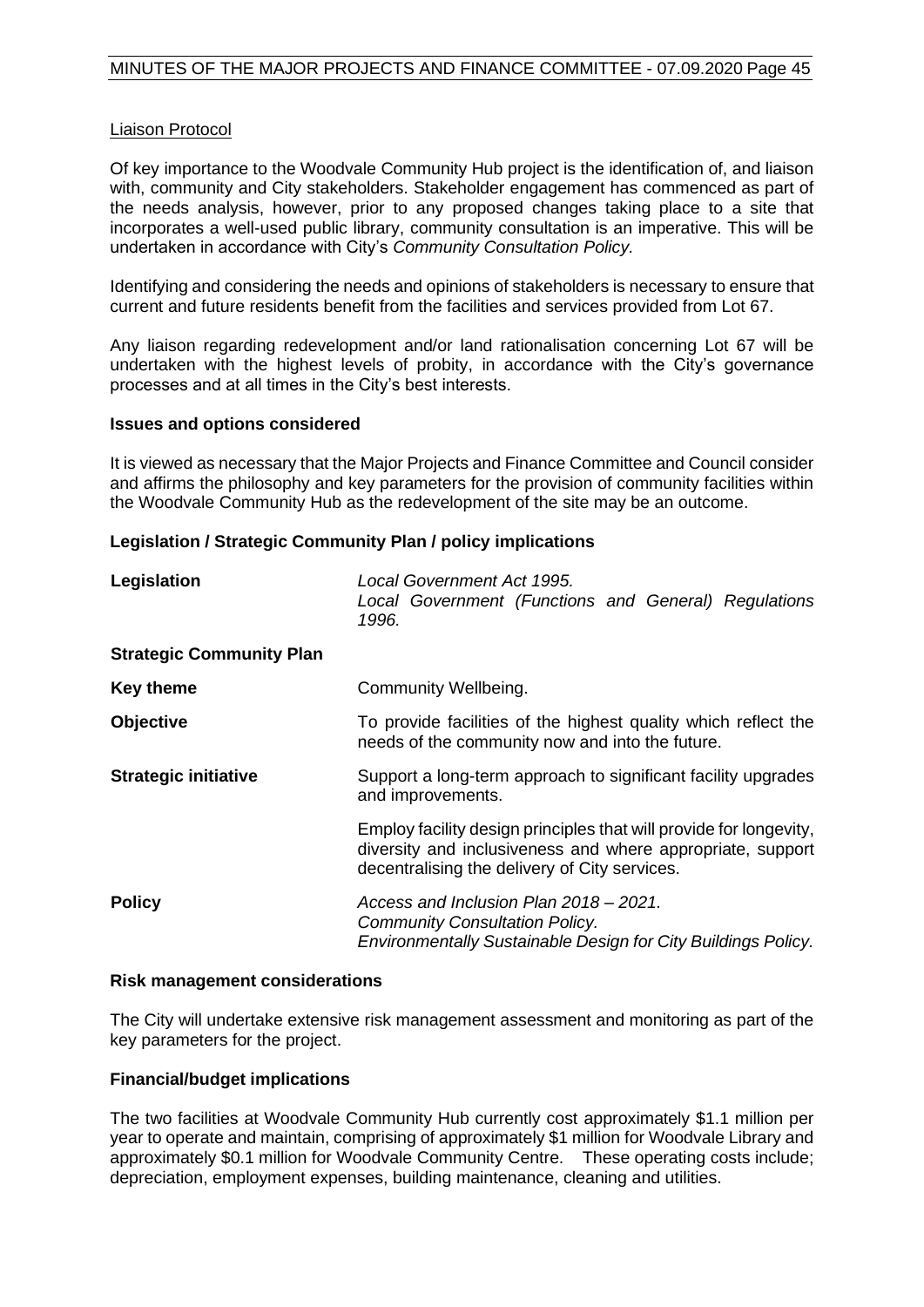The City's key financial target is to improve its operating results and then maintain a moderate operating surplus. A revised operating cost of less than \$1.1 million to enable the project to contribute to an improvement in the city's operating results would be beneficial.

#### **Regional significance**

Not applicable.

#### **Sustainability implications**

The sustainability considerations are outlined in this report.

#### **Consultation**

All community consultation will be in accordance with the City's *Community Consultation Policy.*

#### **COMMENT**

The philosophy and key parameters for the potential redevelopment of Lot 67 (5) Trappers Drive, Woodvale identified as the Woodvale Community Hub project have been developed for Council's endorsement.

It is important to note that the City is embarking on a Joondalup Libraries Strategy with the focus on future provision of a modern library service that is efficient and adaptable.

The findings forthcoming from the needs analysis will be incorporated into the above strategy and will be considered during any negotiations regarding the potential redevelopment of the Woodvale Community Hub.

#### **VOTING REQUIREMENTS**

Simple Majority.

*Cr Raftis left the meeting room at 7.05pm and returned at 7.06pm.*

#### **OFFICER'S RECOMMENDATION**

That Council ENDORSES the Philosophy and Key Parameters for the redevelopment of the Woodvale Community Hub – Lot 67 (5) Trappers Drive, Woodvale detailed in this Report:

- 1 Philosophy (Project Vision):
	- 1.1 The provision of community facilities and services is a vital component of the fabric of the City of Joondalup community;
	- 1.2 The City recognises its continued role in the provision of facilities and services for the community at the Woodvale Community Hub;
	- 1.3 Residents of the future will be considered in the decisions made concerning community facilities and the City's land portfolio both in terms of service provision and financial impacts;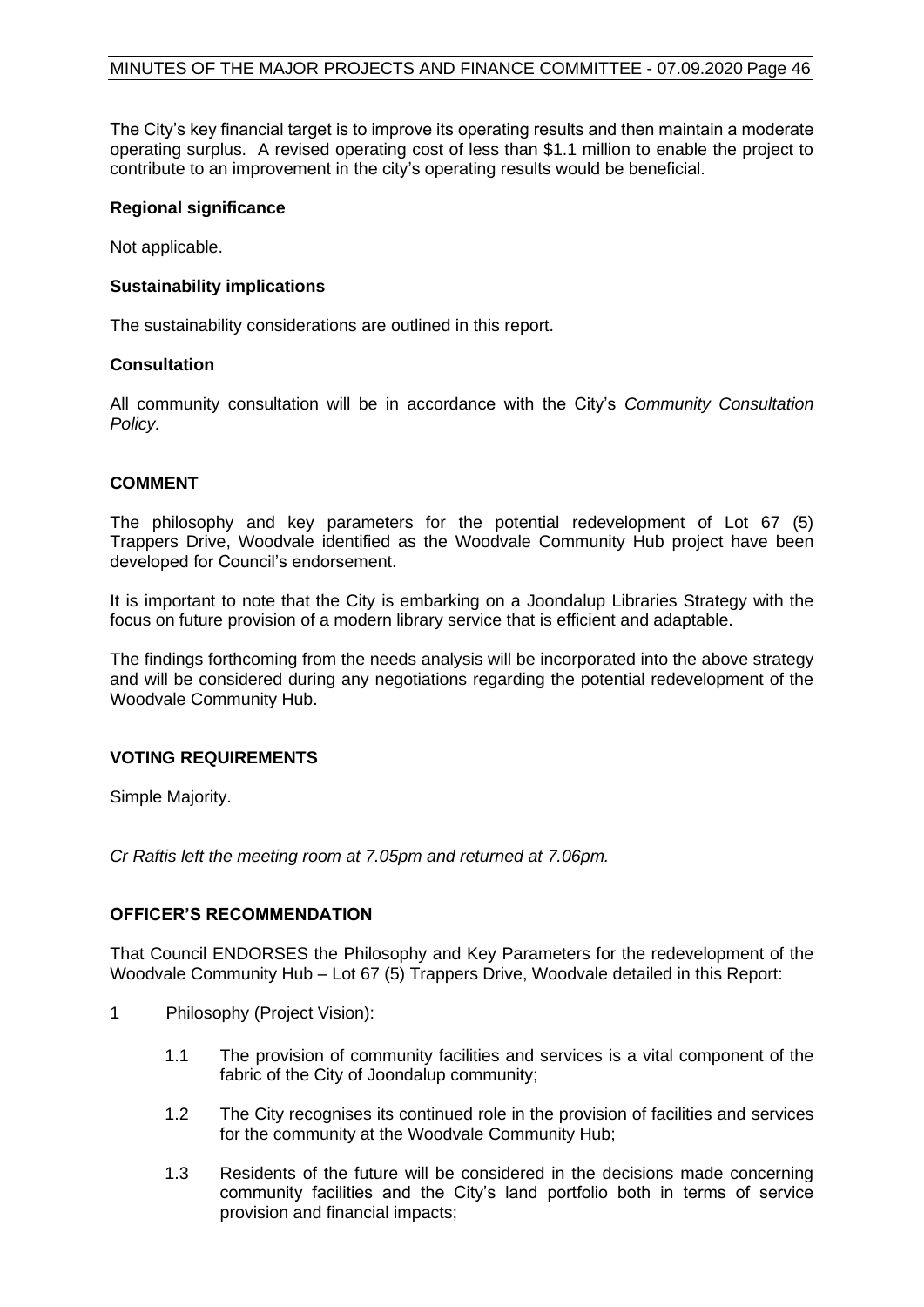1.4 Consideration of the outcome of the needs and feasibility study will allow the City to take into account the continued role of these facilities and ensure that services and any new facility provided is of the highest quality and reflects the needs of the community now and into the future;

#### 2 Key Parameters:

- 2.1 Governance:
	- 2.1.1 Key initiatives or redevelopment proposals will only be instigated following consideration of the options by Council;
	- 2.1.2 Commercial negotiations to be undertaken with the highest level of probity;
	- 2.1.3 Legislative requirements and governance processes will be adhered to;
	- 2.1.4 Consistency with City strategies, plans, and governance protocols;
- 2.2 Land Use and Built Form:
	- 2.2.1 Optimisation of land use and built form to enhance the amenity for residents and users;
	- 2.2.2 Maximise usage to allow for a wide variety of activities and services;
	- 2.2.3 Highly adaptable, incorporating latest relevant design principles;
	- 2.2.4 Facilities to be multi-purpose and allow for multi-use;
	- 2.2.5 Aligned with the City's Access and Inclusion Plan 2018-2021;
	- 2.2.6 Provide equitable access to all residents and users;
- 2.3 Environmental Considerations:
	- 2.3.1 Consideration of contemporary architectural and construction techniques where cost-effective;
	- 2.3.2 Commitment to using environmentally sustainable design principles when cost-effective;
	- 2.3.3 Energy reduction and water consumption efficiencies;
- 2.4 Fiscal Responsibility and Commerciality:
	- 2.4.1 Maximise the value of the land both in terms of potential commercial return for sale, lease or the optimisation of existing infrastructure;
	- 2.4.2 Any redevelopment to include a positive contribution to the current operating costs;
	- 2.4.3 Due diligence and financial cost benefit analysis;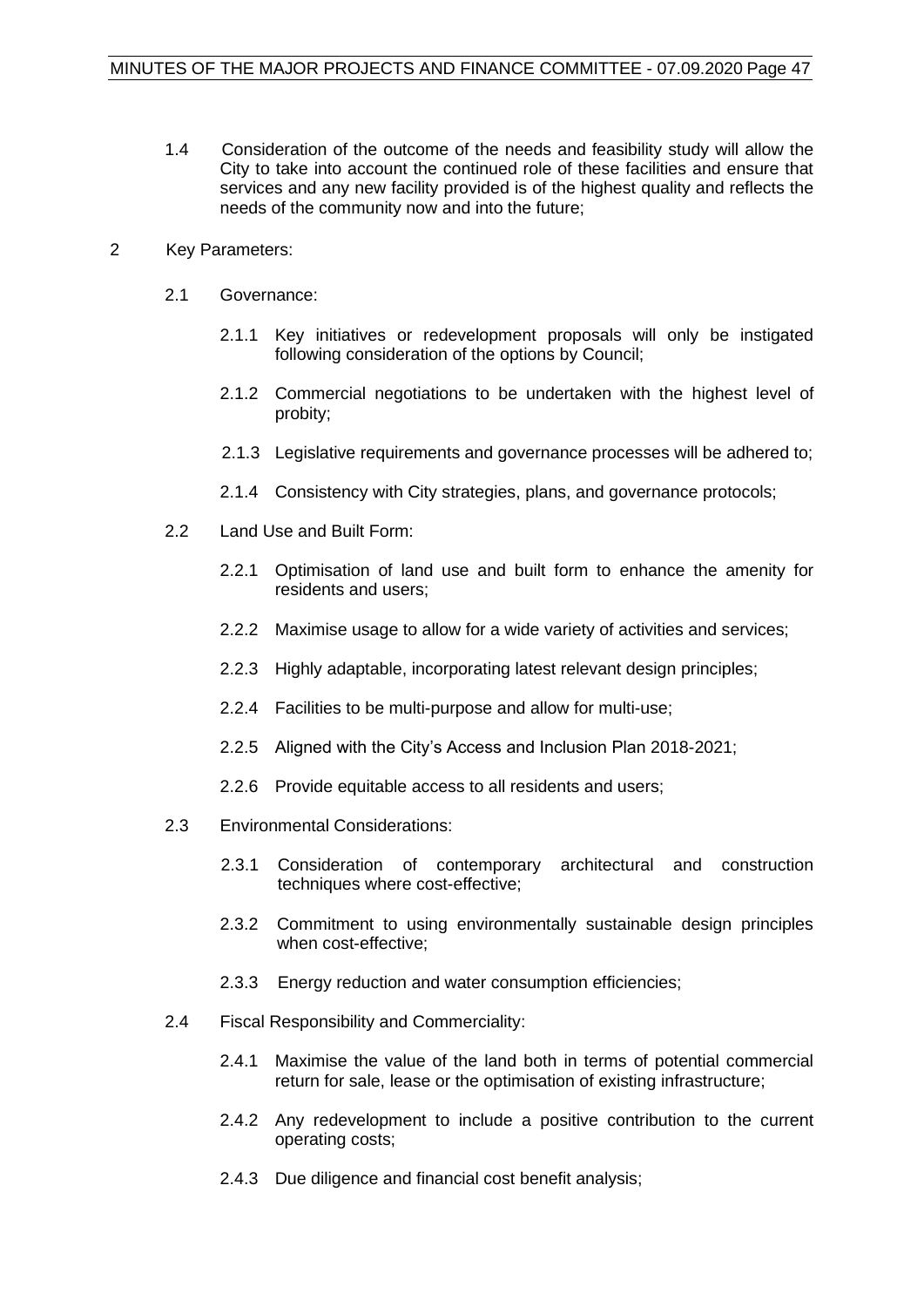- 2.4.4 Financial analysis will be undertaken as part of any recommendations to Council;
- 2.5 Sustainability Considerations:
	- 2.5.1 Proposed options to employ design principles that will provide for longevity, diversity, accessibility and inclusiveness;
	- 2.5.2 Facilities provided should encourage participation, anticipate the needs of the community, be adaptable to community preferences, and support local organisations and community groups in their service delivery;
- 2.6 Liaison Protocol:
	- 2.6.1 Identification of, and liaison with, key stakeholders;
	- 2.6.2 Liaison to be undertaken in accordance with the City's governance processes and a high level of probity;
	- 2.6.3 Community consultation in accordance with City's Community Consultation Policy and Protocol.

**MOVED Mayor Jacob, SECONDED Cr McLean that Council ENDORSES the Philosophy and Key Parameters for the redevelopment of the Woodvale Community Hub – Lot 67 (5) Trappers Drive, Woodvale detailed in this Report:**

- **1 Philosophy (Project Vision):**
	- **1.1 The provision of community facilities and services is a vital component of the fabric of the City of Joondalup community;**
	- **1.2 The City recognises its continued role in the provision of facilities and services for the community at the Woodvale Community Hub;**
	- **1.3 Residents of the future will be considered in the decisions made concerning community facilities and the City's land portfolio both in terms of service provision and financial impacts;**
	- **1.4 Consideration of the outcome of the needs and feasibility study will allow the City to take into account the continued role of these facilities and ensure that services and any new facility provided is of the highest quality and reflects the needs of the community now and into the future;**
- **2 Key Parameters:**
	- **2.1 Governance:**
		- **2.1.1 Key initiatives or redevelopment proposals will only be instigated following consideration of the options by Council;**
		- **2.1.2 Commercial negotiations to be undertaken with the highest level of probity;**
		- **2.1.3 Legislative requirements and governance processes will be adhered to;**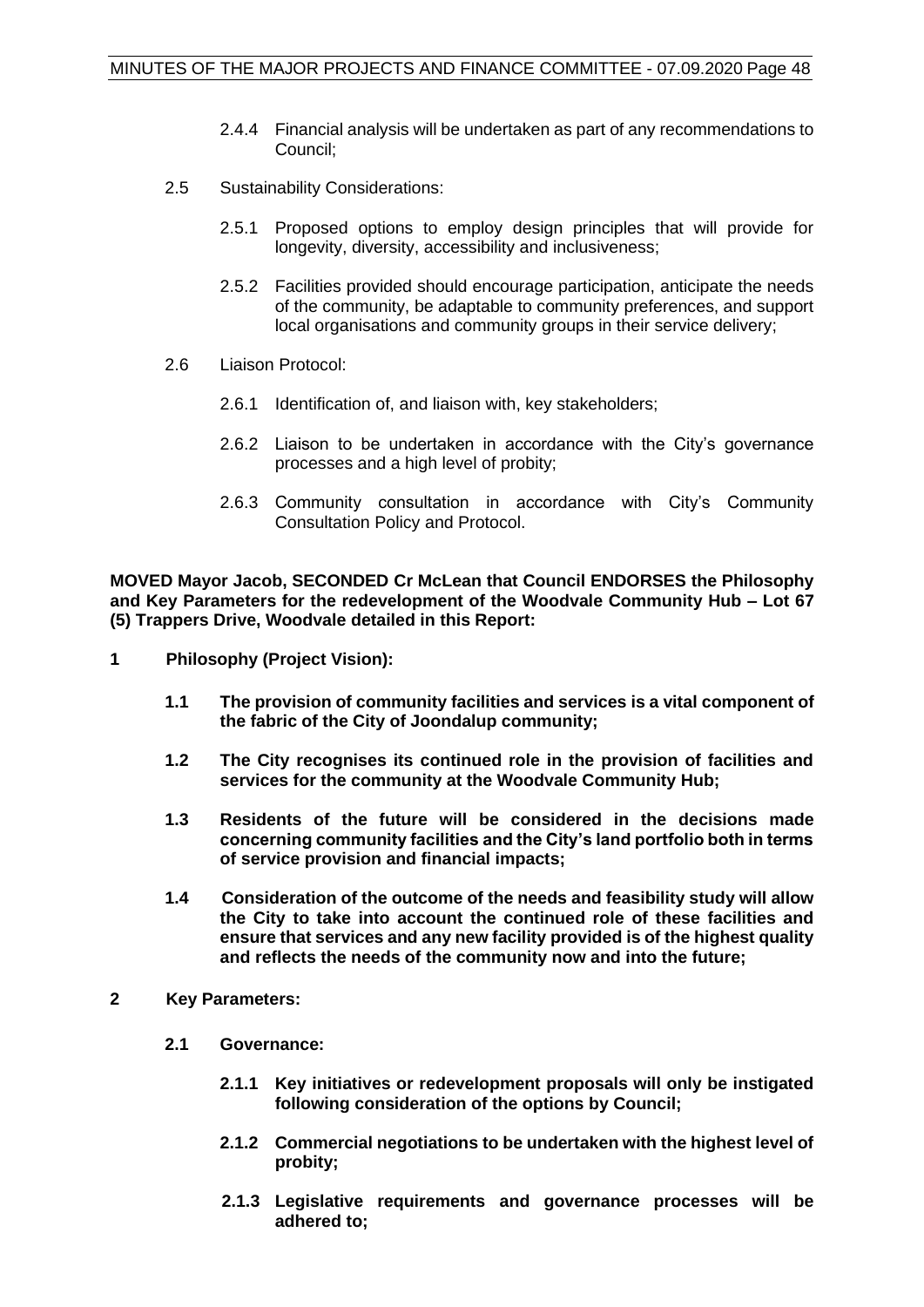- **2.1.4 Consistency with City strategies, plans, and governance protocols;**
- **2.2 Land Use and Built Form:**
	- **2.2.1 Optimisation of land use and built form to enhance the amenity for residents and users;**
	- **2.2.2 Maximise usage to allow for a wide variety of activities and services;**
	- **2.2.3 Highly adaptable, incorporating latest relevant design principles;**
	- **2.2.4 Facilities to be multi-purpose and allow for multi-use;**
	- **2.2.5 Aligned with the City's Access and Inclusion Plan 2018-2021;**
	- **2.2.6 Provide equitable access to all residents and users;**
- **2.3 Environmental Considerations:**
	- **2.3.1 Consideration of contemporary architectural and construction techniques where cost-effective;**
	- **2.3.2 Commitment to using environmentally sustainable design principles when cost-effective;**
	- **2.3.3 Energy reduction and water consumption efficiencies;**
- **2.4 Fiscal Responsibility and Commerciality:**
	- **2.4.1 Maximise the value of the land both in terms of potential commercial return for sale, lease or the optimisation of existing infrastructure;**
	- **2.4.2 Any redevelopment to include a positive contribution to the current operating costs;**
	- **2.4.3 Due diligence and financial cost benefit analysis;**
	- **2.4.4 Financial analysis will be undertaken as part of any recommendations to Council;**
- **2.5 Social and Commercial Considerations:**
	- **2.5.1 Proposed options to employ design principles that will provide for longevity, diversity, accessibility and inclusiveness;**
	- **2.5.2 Facilities provided should encourage participation, anticipate the needs of the community, be adaptable to community preferences, and support local organisations and community groups in their service delivery;**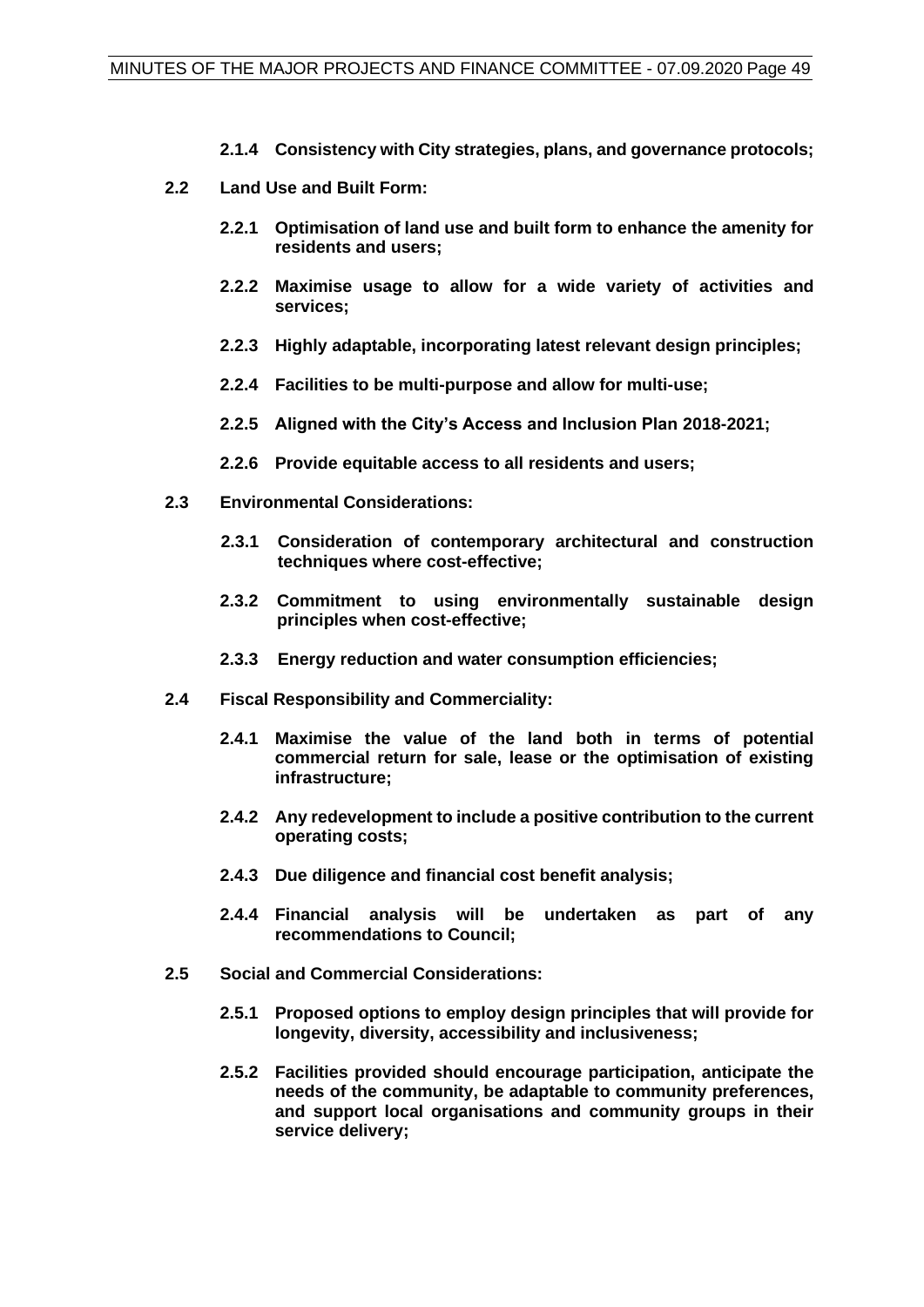- **2.6 Liaison Protocol:**
	- **2.6.1 Identification of, and liaison with, key stakeholders;**
	- **2.6.2 Liaison to be undertaken in accordance with the City's governance processes and a high level of probity;**
	- **2.6.3 Community consultation in accordance with City's Community Consultation Policy and Protocol.**

#### **The Motion was Put and CARRIED (6/0)**

**In favour of the Motion:** Cr Logan, Mayor Jacob, Crs Jones, McLean, Raftis and Thompson.

*Appendix 5 refers*

*To access this attachment on electronic document, click her[e: Attach5agnMPF200907.pdf](http://www.joondalup.wa.gov.au/files/committees/MPFI/2020/Attach5agnMPF200907.pdf)*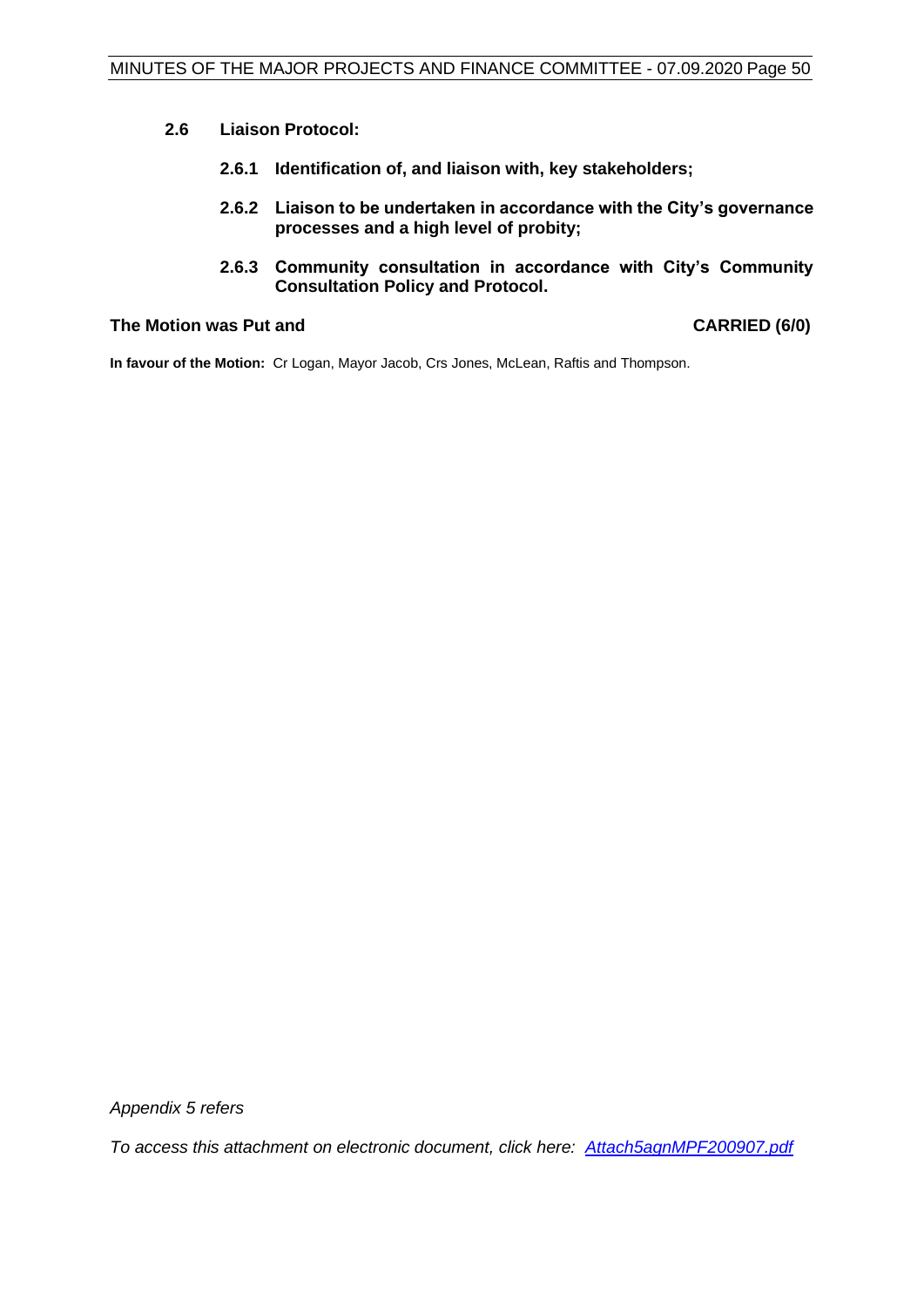<span id="page-50-0"></span>

| <b>ITEM 8</b>       | CONFIDENTIAL - STATUS REPORT ON THE<br>INTEREST IN CITY FREEHOLD LAND - LOT 67 (5)<br><b>TRAPPERS DRIVE, WOODVALE</b> |  |  |
|---------------------|-----------------------------------------------------------------------------------------------------------------------|--|--|
| <b>WARD</b>         | All                                                                                                                   |  |  |
| <b>DECDANCIDI E</b> | $Mr$ Corni $\Box$                                                                                                     |  |  |

| <b>RESPONSIBLE</b> | Mr Garry Hunt     |  |  |
|--------------------|-------------------|--|--|
| <b>DIRECTOR</b>    | Office of the CEO |  |  |
|                    |                   |  |  |

**FILE NUMBER** 107525

**ATTACHMENTS**<br>Attachment 1 Location Plan<br>Attachment 2 Site Plan Attachment 2

> *(Please Note: The Report and Attachments are confidential and will appear in the official Minute Book only).*

**AUTHORITY / DISCRETION** Information - includes items provided to Council for information purposes only that do not require a decision of Council (that is for 'noting').

This report is confidential in accordance with Section 5.23(2)(e)(ii) of the *Local Government Act 1995*, which also permits the meeting to be closed to the public for business relating to the following:

• *A matter that if disclosed, would reveal information that has a commercial value to a person.*

A full report was provided to elected members under separate cover. The report is not for publication.

*The Chief Executive Officer left the meeting room at 7.17pm and returned at 7.19pm.*

*Mayor Jacob left the meeting room at 7.18pm and returned at 7.23pm.*

*Cr Jones left the meeting room at 7.24pm and returned at 7.27pm.*

#### **MOVED Cr Thompson, SECONDED Cr McLean that Council:**

- **1 AUTHORISES the Chief Executive Officer to commence negotiations with the owners of Woodvale Boulevard Shopping Centre on potential redevelopment and rationalisation options for Lot 67 (5) Trappers Drive, Woodvale the progress of which to be reported back to Council;**
- **2 NOTES the progress of the needs and feasibility study concerning Lot 67 (5) Trappers Drive, Woodvale;**
- **3 NOTES that on finalisation of the needs and feasibility study the outcome will be presented to elected members.**

#### **The Motion was Put and CARRIED (6/0)**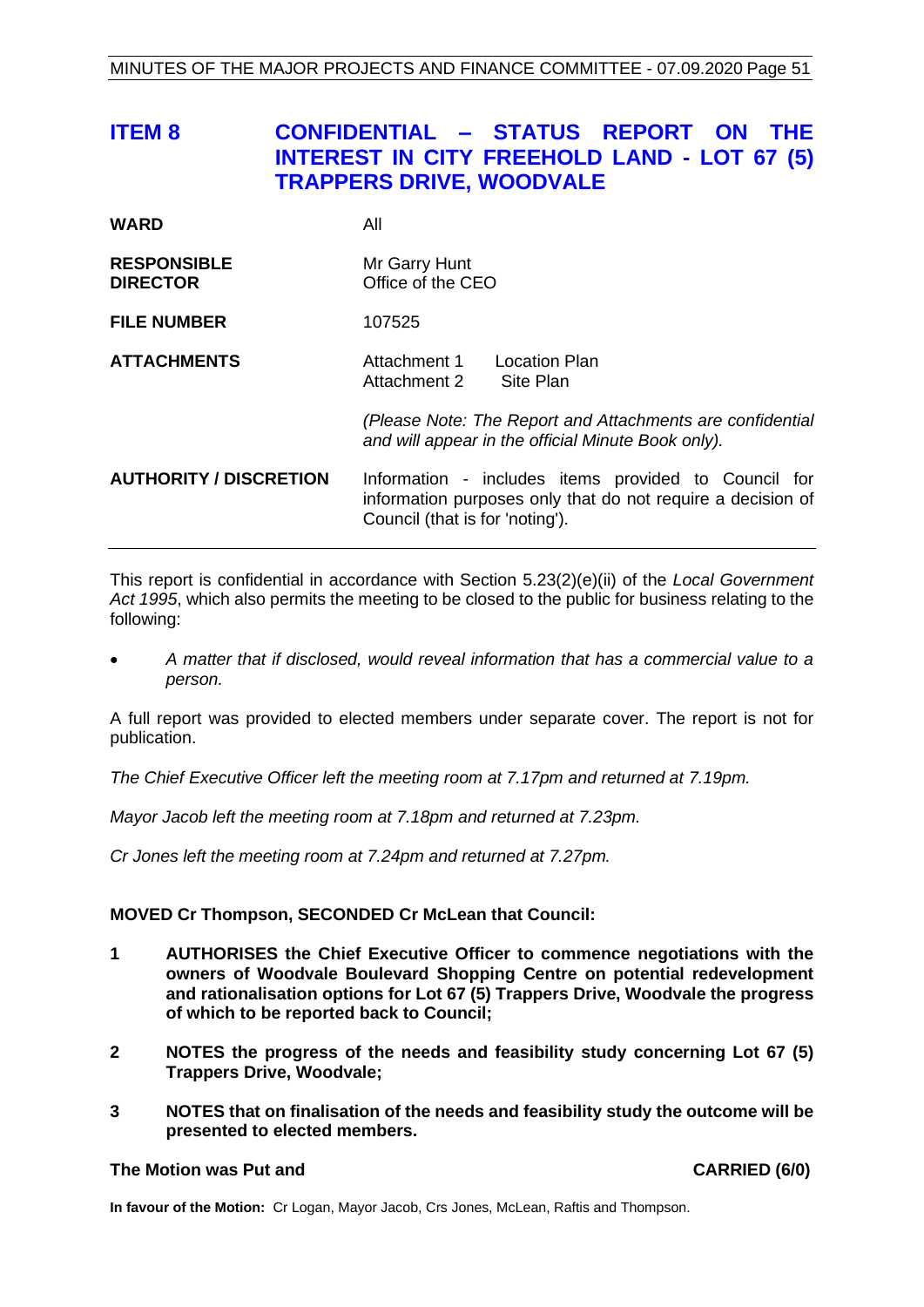# <span id="page-51-0"></span>**ITEM 6 CONFIDENTIAL OCEAN REEF MARINA - PROJECT STATUS**

| <b>WARD</b>                           | North-Central                                                                                                                                          |                                                                                                                               |
|---------------------------------------|--------------------------------------------------------------------------------------------------------------------------------------------------------|-------------------------------------------------------------------------------------------------------------------------------|
| <b>RESPONSIBLE</b><br><b>DIRECTOR</b> | Mr Garry Hunt<br>Office of the CEO                                                                                                                     |                                                                                                                               |
| <b>FILE NUMBER</b>                    | 04171                                                                                                                                                  |                                                                                                                               |
| <b>ATTACHMENTS</b>                    | Attachment 1<br>Attachment 2<br>Attachment 3                                                                                                           | Summary of Major Project Milestones<br>Draft Preferred Concept (Work<br>in.<br>Progress)<br><b>Risk Management Assessment</b> |
|                                       | (Please Note:                                                                                                                                          | Report and Attachments<br>The<br>are<br>Confidential and will appear in the Official<br>Minute Book only)                     |
| <b>AUTHORITY / DISCRETION</b>         | Information - includes items provided to Council for<br>information purposes only that do not require a decision of<br>Council (that is for 'noting'). |                                                                                                                               |

This report is confidential in accordance with Section 5.23(2)(c) of the *Local Government Act 1995*, which also permits the meeting to be closed to the public for business relating to the following:

• *A contract entered into, or which may be entered into, by the local government and which relates to a matter to be discussed at the meeting.*

A full report was provided to elected members under separate cover. The report is not for publication.

*Cr Thompson left the meeting room at 7.53pm and returned at 7.54pm.*

#### **MOVED Cr Jones, SECONDED Mayor Jacob that the Major Projects and Finance Committee NOTES:**

- **1 the Ocean Reef Marina Project Status as detailed in this Report;**
- **2 a report on the preparation of the Ocean Reef Marina Development Agreement between the City and DevelopmentWA will be presented to the Major Projects and Finance Committee at a future meeting;**
- **3 a draft Ocean Reef Marina Business Plan will be presented to Council, via the Major Projects and Finance Committee, at a future meeting.**

#### **The Motion was Put and CARRIED (6/0)**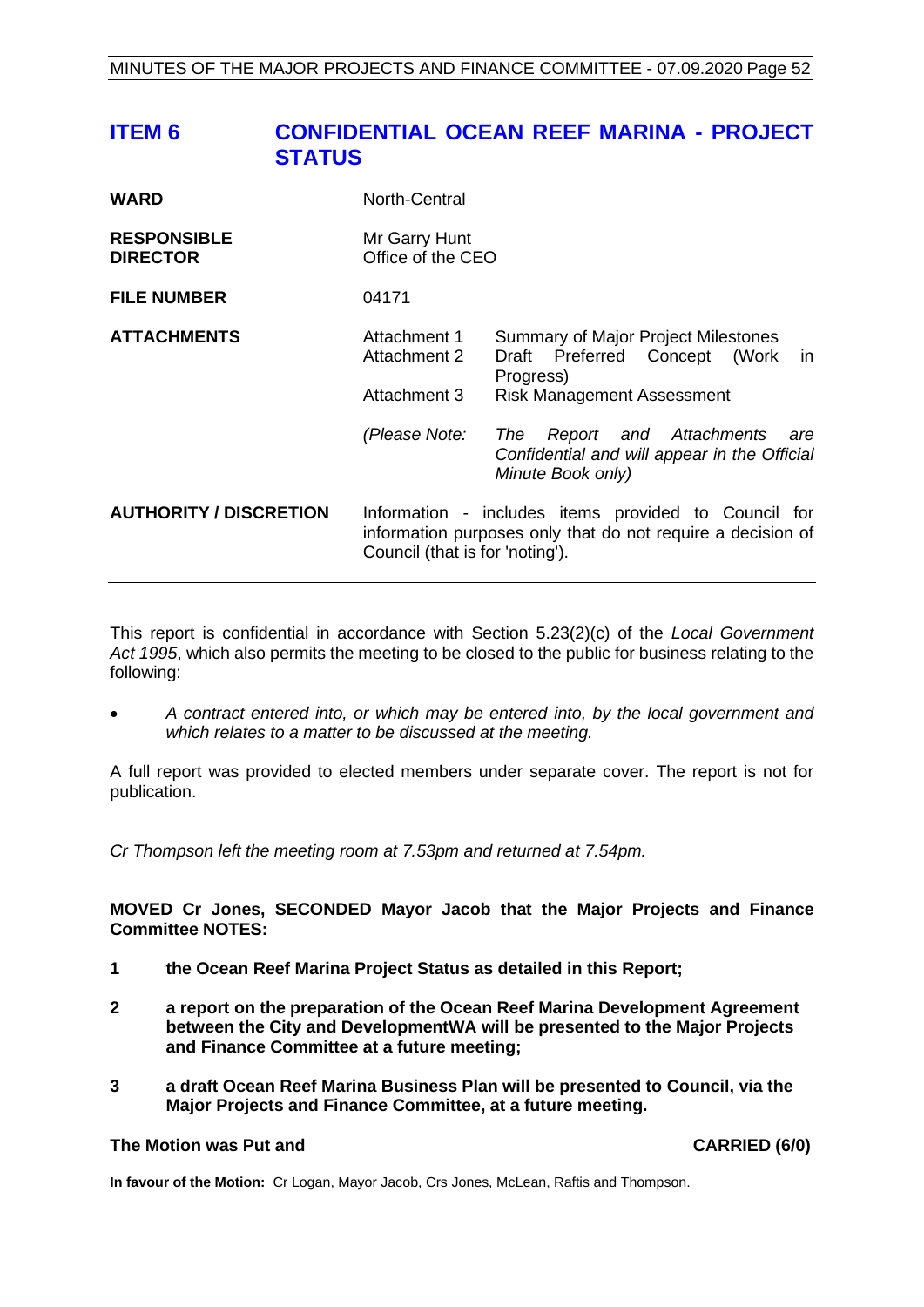# <span id="page-52-0"></span>**ITEM 7 CONFIDENTIAL - STATUS REPORT ON WARWICK COMMUNITY FACILITIES – WARWICK ACTIVITY CENTRE**

| <b>WARD</b>                           | All                                                                                                                                                    |                                                                                                                                         |  |
|---------------------------------------|--------------------------------------------------------------------------------------------------------------------------------------------------------|-----------------------------------------------------------------------------------------------------------------------------------------|--|
| <b>RESPONSIBLE</b><br><b>DIRECTOR</b> | Mr Garry Hunt<br>Office of the CEO                                                                                                                     |                                                                                                                                         |  |
| <b>FILE NUMBER</b>                    | 105946, 63627                                                                                                                                          |                                                                                                                                         |  |
| <b>ATTACHMENTS</b>                    | Attachment 1<br>Attachment 2<br>Attachment 3<br>(Please Note:                                                                                          | Centre Location Plan<br><b>Warwick Community Facilities</b><br><b>Local Crown land sites</b><br>and Attachments<br>The<br>Report<br>are |  |
|                                       |                                                                                                                                                        | Confidential and will appear in the Official<br>Minute Book only)                                                                       |  |
| <b>AUTHORITY / DISCRETION</b>         | Information - includes items provided to Council for<br>information purposes only that do not require a decision of<br>Council (that is for 'noting'). |                                                                                                                                         |  |

This report is confidential in accordance with Section 5.23(2)(h) of the *Local Government Act 1995*, which also permits the meeting to be closed to the public for business relating to the following:

• *Such other matters as may be prescribed.*

A full report was provided to elected members under separate cover. The report is not for publication.

**MOVED Cr Thompson, SECONDED Mayor Jacob that the Major Projects and Finance Committee:**

- **1 NOTES the progress of the needs, planning and commercial analysis concerning the Warwick Community Facilities on Lot 3 (12) Dorchester Avenue, Warwick, Lot 920 (2) Dugdale Street, Warwick and Lot 905 (6) Dugdale Street, Warwick;**
- **2 NOTES that the City will make additional contact with the two major adjoining landowners;**
- **3 NOTES that on finalisation of the of needs, planning and commercial analysis the outcome will be presented to elected members.**

#### **The Motion was Put and CARRIED (6/0)**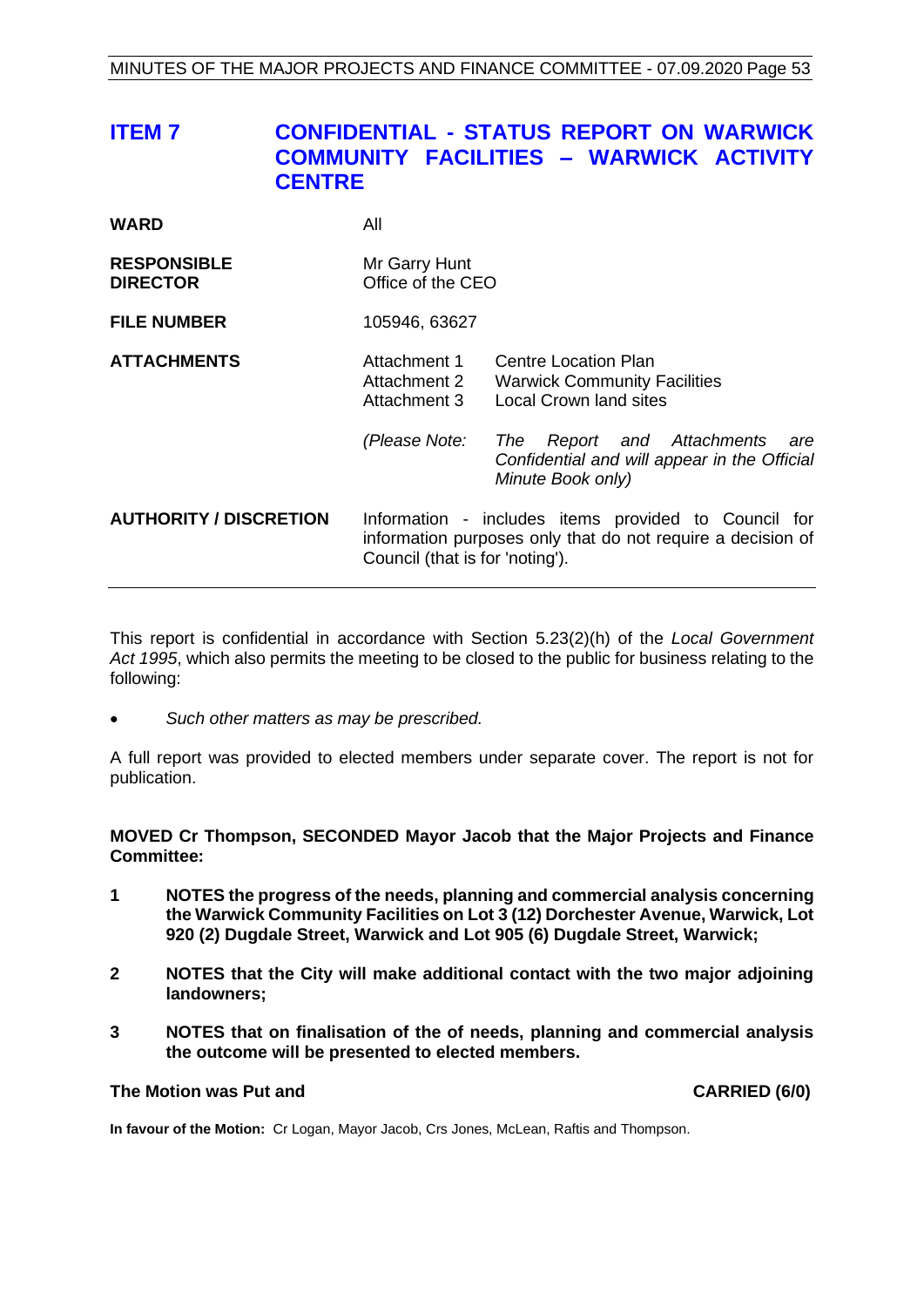<span id="page-53-0"></span>

| <b>ITEM 8</b>                         | CONFIDENTIAL - STATUS REPORT ON THE<br><b>INTEREST IN CITY FREEHOLD LAND - LOT 67 (5)</b><br><b>TRAPPERS DRIVE, WOODVALE</b>                           |
|---------------------------------------|--------------------------------------------------------------------------------------------------------------------------------------------------------|
| <b>WARD</b>                           | All                                                                                                                                                    |
| <b>RESPONSIBLE</b><br><b>DIRECTOR</b> | Mr Garry Hunt<br>Office of the CEO                                                                                                                     |
| <b>FILE NUMBER</b>                    | 107525                                                                                                                                                 |
| <b>ATTACHMENTS</b>                    | Attachment 1 Location Plan<br>Site Plan<br>Attachment 2                                                                                                |
|                                       | (Please Note: The Report and Attachments are confidential<br>and will appear in the official Minute Book only).                                        |
| <b>AUTHORITY / DISCRETION</b>         | Information - includes items provided to Council for<br>information purposes only that do not require a decision of<br>Council (that is for 'noting'). |

This Item was dealt with earlier in the meeting, after Item 5 – Opportunity for Redevelopment of the Woodvale Community Hub – Philosophy and Parameters, page [51](#page-50-0) refers.